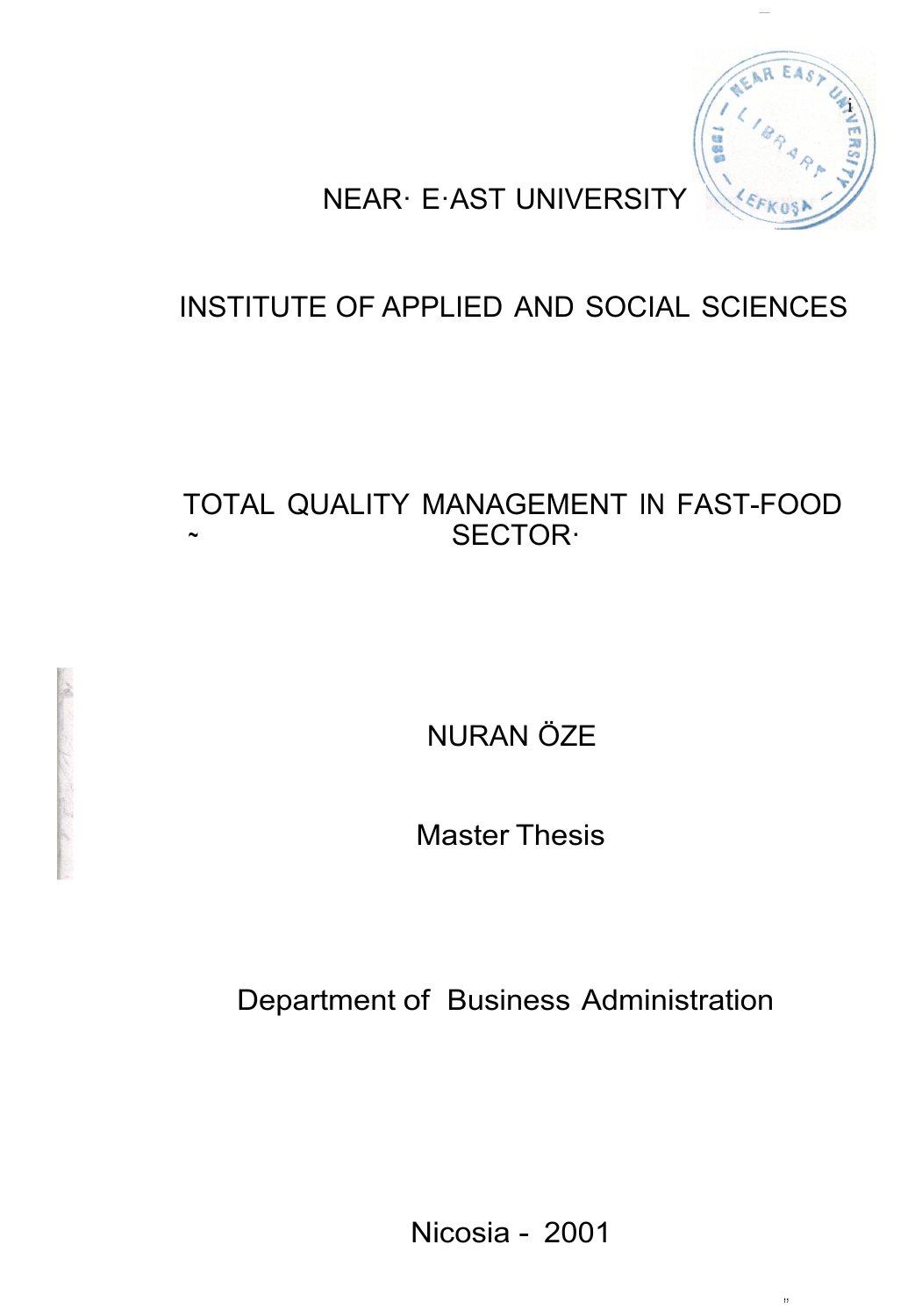Nuran Öze: Total Quality Management in Fast-Food Sector

Approval of Director of the Institute of Applied and Social Sciences-

Prof. Dr. Fakhraddin Mamedov

 $\overline{\mathbf{z}}$ 

We certify that this thesis is satisfactory for the award of the degree of Master of Business Administration

Examining Comitee in Charge:

Asst. Prof. Dr. Okan Şafaklı, Ch~:;1~mitee, Chairman. Department of Business Administration, Supervisor, NEU

Ahmet Ertugan, Department of Business Administration, Asst. Supervi~NE~

 $1/\sqrt{2}$ 

Asst. Prof. Dr. Hüseyin Özdeşer, Department of Economics,

**NEU** 

Asst. Prof. Dr. Erdal Güryay, Chairman. Department of  $\sim$ -Economics, NEU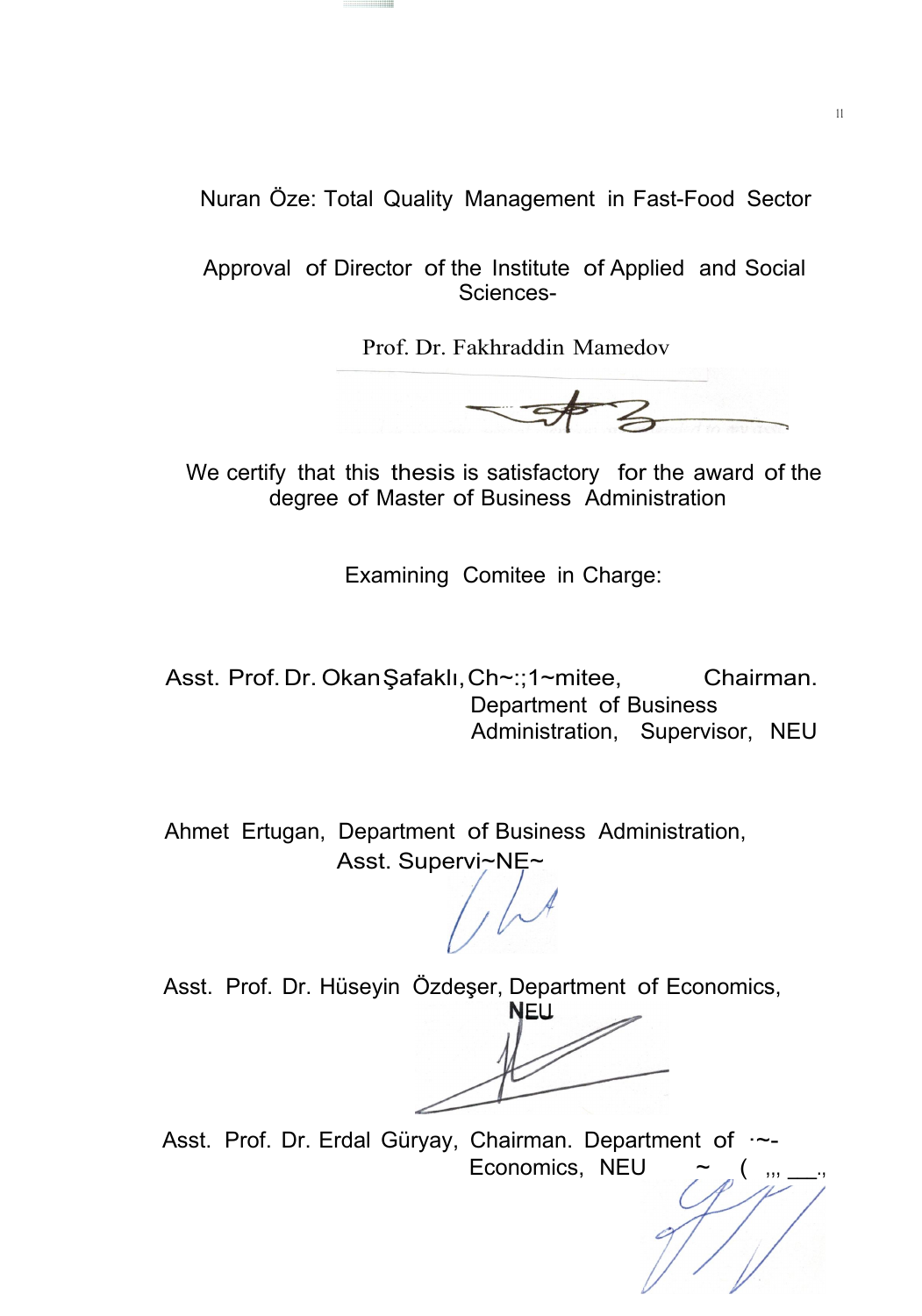*First, gratitude is extended also to my supervisor Asst. Prof Dr. Okan ŞAFAKLI who gives me a chance to select my thesis subject.*

*Second, very special thanks and special mention are extended to my asst. supervisor Mr.Ahmet ERTUGAN whom assistance and support has given in this book greater vibrancy and clarity and, therefore, "value added" to reader.*

*Third,I thank myfamily for their constant encouragement and support during thepreparation of thesis*

*Finally, I want to thanks to Ms. Mukaddes ÇALIK who is the General Coordinator of theAmerican Burgersfor providing invaluable information, encouragementand input relating to each chapter.*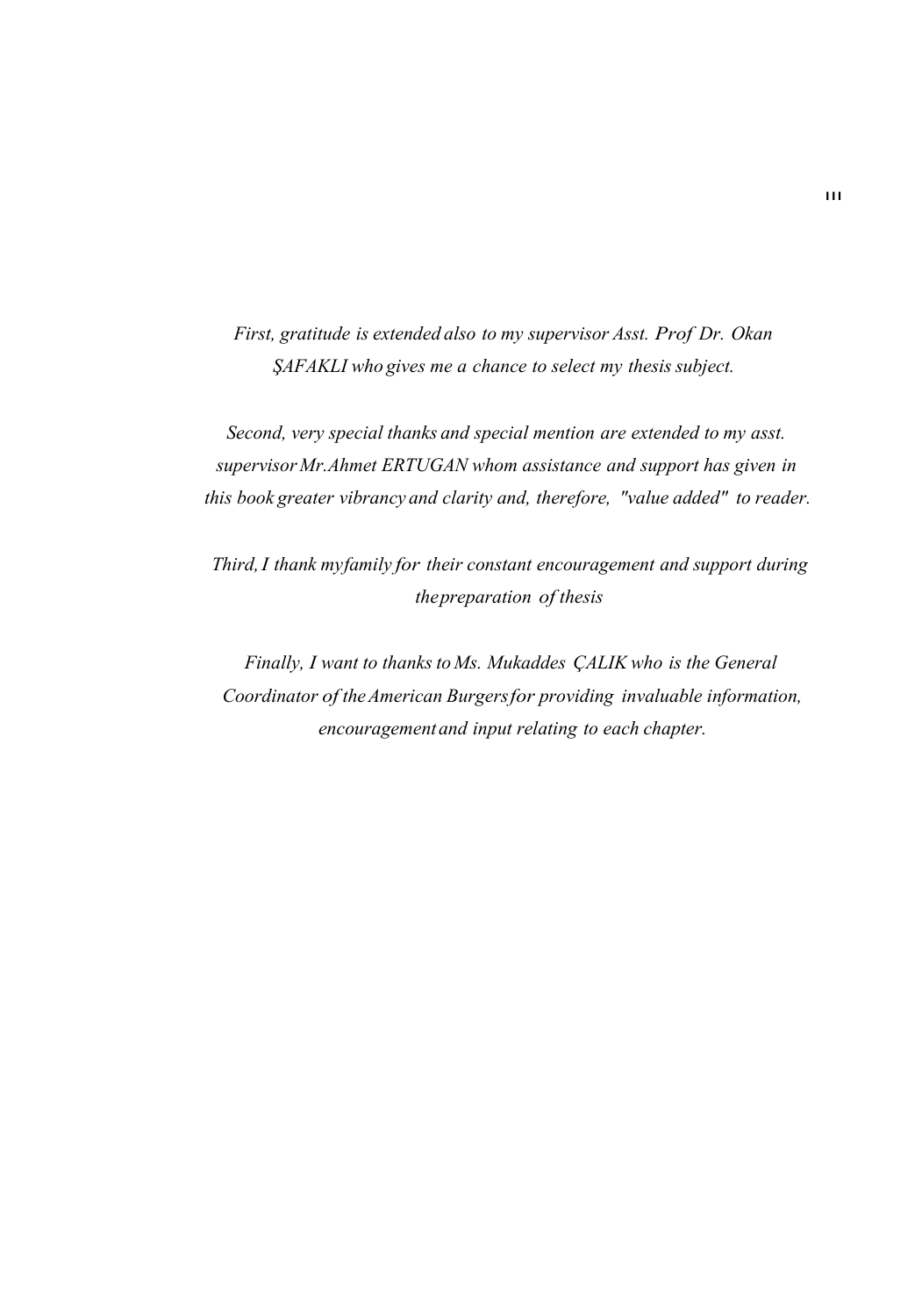*"TQM now permeates all areas of society from business and industry to commerce and education, health and welfare, public life and professional organizations. Unlike management fads of the past, total quality management has staying power as a unifying business philosophy in the run-up to the new millennium. The quality is a potent sense ofpurpose that can capture the imagination of managers and employees alike and truly motivate them to excel.*

*This study isfocused on the total quality management in the fast food sector. The main reason in selection of this subject is; I will be involved in the fast food sector. That's why I want to learn the deeps of the fast food sector.*

*The fast food sector effectiveness is depended upon the customer satisfaction. As their speeds of services, quality in products and services, and value for money given to customers increases, the happiness of the customers grows up and it . turning up to the business as a good reputation with high profits. This leads for need to examine the role of the total quality management in the fast food sector".*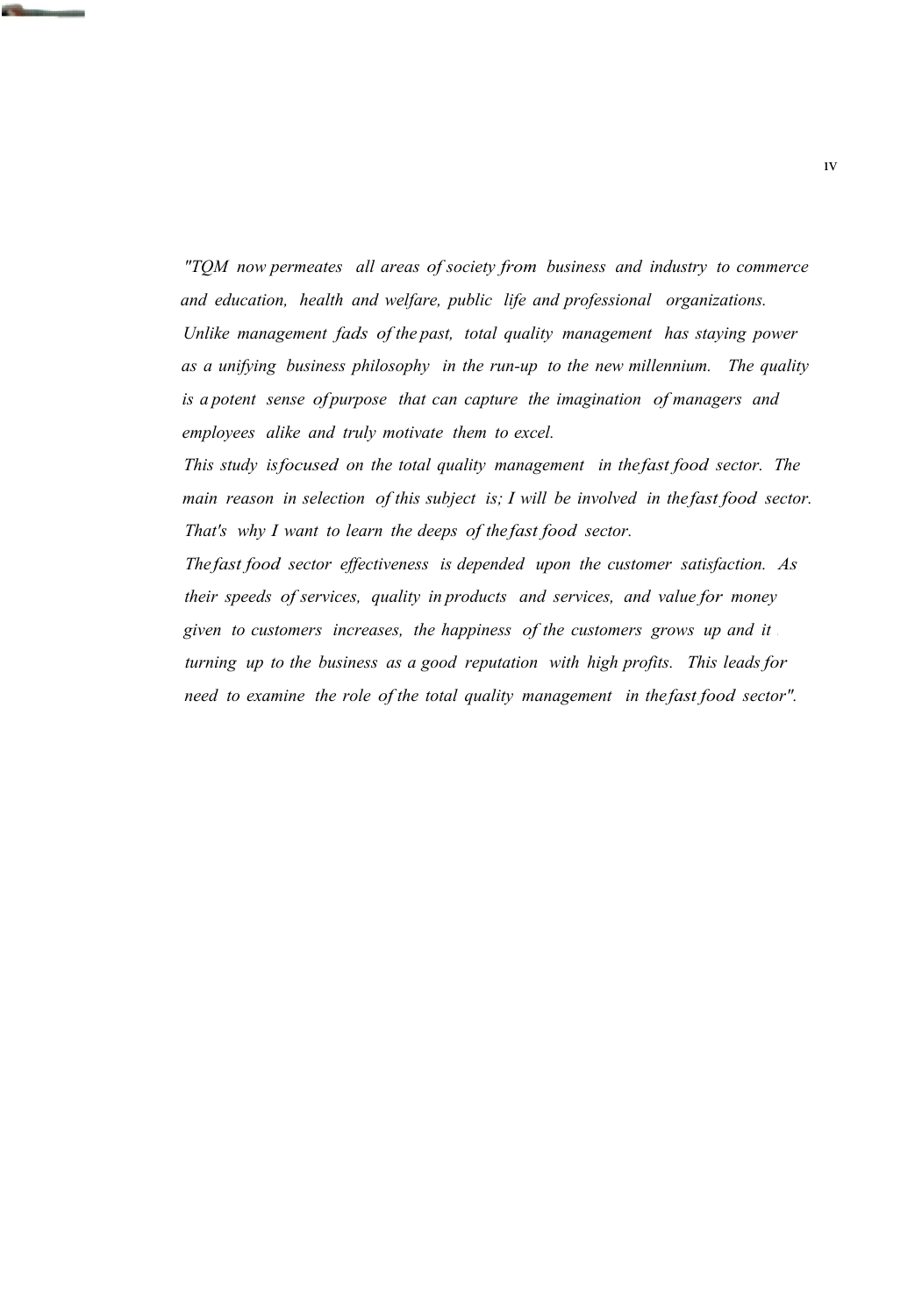# **CONTENTS**

**Common** 

٦

| ACKNOWLEDGEMENT                                                                  | .iii           |
|----------------------------------------------------------------------------------|----------------|
| ABSTRACT<br>۰.,                                                                  | İV             |
| <b>CONTENTS</b><br>$\bullet\cdot\bullet$                                         | V              |
| <b>CHAPTER ONE</b>                                                               |                |
| Introduction                                                                     |                |
| <b>CRAPTER TWO</b>                                                               | 1              |
| Theory of TQM                                                                    | $\overline{2}$ |
| Continuous Process Improvement                                                   | $\overline{3}$ |
| Customer focus                                                                   | 5              |
|                                                                                  | 6              |
| Universal Responsibility                                                         | 6              |
| <b>14 STEPS TO TOTAL QUALITY MANAGEMENT</b>                                      | 19             |
| <b>CHAPTER THREE</b>                                                             | 22             |
| American Burger - the case company                                               | 22             |
| Short History of the Company                                                     | 23             |
| Industry and Market Analysis                                                     | 24             |
| Franchising System                                                               | 27             |
| The Future                                                                       | 30             |
| <b>Technological Story</b>                                                       | 30             |
| <b>CHAPTER FOUR</b>                                                              | 31             |
| TQM Applications and the Service Industry                                        | 31             |
| TQM models and methods in use                                                    | 32             |
| Concepts of quality in industry and management science.32<br><b>CHAPTER FIVE</b> | 39             |
| The Evaluation of The American Burgers on Deming's                               |                |
| <b>Fourteen Points</b>                                                           | 39             |
| 1~ Create constancy of purpose for improvement of product                        |                |
| and service                                                                      | 39             |
| 3. Adopt the new philosophy                                                      | 40             |
| $\beta$ . Cease dependence on mass inspection                                    | 41             |
| 4. End the practice of awarding business on price tag alone.                     |                |
|                                                                                  | .41            |
| 5. Improve constantly and forever the system of product                          |                |
| and service                                                                      | 42             |
| 6. Institute training and retraining                                             | 42             |
| 7. Institute leadership                                                          | 43             |
| 8. Drive out fear, so everyone may work effectively for the                      |                |
| company                                                                          | 44             |
| 9. Break down barriers between the departments                                   | 45             |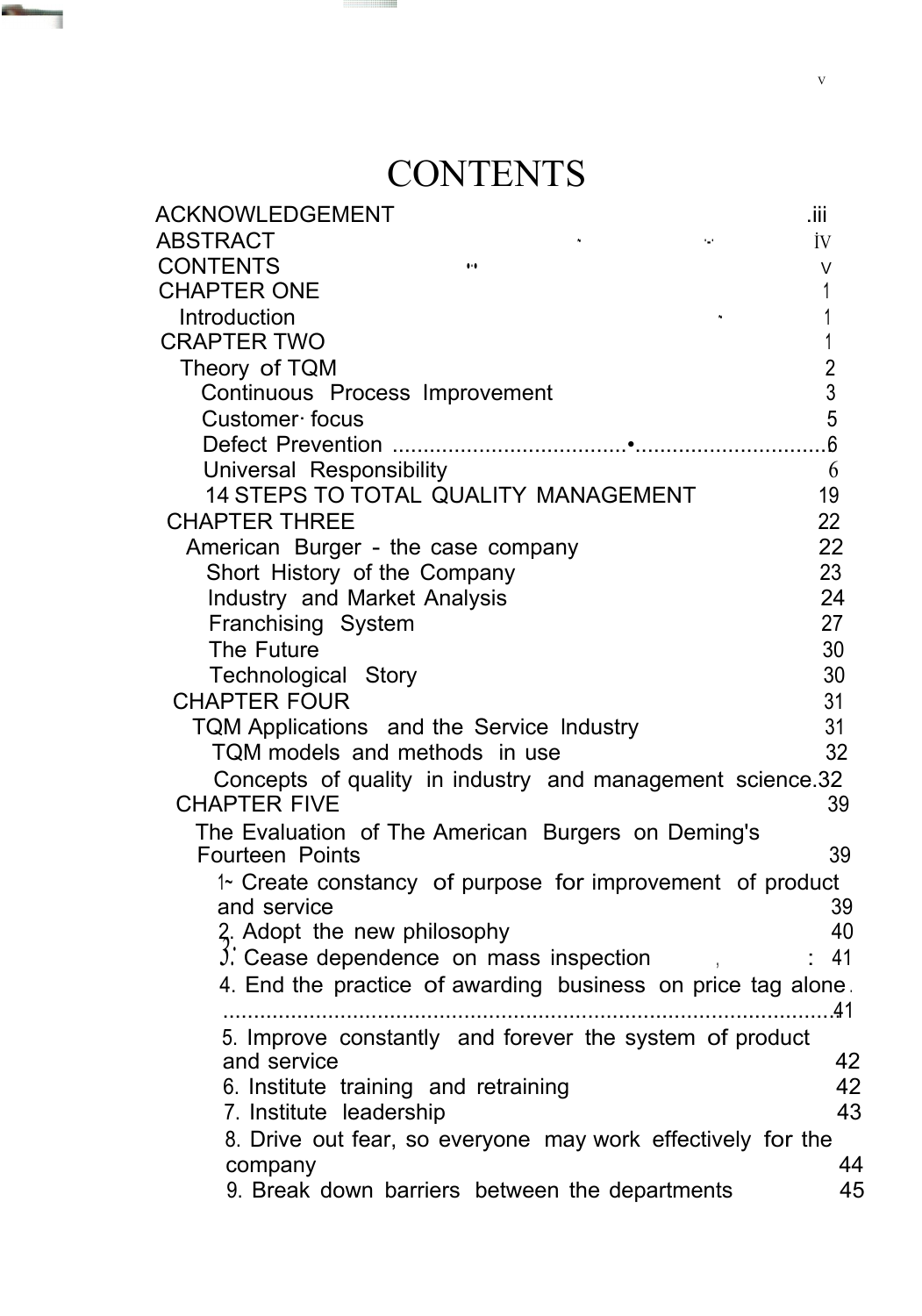| 10. Eliminate slogans, exhortations, and targets for the |    |
|----------------------------------------------------------|----|
| workforce                                                | 45 |
| 11. Eliminate numerical quotas                           | 46 |
| 12. Remove barriers to pride of workmanship              | 46 |
| 13. Institute a vigorous program of education and        |    |
| retraining                                               | 46 |
| 14. Take action to accomplish the transformation         | 47 |
| <b>CHAPTER SIX</b>                                       | 47 |
| Conclusions                                              | 47 |
| <b>CHAPTER SEVEN</b>                                     | 49 |
| <b>Recommendations</b>                                   | 49 |
| <b>REFERENCES:</b>                                       | 55 |
|                                                          |    |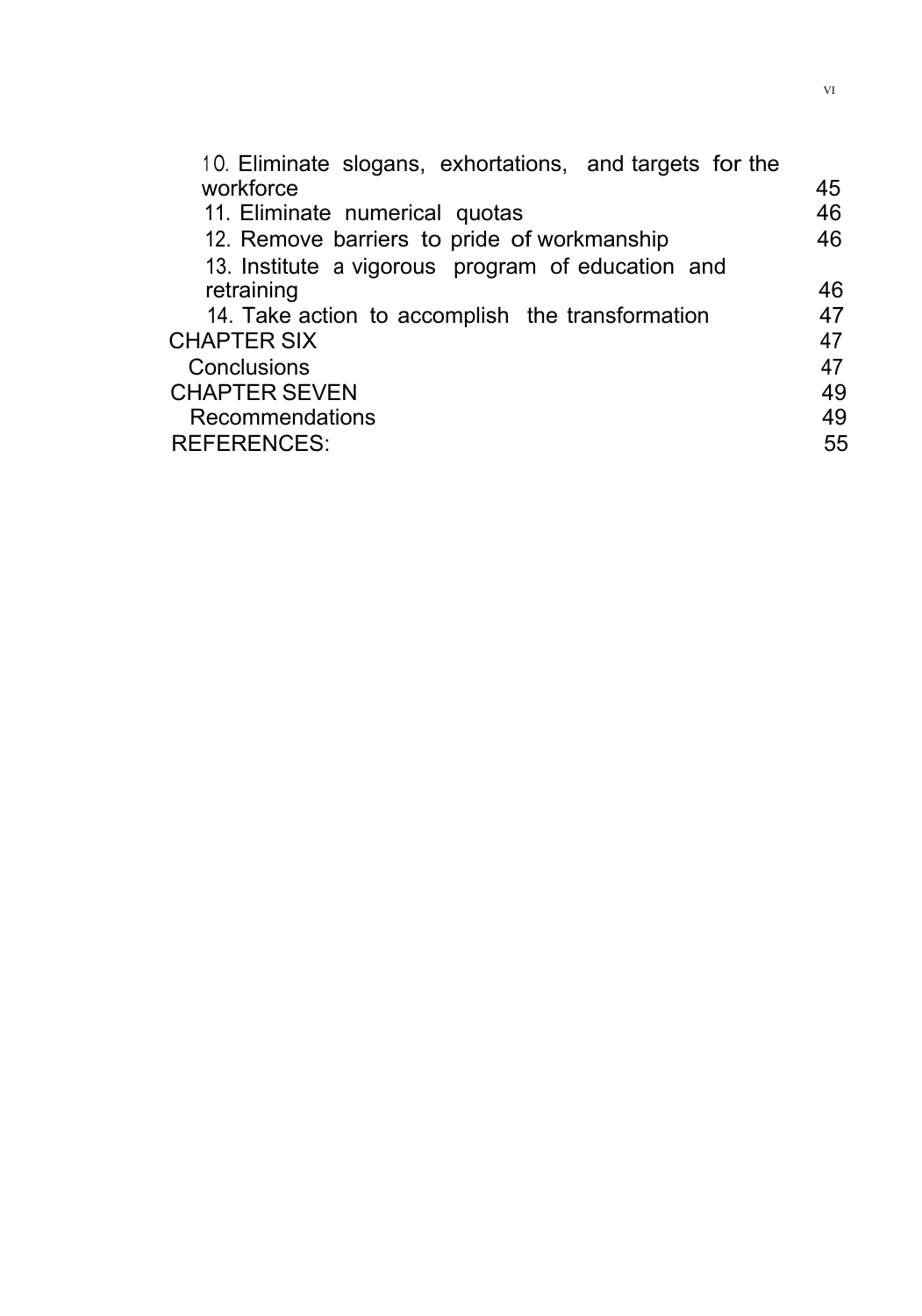## **CHAPTER ONE**

### **Introduction**

#### **TQM and Its Emphasizes**

In the 1950s,the Japanese asked W. Edwards Deming, an American statistician and management theorist, to help them improve their war tom economy. By implementing Deming's principles oftotal quality management (TQM), Japan experienced dramatic economic growth. In the 1980s,when the United States began to see a reduction in its own world market share in relation to Japan, American business rediscovered Deming. Quality management experts, Joseph Juran and Philip Crosby, also contributed to the development ofTQM theories, models, and tools. TQM is now practiced in business as well as in government, the military, education, and in non-profit organizations including libraries.

TQM is "a system of continuous improvement employing participative management and centered on the needs of customers'". Key components ofTQM are employee involvement and training problem solving teams, statistical methods, long-term goals and thinking, and recognition that the system, not people, produces inefficiencies.

Quality improvement concepts have developed over several decades. They began simply as a method for sorting out defective products from good products by inspection at the end ofthe production line.

The Primary and secondary researchs have used to collect information. Primary research includes face to face interviews with Ms.Mukaddes Çalık and secondary reseachs includes library research and uses of internet.

<sup>1</sup> Jurow & Bernard, 1993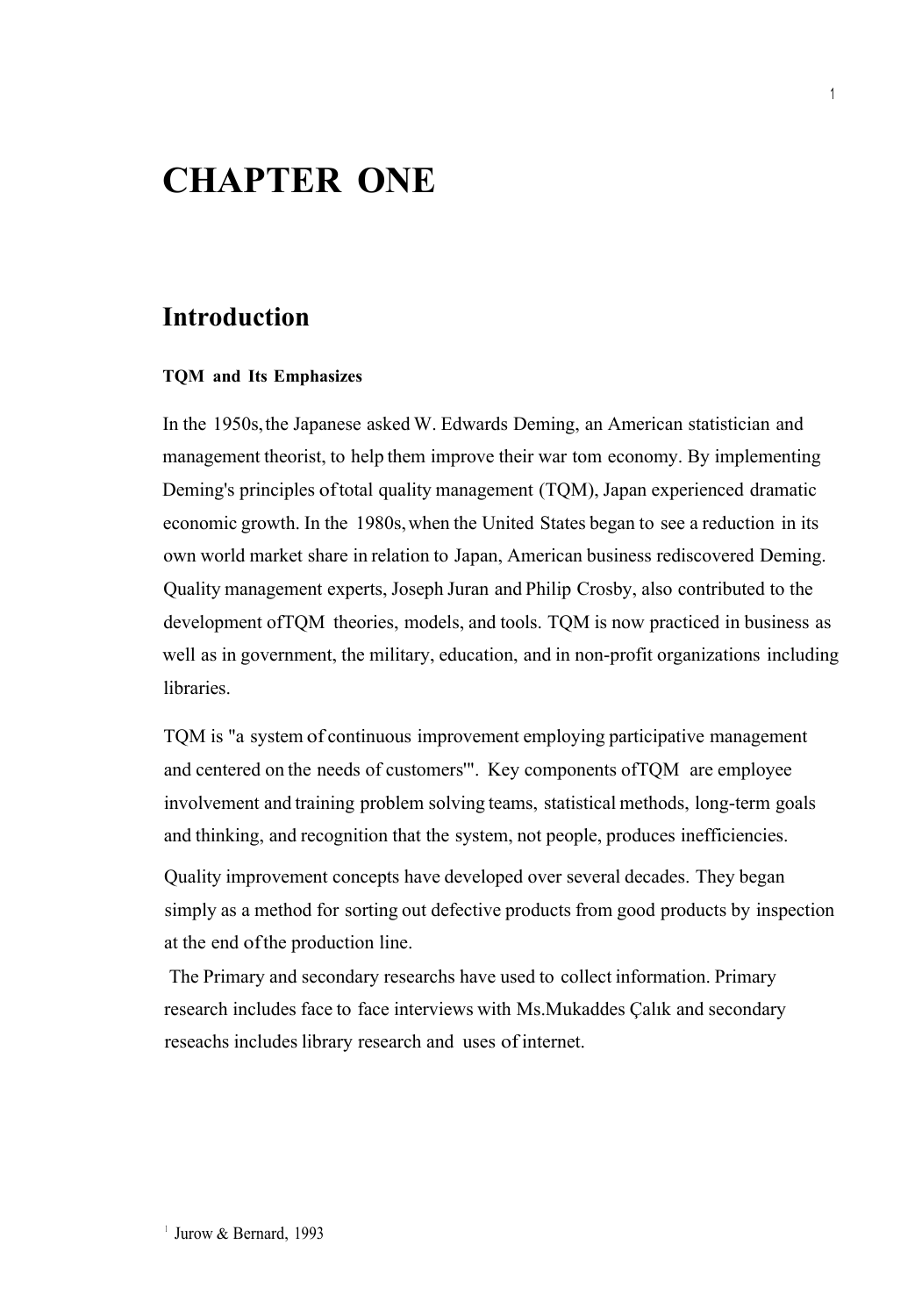## **CHAPTER TWO**

### **Theory ofTQM**

Before the Second World War; pioneer work by a number of statisticians led to the development of techniques for improving the control of production processes so that the number of defective products could be reduced. This change in emphasis, from inspection to prevention, was quite revolutionary. It was done by using sampling methods to monitor processes and keep them under control. Initially, they were applied in a very limited way in the United States, mainly in telecommunications and munitions.

After the war W. Edwards Deming, then an obscure statistician was invited to serve as a consultant to the Japanese industry. He introduced these new quality control concepts to the Japanese. The central idea was to improve the production system to prevent defects instead of inspecting and throwing out the defective products.

Quality is defined as meeting or exceeding the needs and expectations ofthe customer. Thus, the goal of a business should be to find out what the customer wants and then fine tune the process to ensure that they get it. The term 'customer' is used to include internal customers as well as external customers. Thus every work group has a customer - the person who receives their output.

Deming's teachings embraced a number oftechniques and methodologies for process control. They also embraced the philosophy that quality should be the responsibility of everyone in the organization.

The Japanese adopted hisideas, and over time they developed them further. They extended the application of process improvement from manufacturing to administrative functions and service industries so that the quality concept affected the whole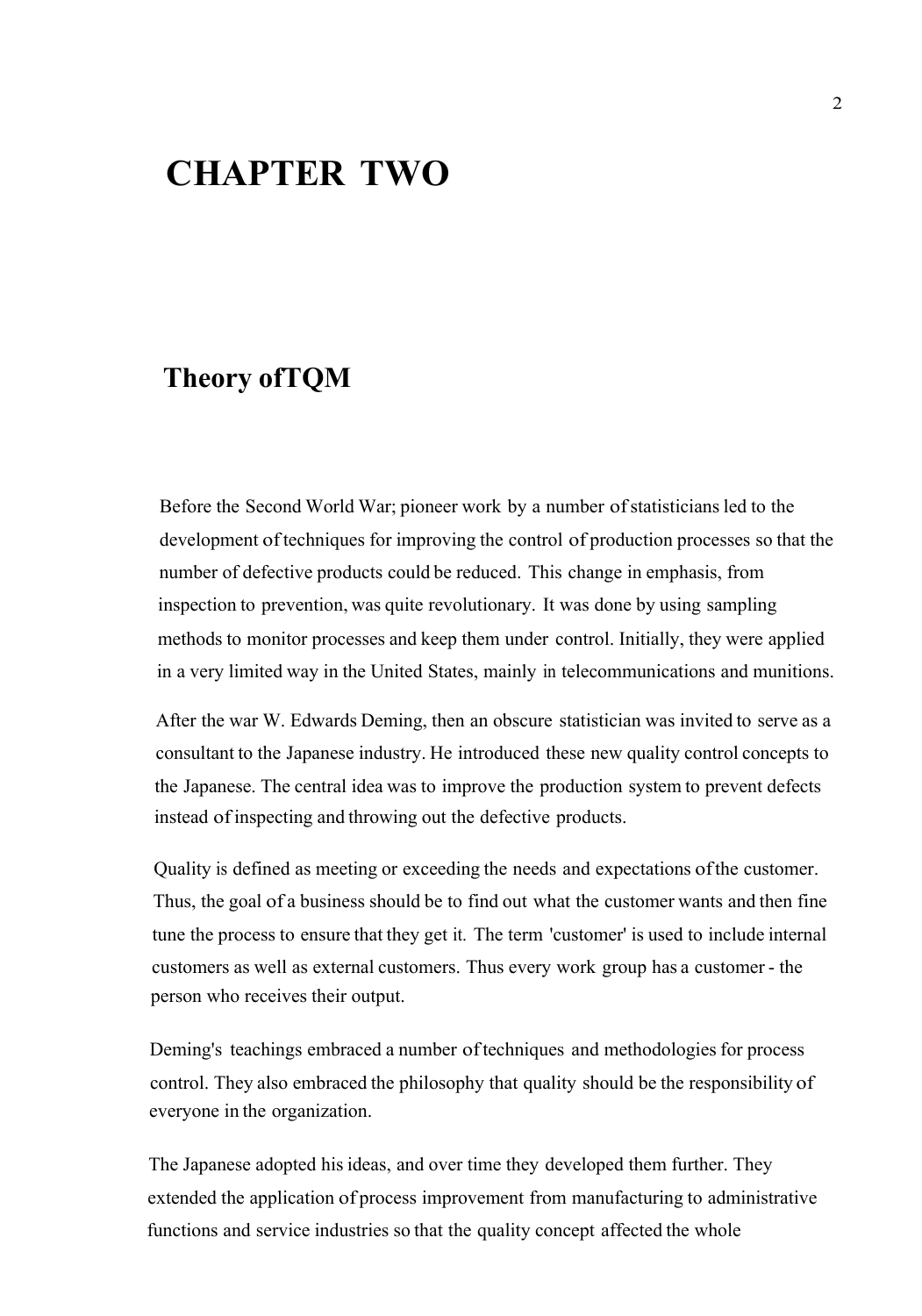organization. Japanese industry succeeded in taking over many markets because they were able to drive down their costs while at the same time improving the quality oftheir products.

During the eighties a number ofNorth American manufacturers woke up and realized that the Japanese were on to something new. They in turn began to implement quality concepts and added other management techniques in the area of employee motivation, measurement and rewards. This blend of quality management techniques and philosophies is generally referred to as Total Quality Management.

The core concepts are:

- Continuous process improvement
- Customer focus
- Defect prevention
- •· Universal responsibility

#### **Continuous Process Improvement**

Most people tend to think oftheir own work in terms of a task carried out inrelative isolation from other work in the organization. The first step·in quality improvement is for people to look at their work in terms ofbeing part of a continuous process.

A process is simply a sequence of tasks, which together produce a product or service. The best way to understand a process is to draw a flow chart showing all the steps. When you do this it is possible to visualize one's own work in terms of being a step in a process. A whole set of new insights opens up. For instance, every workgroup has a supplier and a customer. People take the output from another work group, do work that ads value, and then pass it on to another work group.

Quality is defined, as meeting customer needs. Therefore the way to improve quality is to figure out who is the customer and what they need, and then improve the processto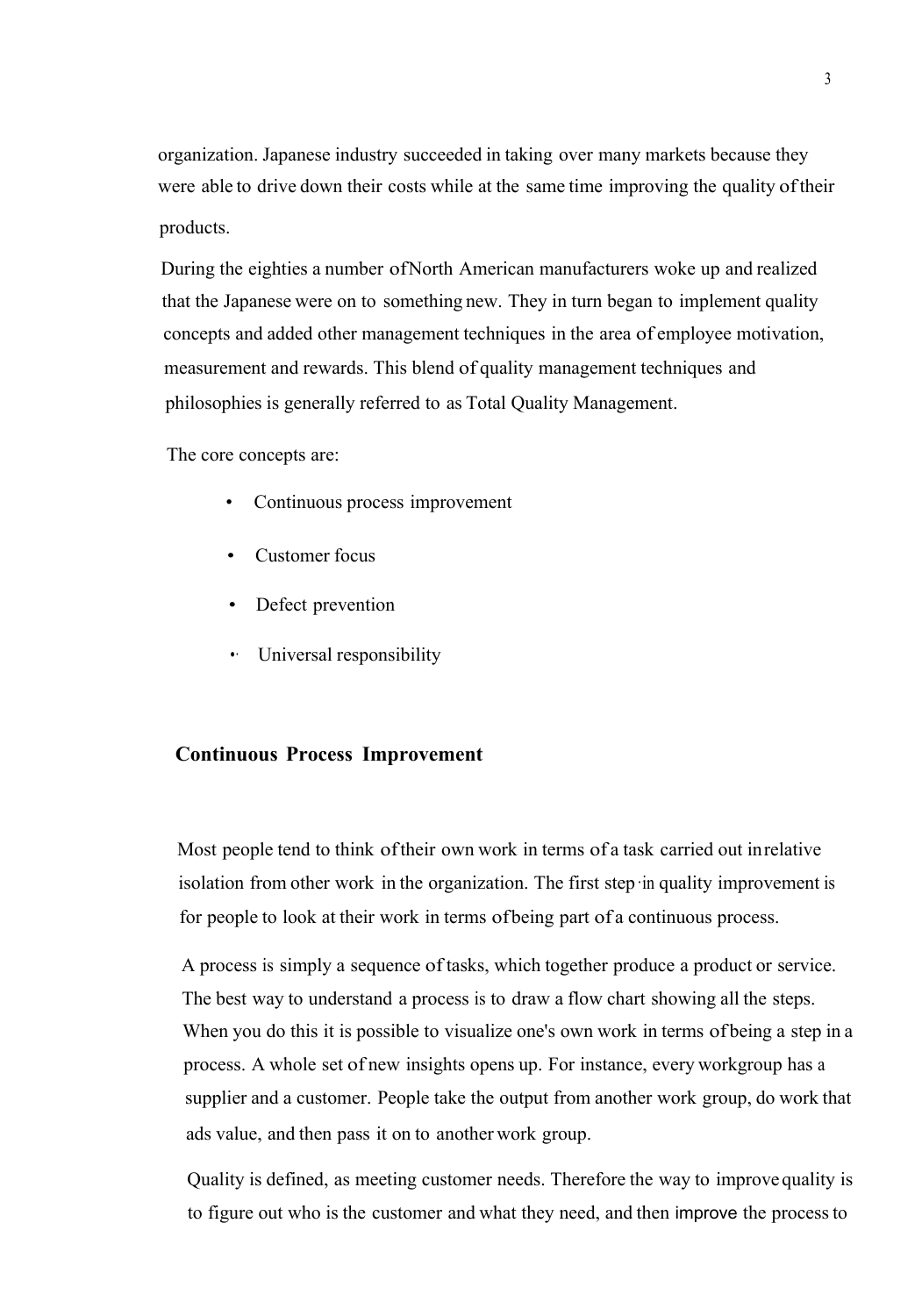fully meet this need. There are various techniques for doing this. They involve setting up teams to analyze problems with the process and implement solutions.Because the supplier is part of the process some techniques involve teaming with the supplier to improve the quality of incoming products.

Continuous Improvement is the term used to describe the fact that process improvement takes place in incremental steps. It never stops. However good things may be, they can always be better. Continuous improvement is a relentless effort to add value for the customer.

The steps in the Continuous Improvement process are to:

- Select an improvement project with a specific goal
- Assign a team to improve it
- Define the process using a flow chart
- Define variability and problems in the process
- Find the root causes of the problems
- Recommend improvements
- Implement the improvements as a pilot project
- Measure the results
- •- Proceed to a final implementation
- Move on to the next problem.

The continuous improvement process should be driven from the top, but implemented from the bottom. The selection of improvement projects needs a sharp focus. The problem areas must be prioritized, critical processes selected for improvement, and improvement goals set for the project team. This is a top down process.

The problem solving and implementation is done by teams, which include staff at the working level. This is a bottom up process, which requires the involvement and commitment ofthe staff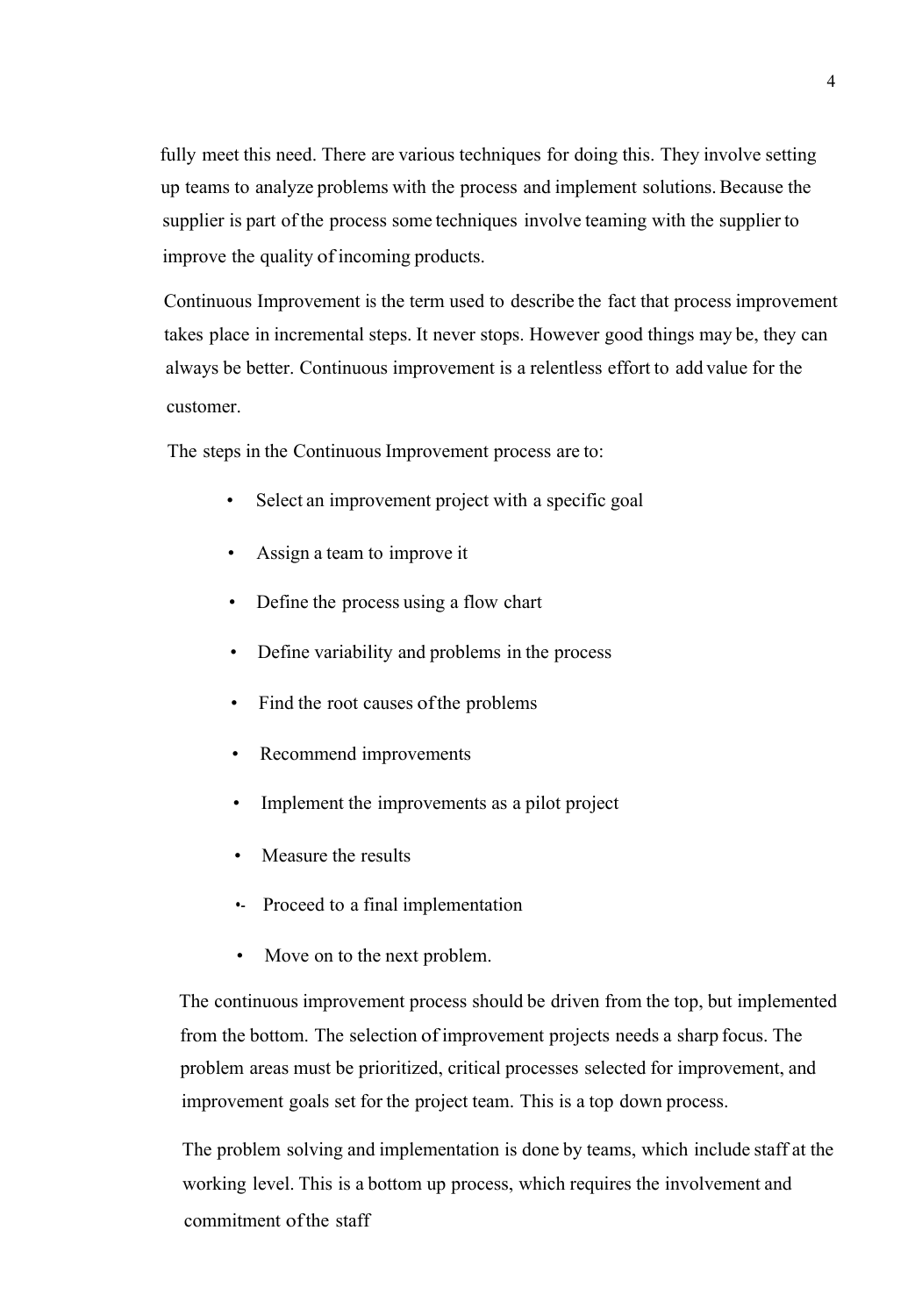There are various techniques, which teams can use for their quality improvement work. Training must be provided so that the teams know how to use these techniques:

• Processes are described using flow charts

·:·:::·:::::::;:;m!!;

- Problem solving is done using system failure analysis, cause/effect analysis and brainstorming
- Customer needs may be defined using a Quality Function Deployment Matrix
- Processes are monitored using statistical process control techniques
- Inventory control and supplier management techniques are used to improve the inputs

Staffs who are assigned to project improvement teams need to understand how to use these techniques. Managers and supervisors need to understand these techniques too, because it is their job to facilitate and drive the quality improvement effort.

#### **Customer focus**

Everyone has a customer. The external customer is the person who purchasesthe product or service. We also have to think of the internal customers. Internal customers are those who use what another group provides.

This has quite profound implications. It means that every work group hasto think about providing value to the people who use their product. This involves finding out exactly what the user needs and wants, and ensuring that the process provides it. For instance, the internal customers of a supplier inspection group will want to receive timely reports on supplier performance, early warning of potential delivery delays and helpful assistance in resolving problems with suppliers. They will also want to-betreated with courtesy.

The starting point for quality improvement is to determine the customer needs.When the needs are fairly simple, this can be done merely by talking to them.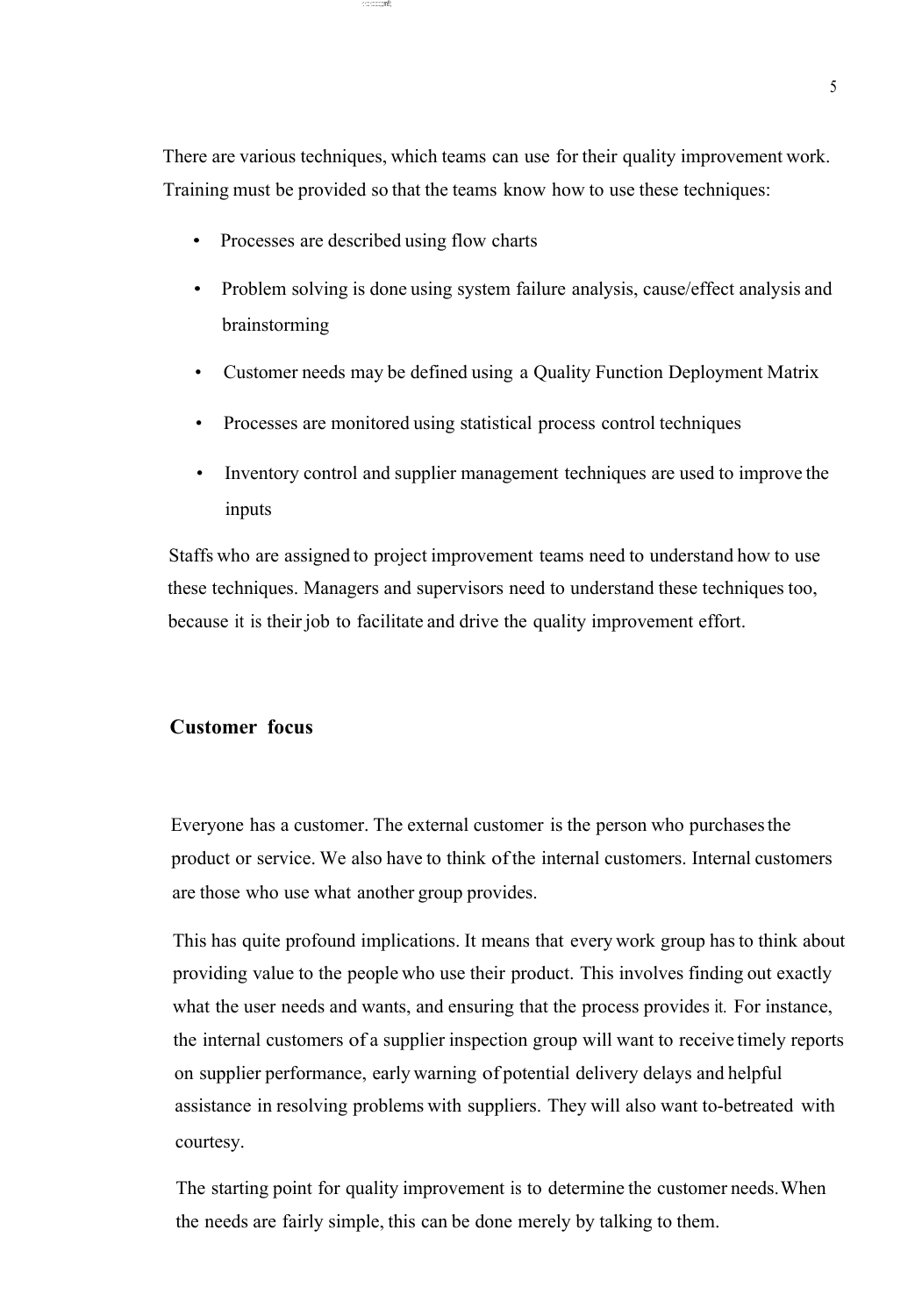When one is dealing with an external customer and the product is very complex, the determination of the customer needs can be quite time consuming and. requires a detailed analysis. A useful tool for determining the customer needs and ensuring that these needs are incorporated into the product design is the Quality Function Deployment Matrix.

Determining customer needs accurately is an important aspect of quality control. Obviously, it is less costly to rectify a mistake in defining customer requirements before a product is produced than it is afterwards. So spending the time and effort to figure out the requirements correctly at the start is time well spent.

#### **Defect Prevention**

Quality management is a philosophy that seeks to prevent defects in products or services rather than relying on inspection to sort out defects after they occur. Statistical process control, the Taguchi method for designing experiments, problem solving and System Failure Analysis are all techniques that seek to prevent defects from occurring.

Defect prevention saves money. Imagine a process for manufacturing a product. It begins with a specification. Drawings are produced, parts are made and assembled, and the product is delivered to the customer. The cost ofrectifying a defect increases by at least a factor often as the product moves through each of these stages. Defect prevention is concerned with catching the errors as early in the game as possible or preventing them from occurring at all.

#### **Universal Responsibility**

This concept deals with the fact that quality is not only the responsibility ofthe inspection department but is everyone's responsibility. Quality should be totally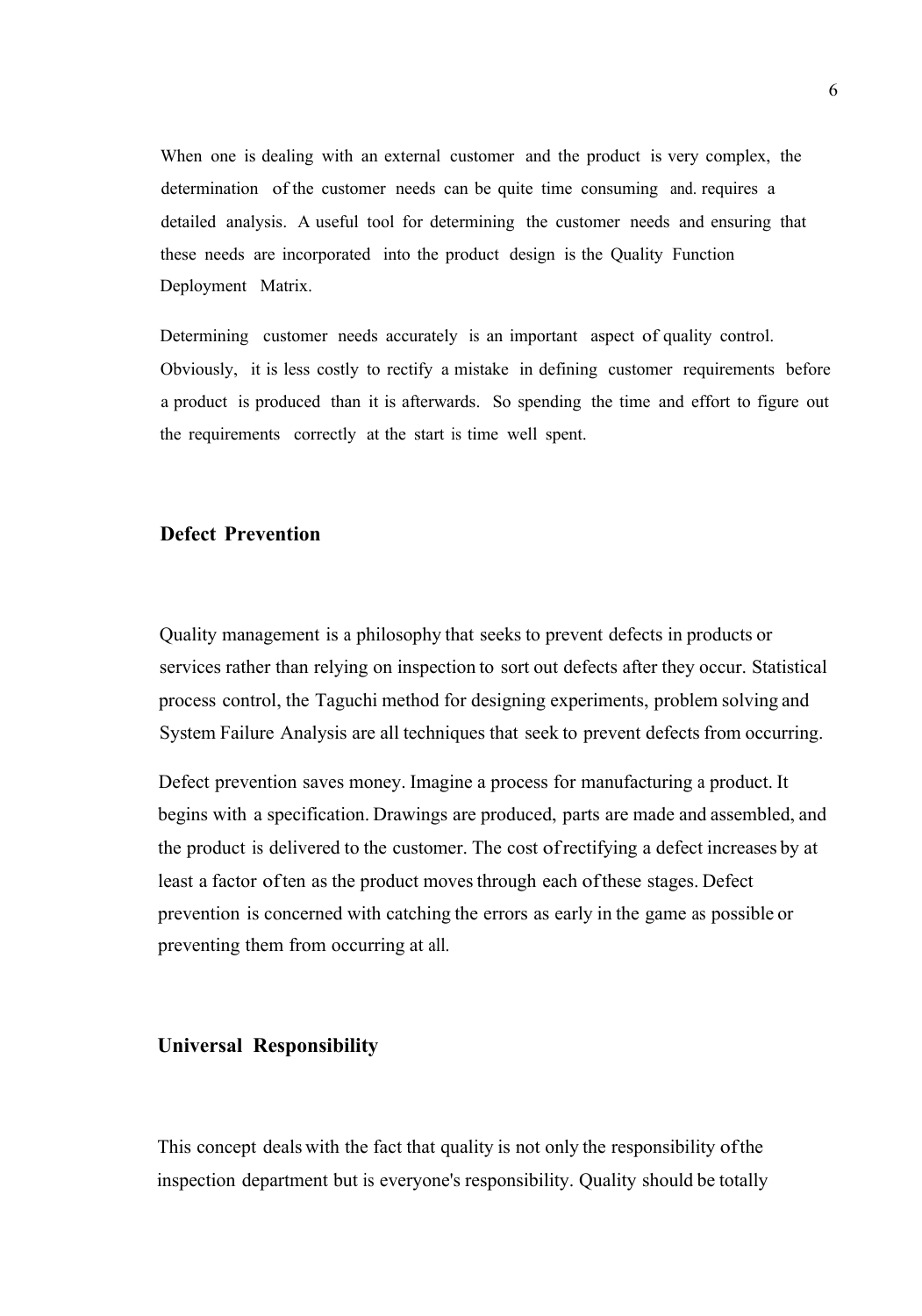pervasive. Every work group in the business should be concerned with seeking ways to improve the quality of their own product or service.

#### **Techniques and Methodologies**

There are a number of management approaches and techniques, which have been developed to support these four core concepts. These are:

#### *a. Statisticsfor process control.*

Quality control is based on using statistical analysis to measure and predict the performance of processes. One must have a rudimentary understanding of statisticsto appreciate the thinking that goes in to process control.

Statistics is a fairly intimidating branch of mathematics that deals with variability.It is quite complex and very few people have training in the subject. However some of the ideas that apply to process control can be explained easily enough without resorting to the mathematics.

Statistics deals with variability. It is used to predict and control the performance of a system based on measurements of the output from the system.

For example, if you were to measure the diameter ofshafts coming off a lathe in a production shop, you would find that they varied in size. You could plot a bar chart showing the distribution of measurements. The measurements would vary about a mean value. Most would be clustered near to the mean value and there would be a few measurements scattered further away.

If, instead oftaking a few measurements you were to take thousands of measurements, you would finish up with a smooth bell shaped curve. This is referred to as a normal distribution curve. It has a mean value, and it has values that are scattered aboutthe mean value. The property that defines the amount of scatter about the mean value is referred to as*tpe* standard distribution.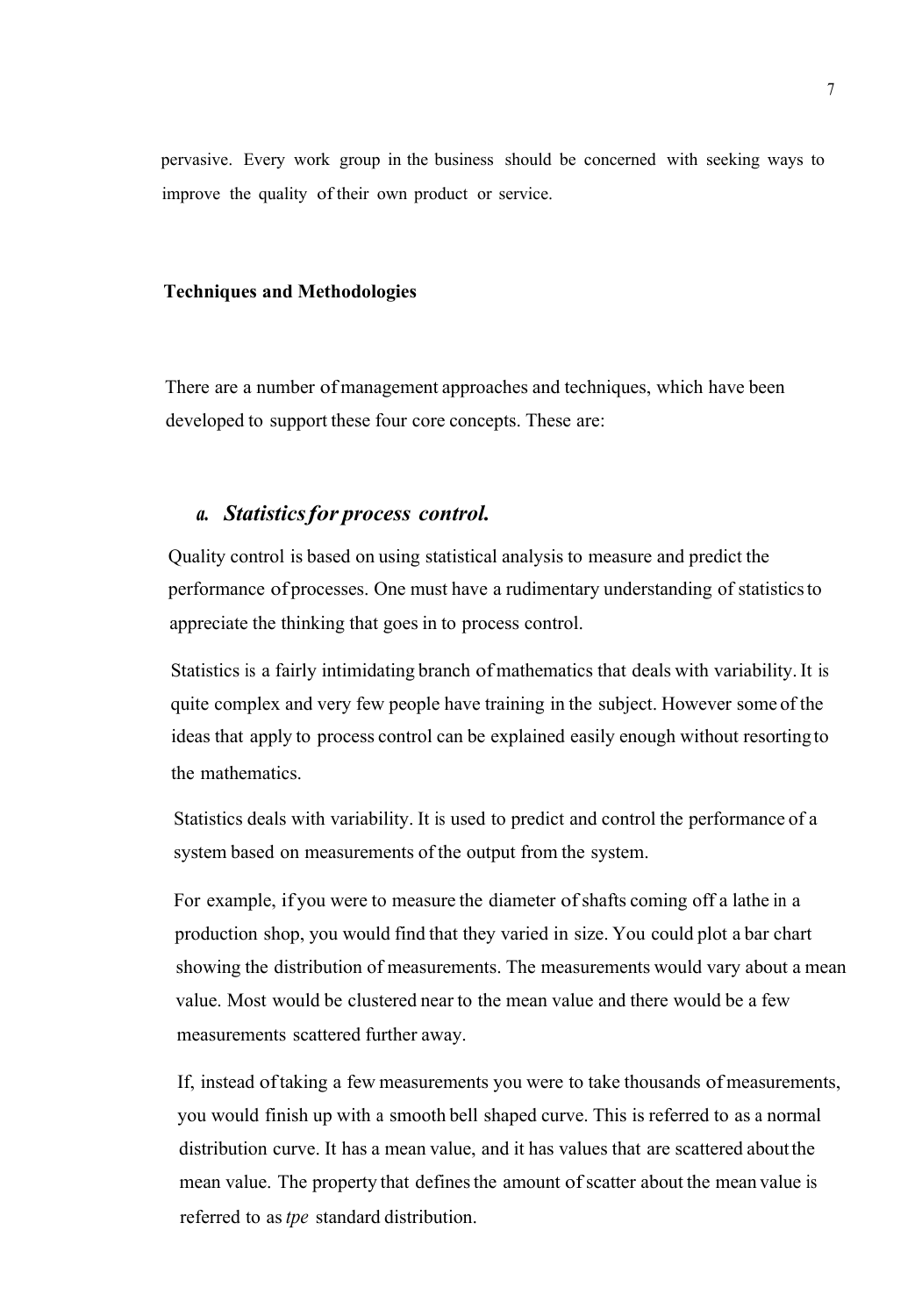The point about variability is that whenever you take a group of measurements you will almost always get a bell shaped, normal distribution curve. Any group of measurements exhibits variability, which can be described in statistical terms. Because ofthis characteristic we are able use statistical methods to monitor and control processes. We do this by taking samples from the output of a process, measuring them, plotting them and interpreting the resulting graph. This allows us to see whether the process is under control. It provides indications about how it can be fixed, if necessary.

The crux ofthe approach is to keep the process under control so that defects do not occur.

Although statistical process control is usually applied to production processes it can also be applied to non-production processes. The key is to measure the critical variables in the process and then to monitor them for signs of impending problems. For instance, with a procurement process, a product design and development process, or a process to approve insurance policies it is possible to select a key variable such as cycle time or customer satisfaction, and to use it to track the health of the process.

Tracking is done using a process control chart. Samples are taken from the output and plotted on the chart. The chart shows how the output varies over time. What the chart tells you is whether the variability in output is due to normal variation or whether there are special causes present.

To improve the process one first attempts to eliminate the special causes, so that the variations are only due to the normal random factors.

Once the process is under control and the special causes have been eliminated, one can only make further improvements by improving the process.

The improvement goals will either be to reduce the variation or to reduce the absolute value ofthe factor being measured. Typically, for a production process the goal will be to tighten up on the tolerances so no defects are produced. For an administrative function or service process, the improvement goal will likely be to cut down the cycle time or to reduce the cost of the process.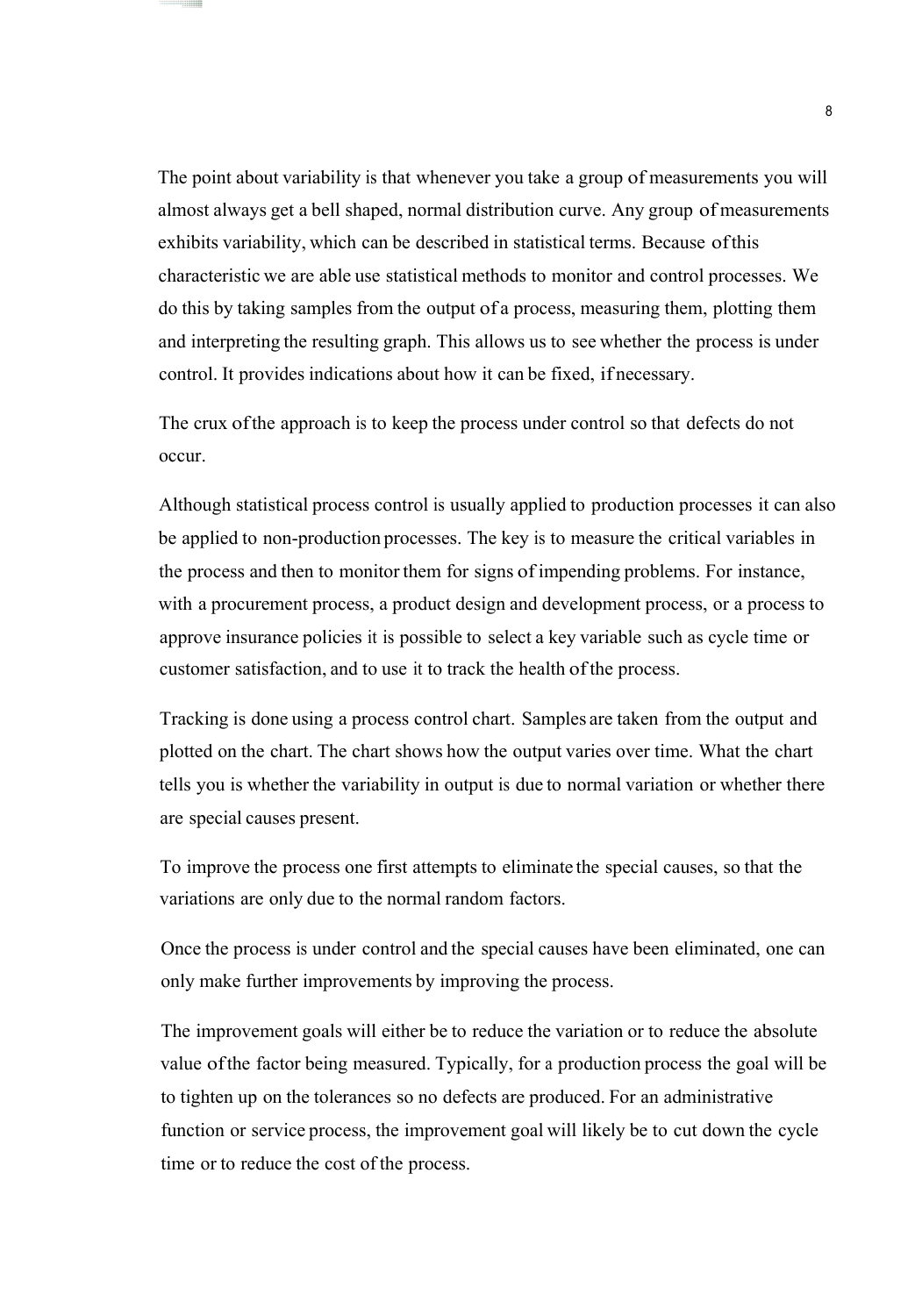#### *b. Employee Involvement and Empowerment.*

The success ofthe quality management approach is dependent on having well-trained and motivated staff and ensuring that their efforts are focused towards improving the systems that produce the products. Staff must be involved and empowered.

Involvement meansthat management actively encourages involvement in running the operation and improving the processes. Empowerment is something more. It meansthat management recognizes that when staffs are given training and provided with the right information, they are in the best position to control their own work processes. This being the case, they should be empowered to do it.

There are various techniques to solicit employee involvement. Suggestion schemes work well when they are well publicized and when worthwhile rewards are provided. The job design can be improved to be more satisfying. Continuous Improvement teams should include staff at the working level so that they become involved in the quality improvement effort.

Empowerment means delegating control to the working level. This needs to be done gradually, as people get used to the idea and as they acquire the skills. Training is needed to provide staff with the skillsto control their production processes, and to investigate and solve problems.

#### *c. Quality measurement systems.*

Measuring quality costs is important. There is an old adage that if you can't measure it you can't manage it. Measures of quality costs provide the information needed to analyze where the excess costs are occurring. You can then target improvement projects to reduce them.

What is quality? Quality is an abstract concept. Most people know what it is when they see it, but it is difficult to define.When you go to buy a new car you look for certain features in the car, but you also want to be treated with respect. You want good service after the car has been delivered, and you certainly don't want the car to have defects.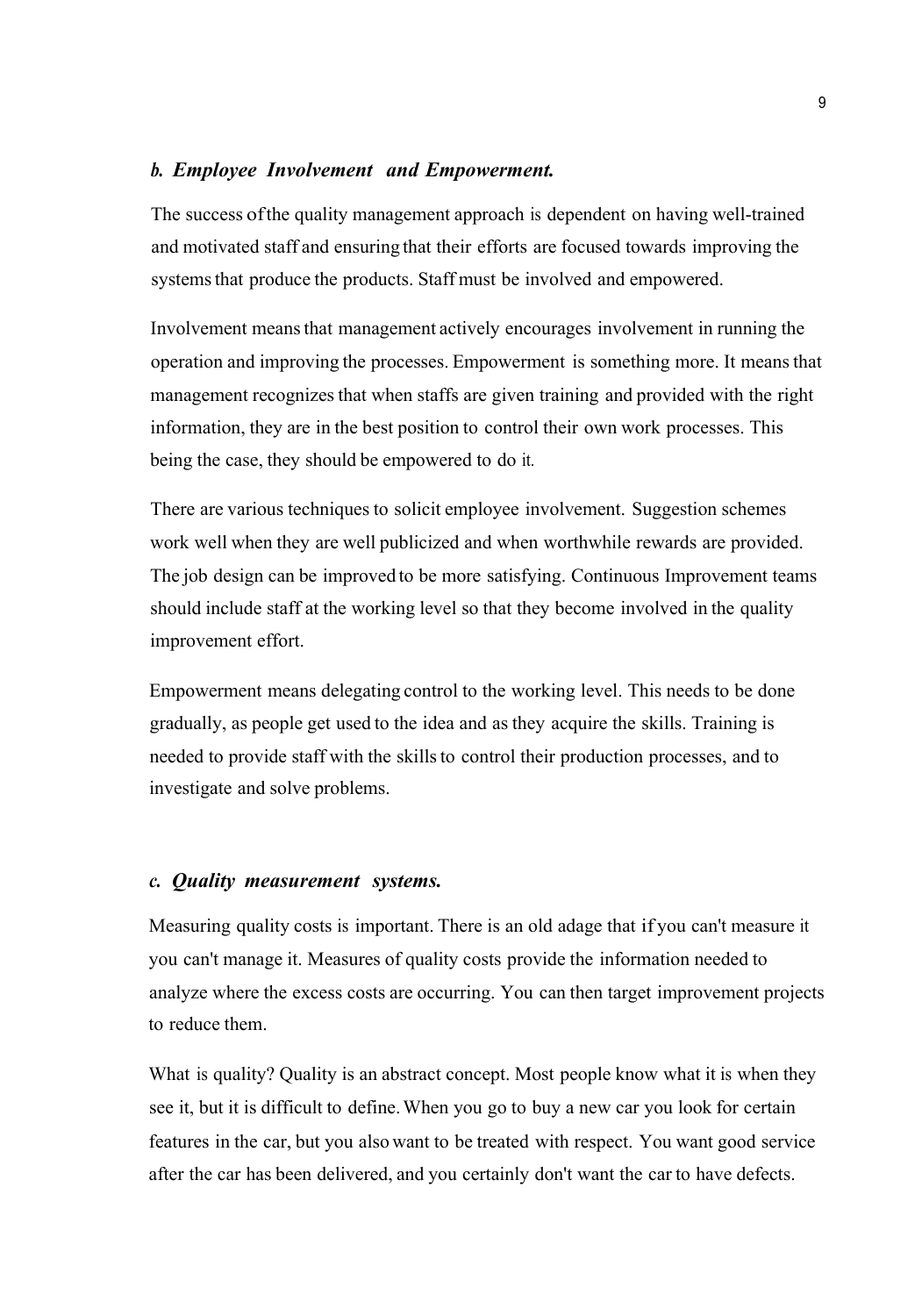If all of your needs are satisfied you judge that you have received quality. Quality is more than meeting a product specification because a specification only provides a minimum set of requirements. Quality is being delighted that your expectations have been met and exceeded.

How do you measure the cost of quality? Companies need to develop a range of measures that get a handle on various categories of quality costs. These include quality costs that show up in the factory and quality costs that show up when the product has reached the customer.

Various studies have estimated that the costs of poor quality account for anything from 15% to 50% of all business costs. Most businesses do not know what their quality costs are because they do not keep reliable statistics.

Quality costs include the costs of scrapping material during production, the cost of reworking defective material, the cost of repairing products, and warranty costs.

Typically businesses rely on inspection to weed out defects and when defects are found products are either scrapped or reworked.

This is rather like having two factories under one roof. There is one factory turning out good quality products that comply with customer requirements. Then there is another hidden factory which turns out defective products for the scrap metal merchants and rework products that were defective in the first place. This hidden factory is maybe half or a quarter the size of the real factory.

Quality costs are enormous and they must be measured if there is to be any hope of improvement. The information provided by a well-designed cost tracking system enables management to focus their efforts on the high cost areas and to track how well the improvement efforts are going.

Quality costs can be broken down into failure costs, appraisal costs and preventive costs.

Failure costs usually account for the major proportion of quality costs in companies that do not have an effective quality program. They include costs associated with scrap, rework, and repair and warranty actions.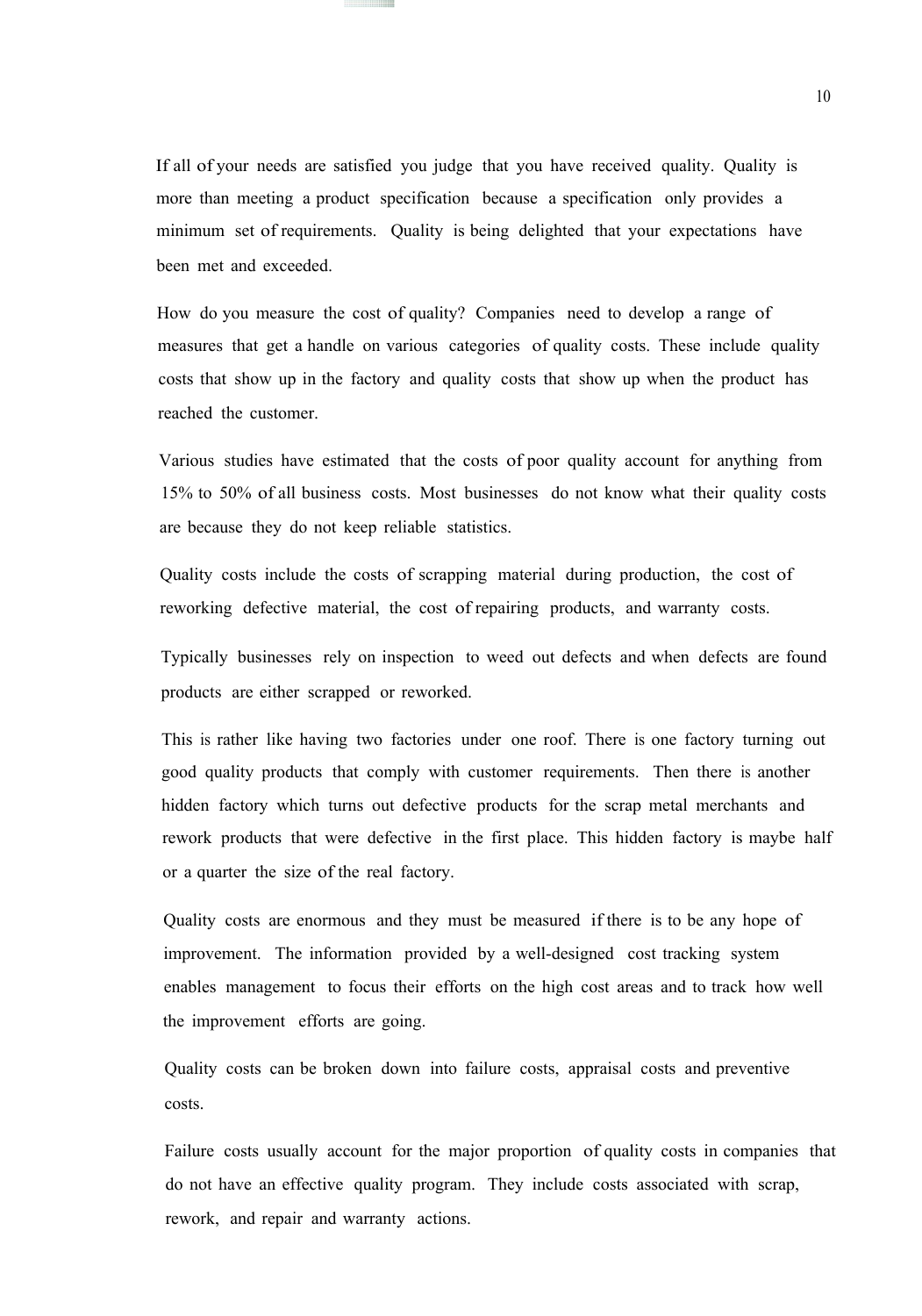Appraisal costs are associated with inspection and testing activities to sort out good products from the bad. Prevention costs are the costs of the quality management program, for instance design reviews, failure analysis, quality function deployment matrix and quality training.

ımm;;\_\_··

**The Company's Company** 

Prevention costs are typically quite low. When Quality Management is introduced one would expect prevention costs to increase and failure costs and appraisal costs to go down.

Quality measurement should begin'with a system for documenting non-conformances. Every time an item fails a test, a purchased item is rejected, a statistically controlled process exceeds its limits, a product is returned from a customer, the non-conformance must be documented.

A computerized database should be used to enter and store this information because the volume of data is too great for a manual system to be effective.

The information should be recorded in a way that allows easy analysis. The idea is not to produce piles of paper but to collect data that can be analyzed to provide direction to the quality improvement program. A computer is necessary because one needs to be able to sort failure costs into categories, for instance by product type, supplier, or type of failure. There are many off the shelf network database programs that can be used. The information should be displayed using graphs, which show trends, bar charts, and pie charts that indicate rankings.

- Here is a list of quality summary reports that are useful:
- Pareto charts allow you to focus on the critical few rather than the trivial many
- Pie charts showing categories of failure by work group and product line
- Bar charts showing comparative supplier performance
- Graphs showing trends in quality costs for failure costs, appraisal costs and preventative costs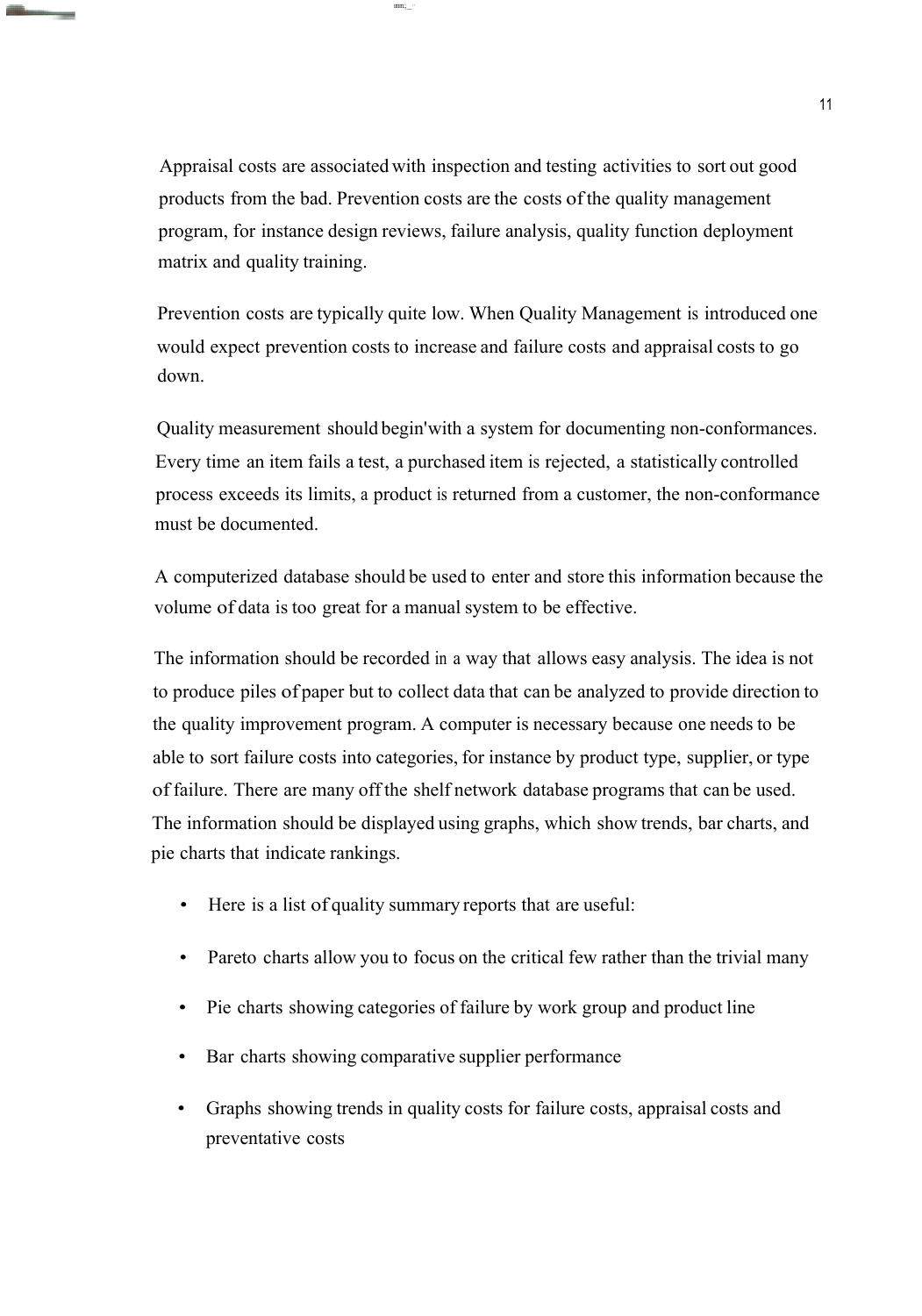#### *d. Problem solving.*

Quality management depends on people having good problem solving skills. It is through the continuous process ofidentifying problems, and solving and implementing solutions that the business is improved. Problem solving consists of identifying the root causes of a problem and implementing actions to correct the situation.

There is a simple four-step approach to problem solving which can be applied to many situations:

1. The first step is to define the problem

··········:··:·········:':'.!ili

2. The next step is to seek the root causes ofthe problem. There is a tendency to jump to the first cause that comesto mind. This is hazardous as it can focus on the wrong cause or simply correct a symptom. In many situations the root cause can be found by brainstorming. More complex problems require more sophisticated techniques, such as cause/effect diagrams or system failure analysis.

3. Once the likely causes ofthe problem have been found one should identify a variety of potential solutions and select the best to implement.

There is a ranking order for selecting solutions:

- The best solutions is one that eliminates the problem altogether, making the system foolproof
- In some cases the problem cannot be eliminated so one may relax the requirements
- When these solutions are not feasible the problem may be resolved by training personnel to control the circumstances that contribute to the problem
- A least preferred solutions is to resort to inspection and testing to sort good products from bad
- The worst solution is to use cautions or warnings of possible hazards

4. The final step in the problem solving sequence is to evaluate the effectiveness ofthe solution. This is done afterit has been implemented to ensure that the solution really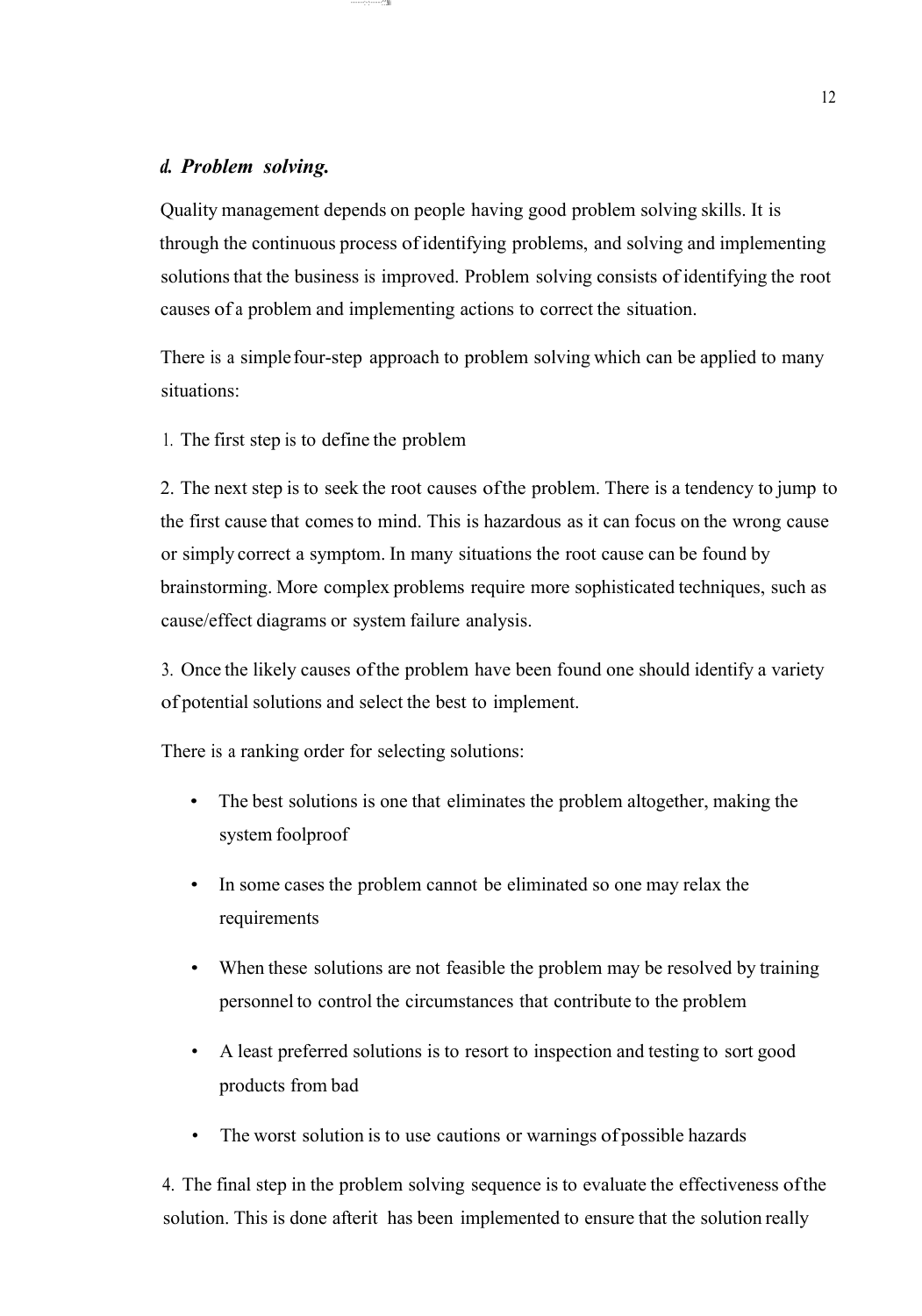does work. It is also a learning experience for the organization so that people can learn from the successes and pitfalls experienced by others.

#### *e. System Failure Analysis.*

The system failure analysis is a sophisticated approach to finding the root cause of failures in complex systems. A system may be a production system that is malfunctioning or it may be a product that has failed in service.

The analysis begins by identifying the failure symptoms.

The next step is to evaluate the failure causes by using a fault tree analysis'technique. This is simply a method of systematically determining all the potential causes of the failure and depicting them graphically. When the fault tree has been compiled it is possible to see how the possible causes relate to each other and how they can contribute to the failure.

The next step is to study each possible failure mode to investigate the likelihood that it may have contributed to the problem. Compiling a failure mode assessment and assignment matrix does this. Team members are then assigned to investigate each potential cause more closely.

There are various techniques that can be used:

- A "what's different" analysis identifies the factors that have been changed and may have contributed to the failure
- A pedigree analysis examines the documents (including test data, inspection data, supplier material information) related to the components and sub assemblies identified in the fault tree.
- Hypothetical failure modes can be investigated by making special tests on components to induce failures
- Various diagnostic tests can be done on hardware components as the failed equipment is stripped down for inspection.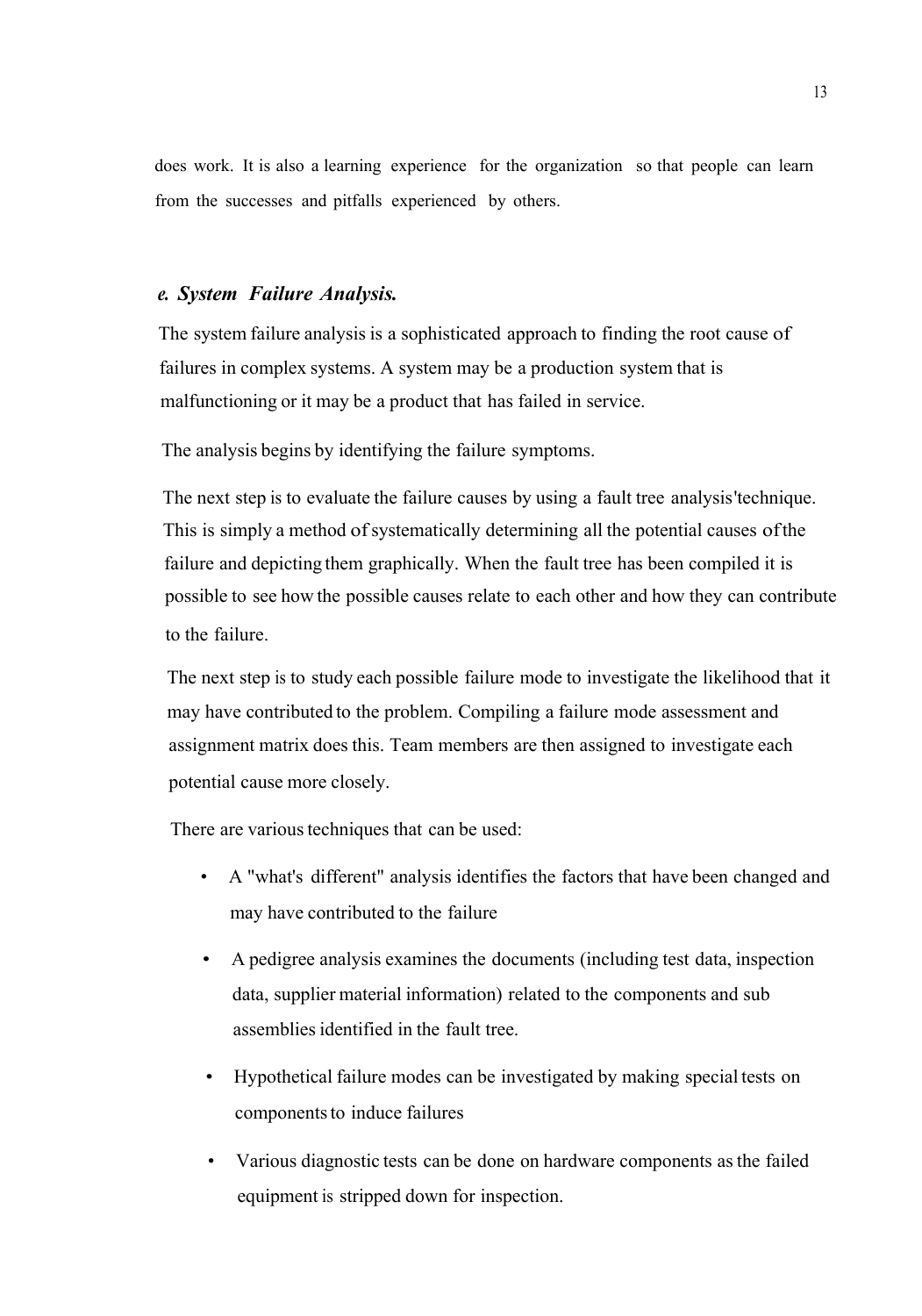The beauty of the-failure mode analysis is that it offers a systematic method of determining all the possible modes offailure and investigating them to determine the most likely causes.

#### *f. Teams.*

Teams are to be used for problem solving. Teams have a number of advantages over individuals. A properly constituted team has a much richer mix of skills to bring to bear on a problem. Most work processes cut across functional boundaries, so a cooperative effort is required to solve process problems.

Management needs to have a structured approach to problem solving. While it is important to encourage everyone to suggest areas for improvement, especially at the working level where staff are in a good position to see the problems and the improvement opportunities, one must avoid a scattergun approach.

The improvement effort must focus on improving the most critical problems. Without control and direction it is possible to have dozens ofteams, some studying the same problem and some working on problems that are not important.

There must be a high level Steering Team that approves improvement projects, tracks their progress, monitors the results and verifies the benefits. Project team leaders should report to the Steering Team right up to the time ofimplementation and after an evaluation ofthe results has been made.

#### *g. Quality Function Deployment*

Process improvement begins by defining what it is that the customer wants and needs. In many cases talking to the customer or doing a survey can do this.

In many cases the product is very complex and some ofthe customer 'wants' conflict. For instance on a car, the customer wants a door that does not leak. This may conflict for the 'want' that the door should be easy to open.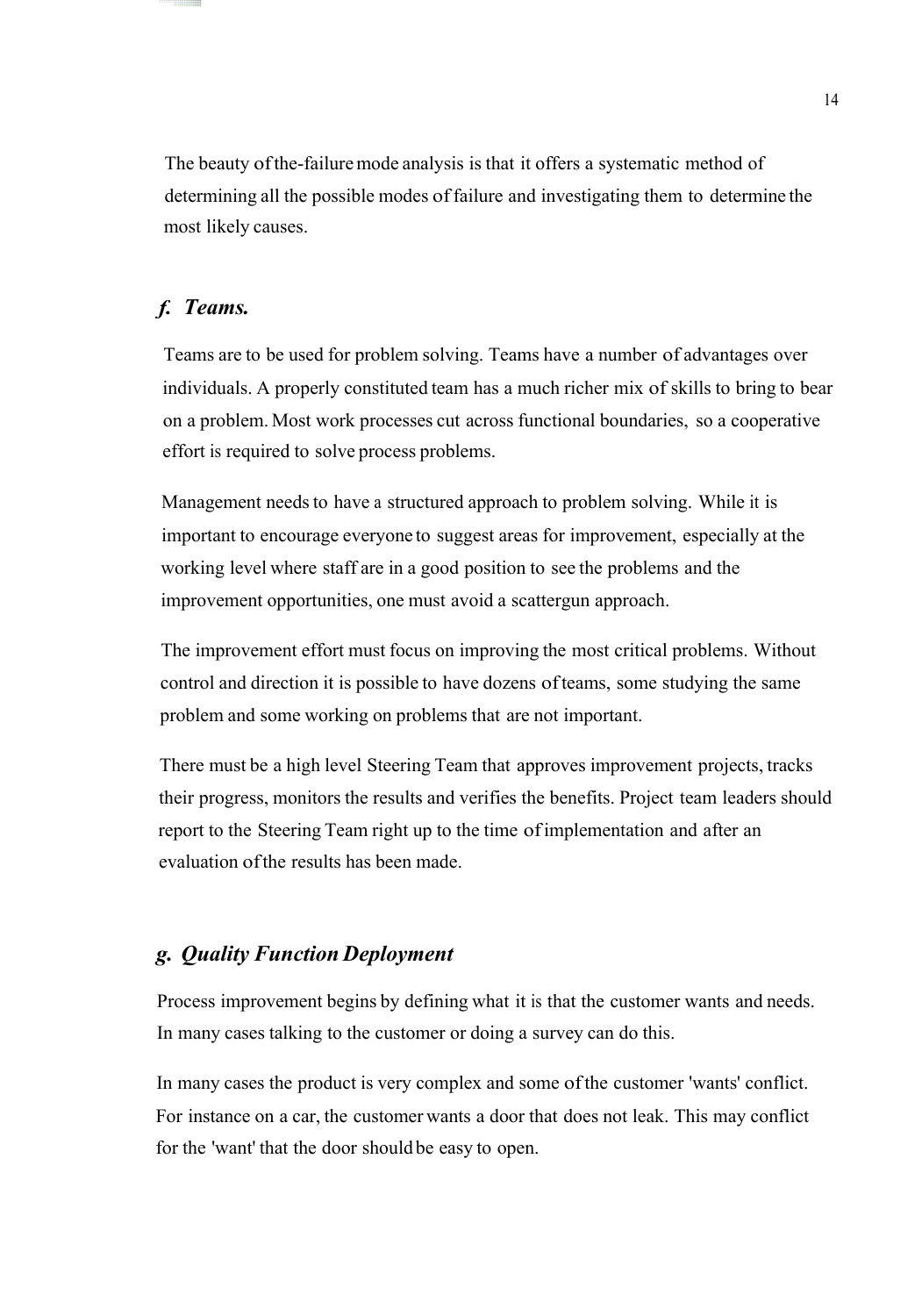The Mitsubishi company developed a method for analyzing customer needs, resolving those needs that conflict and then driving the needs into the product development and design stage.

They were faced with the problem of defining in great detail the customer needs for their shipbuilding company. The problem was that when customer needs were not clearly defined it was possible for the design to proceed and production to begin on the basis of an incorrect assessment.

When the correct needs are defined late in the project, the required changes are prohibitively expensive and cause delays. Spending the extra time at the front end of the project to systematically evaluate the needs enables the design, procurement and manufacture to proceed more smoothly. This avoids disruption, saves money and time.

Quality Function Deployment provides a systematic method for unearthing the customers' needs and expectations, making trade-offs when these needs are in conflict, and ensuring that the needs are effectively incorporated into the final product.

When used effectively, this method enables a business to bring a new product to market faster. The product will be more likely to hit the requirements of the target market, making it easier to build market share and stay ahead of the competition.

Quality Function Deployment is a multi-disciplinary tool that requires marketing, design, production and sales to work together to ensure that the needs of the customer are deployed into the product design.

The analysis uses a graphic method to portray the information in the form of a matrix. The resulting matrix has a shape that looks like a house with a peaked roof For this reason it is sometimes called the 'house of quality' .

While it provides a method for showing where trade offs must be made, it does not take away the need for exercising technical and commercial judgment to make the trade offs.

#### *h. Taguchi Analysis.*

After Deming came to Japan to lecture on quality improvement, the Japanese themselves developed the quality concepts and made significant contributionsto the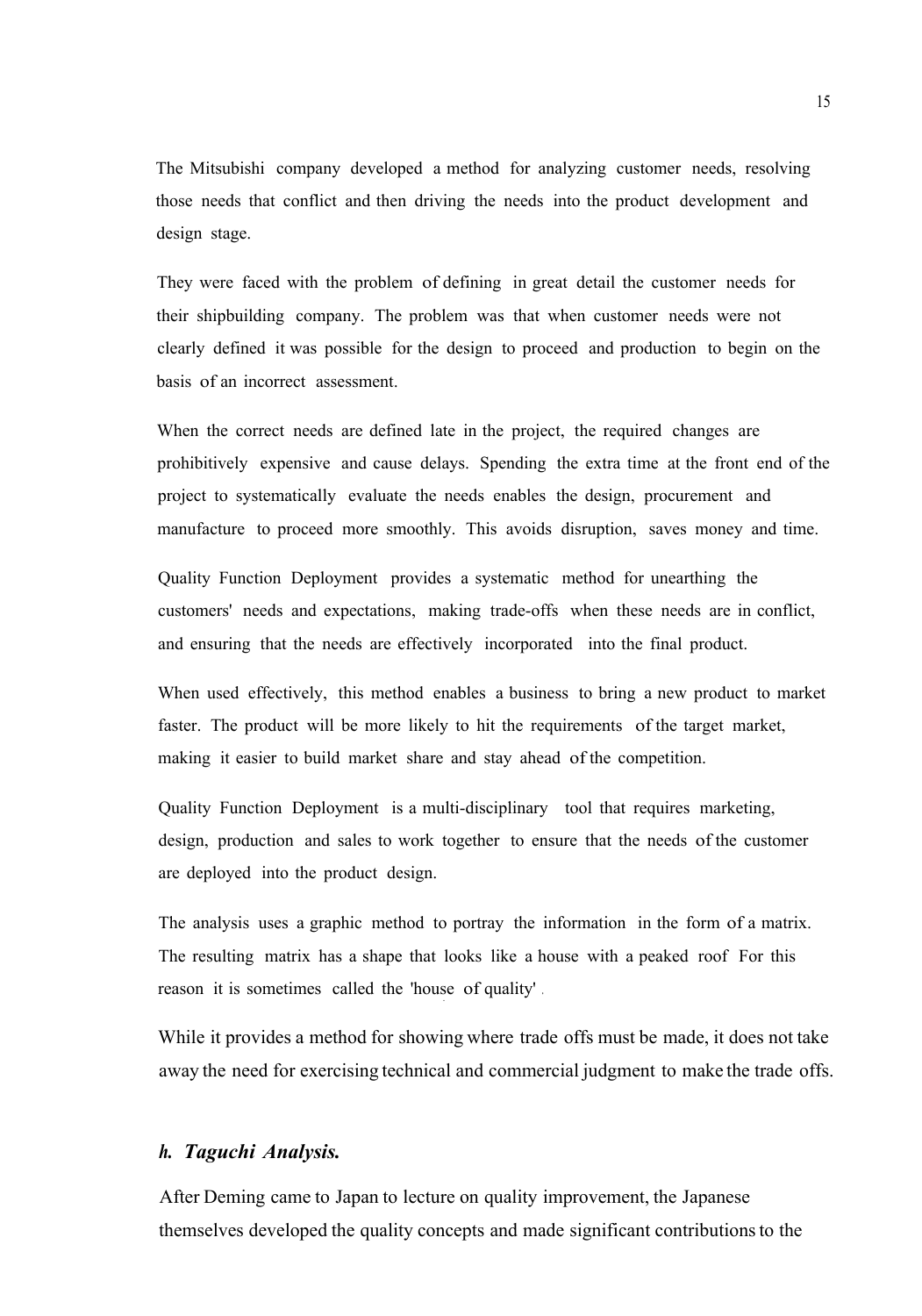state of the art. The most important contributor was Dr. Genichi Taguchi. Heheaded Japan's communications research and development activities and was responsible for upgrading the country's telecommunications facilities.

Taguchi developed a blend of engineering and statistical methodologies, which emerged as a quality engineering philosophy. He recognized the need for an experimental approach that could extract the maximum amount ofinformation from the minimum number of tests.

One of the precepts of quality management is that decisions should be based on facts rather than on gut feeling. This applies especially to failure investigations. When a team is trying to find the root cause of a failure it is sometimes necessary to perform tests to determine which factors contribute to the failure.

Most people are familiar with the scientific method of performing experiments. When the investigation involves several variables, it is the practice to change only one variable at a time and to keep all the other variables constant. If more than one variable is changed one would not know which ofthe variables is responsible for the change in outcome.

One of the problems with this approach is that ifthe problem is affected by several variables it is necessary to perform a huge number oftests to determine which variable is the most critical and to find the optimum conditions. There is a need for an experimental approach that minimizes the number of tests and provides statistical information on the effect of normal variation on the outcome. Taguchi's method allows fewer tests to be made and also gives information about the relative importance of each variable. This is very helpful information because it allows one to produce a robust design.

#### *i: Inventory management*

In the conventional approach towards inventory management the inventory levels are maintained by considering the delivery times ofsuppliers, the projected quantities and safety stocks to cover variations in demand, and reject rates. The Economic Ordering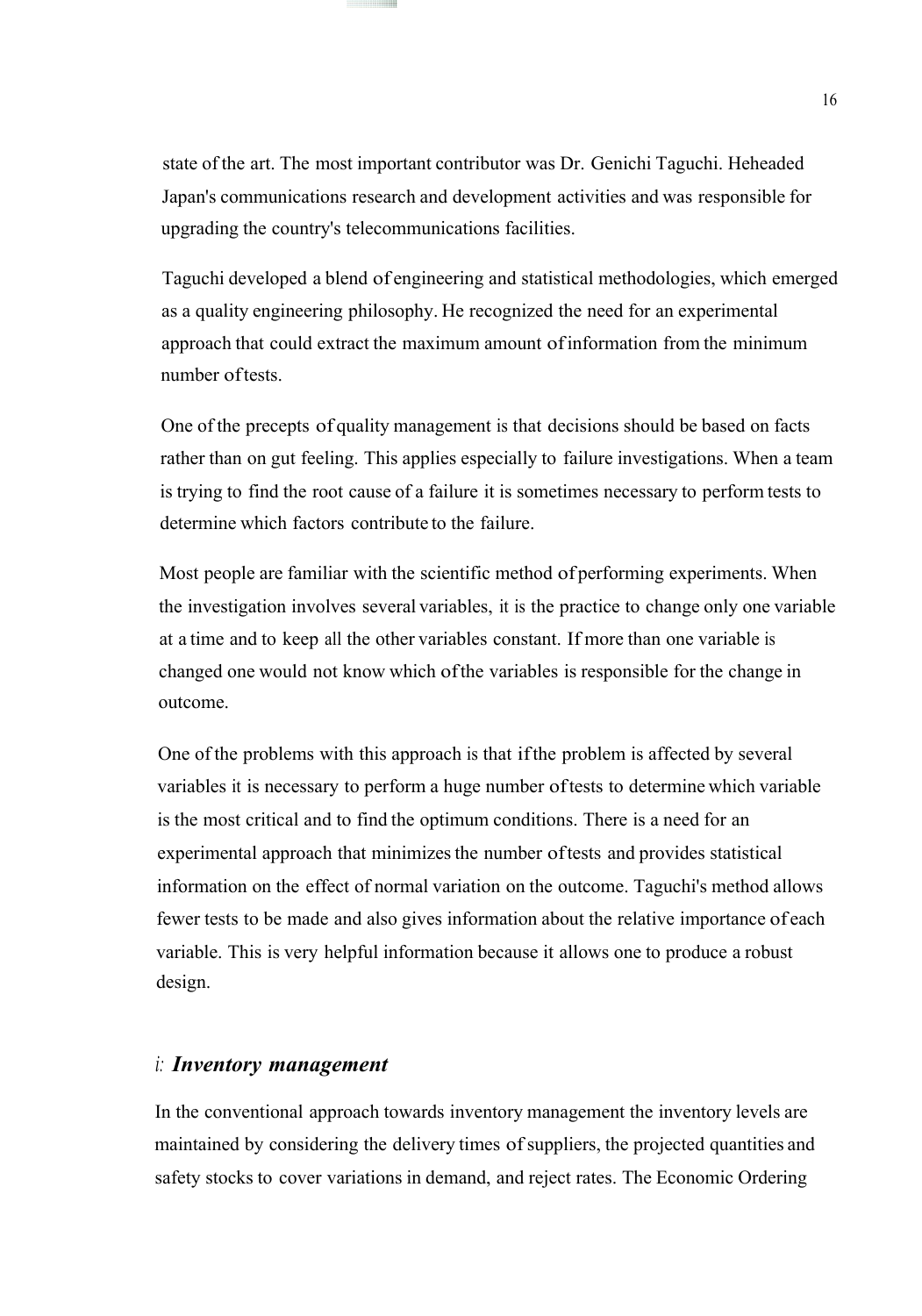Quantity is the term used to describe the ideal amount and frequency of inventory ordering.

Inventories carry huge costs. The warehouse to store the inventory costs money, inventory costs money, stocks of partly finished goods along the production line costs money, and the amount of money to pay for these is increased by way of interest charges.

Inventory costs are considered a necessary evil to provide a cushion against unforeseen demands.

The Japanese adopted a different approach. They tackled the inventory issue head on by getting at the underlying causes, which require high levels of inventory to be maintained. Their concept of Just-in-Time inventory management is based on supplying inventory on demand.

They do this in two ways, by working closely. with their suppliers to develop responsive methods of supply and by improving their internal process. The two critical factors that need to be improved for Just-in-Time inventory control to work are set up time and defect rates.

When one can change the set up on machines quickly it is possible to manufacture precise quantities on demand. In the case of Toyota, for instance they were able to reduce the set up time for body panel presses from several days down to several minutes.

Defect rates are important too. If the products have no defects one can manufacture the exact quantities with any need for a cushion.

#### *j. ValueImprovement*

Value improvement differs from cost reduction. Cost reduction usually results in cheapening the product. Value improvement is aimed at cutting costs while at the same time continuing to surpass customer expectations. It requires that one analyze the cost structui'eofthe product, relate this to the customer requirements, and eliminate or reduce those costs that are unnecessary.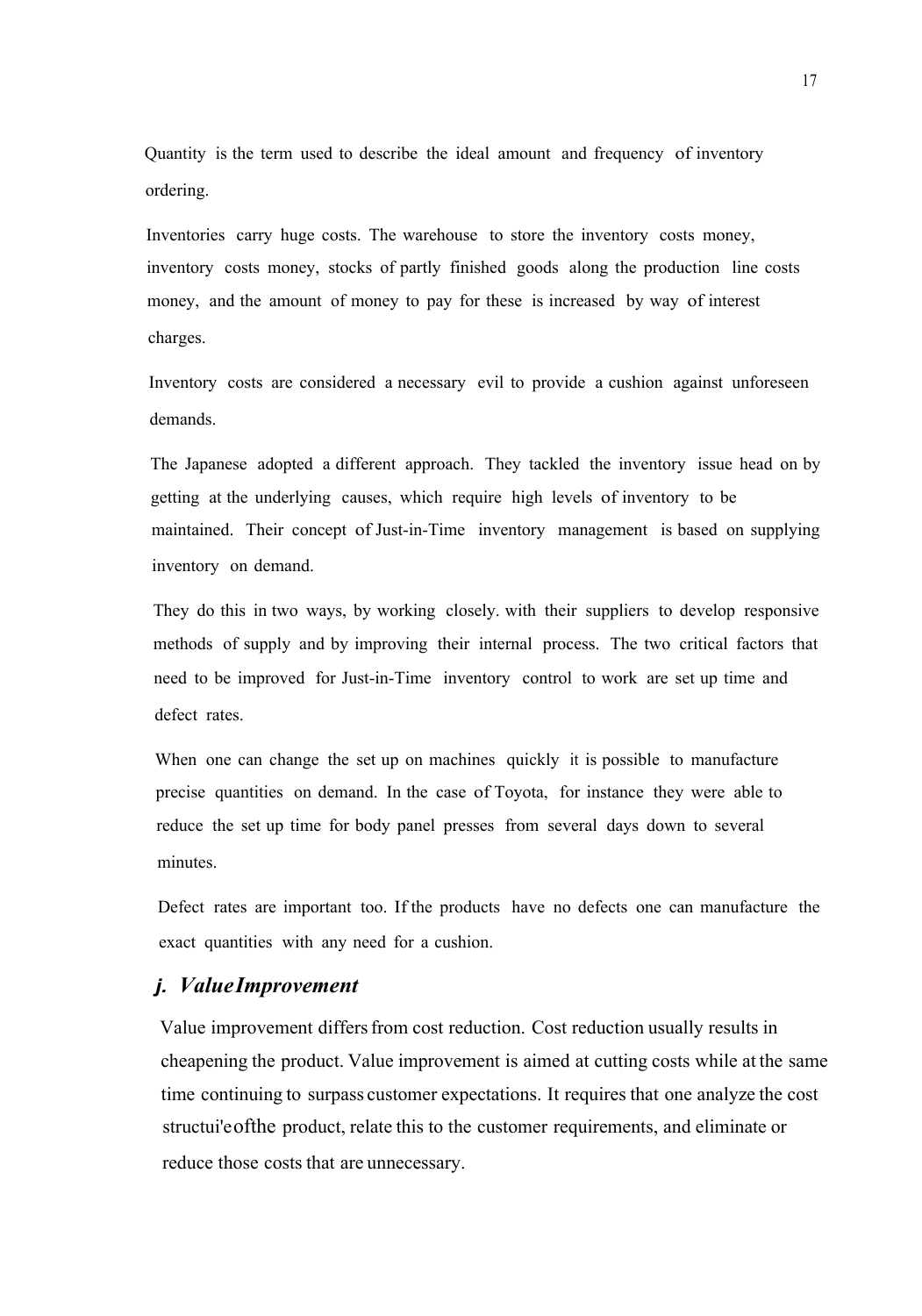There are two approaches to value improvement. The first is a simple one, which is aimed at eliminating all the costs, which,are obviously unnecessary. The second is to make a systematic analysis of the entire cost structure with the objective of identifying and reducing those cost drivers that are not necessary.

::::c::,:::::·:::::::::;::m!! .ımiı~ili;=::

The first step is to go after the easy and the obvious. Quite frequently the cost elements are easy to spot if one makes the effort to get the employeesinvolved.

Employee suggestion schemes are a useful source cifideas. For suggestion schemes to work effectively they need to be well publicized and it must be easy to put the suggestions in. There should be generous financial incentives provided for those suggestions that are accepted. Minuscule rewards are sometimes seen as insulting. Organizing brainstorming sessions can also develop cost saving ideas. Another way is to systematically interview employees and ask them to suggest ideas for value improvement.

The second way is to make a systematic onslaught on costs. This is more dif~cult. Difficult or not, it must be done. It is necessary to identify the cost structure ofthe product. Costs can be analyzed on a component-by-component basis, or one can analyze the organizational contribution to the cost structure. Ifthe information is presented in the form of a pie chart it is easy to see where the main costs occur.

When the cost structure has been identified, the next step is to analyze the high cost items, and to use a Quality Functional Deployment analysisto balance costs against customer requirements and whittle away at needless costs.

Costs can be cut and quality enhanced by setting up ContinuousImprovement teams to improve the internal manufacturing processes. One should also work with suppliers to reduce the costs of purchased items. These frequently make up a large proportion ofthe total costs.

#### *k. Supplier Teaming.*

For many products the purchased items make up a large portion oftheir cost structure. It follows that suppliers must be brought into the quality improvement effort.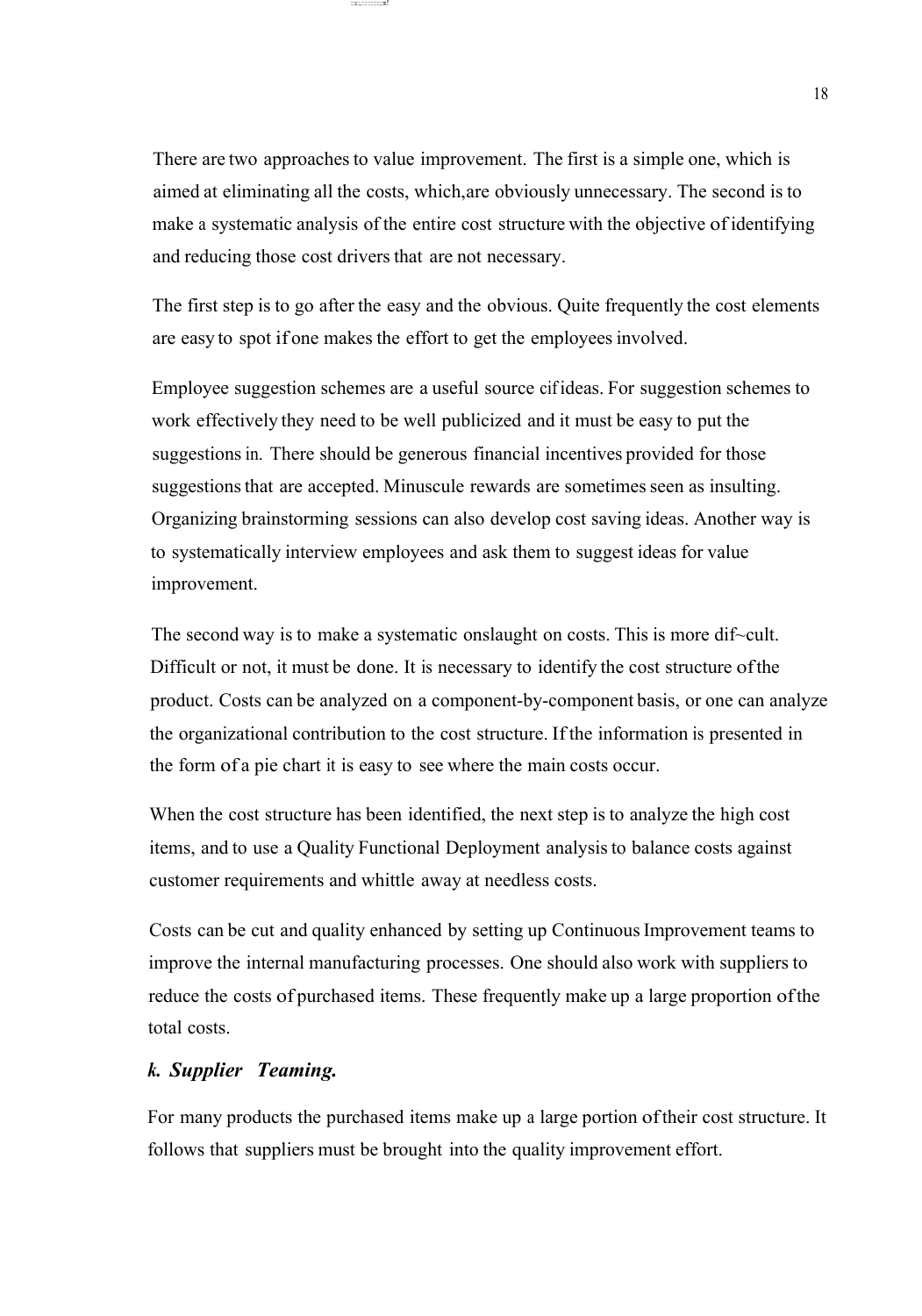'srouıoısno .raqıo qı!M a:ıuaµadxa J!aqı JO :ıg:auaq eqı 8uµq uno ı(aqı ')[.lOM ıou H!M ıuqM pus ll!M ıuqM ısa88ns 'a8uıs ıuauıdojaxap ıonpord aqı OlU! sıq8!SU! aıqunyuA *la\_yo* uno s1a!1ddns 1(11uanba1d '1onpord Mau u JO 1uau1dojasap aq:1 8uµnp poıjnsuoo aq pjnoqs ı(aqı sesso ı(uuuı U! pun SUIBaı ıusuıaxoıdun ı(ınunb U! paAyoAU! aq pjnoqs Sla!Iddns ·uuaqo1d al{l MOU)[ uuaqu 1aJ Ol 1anddns al{1 UB: $\ge$  1\JaA!Iap JO Al!JBnb lfl!M osua sıuejqord uaq.M. ·uo9:ıadsll! UM.O J!aquo nan U! uonouru uoucodsur 8u!A!a::>a1 aqı esn pun *i*(ddoys iai) iou seep 1 anddns aqı isqi ams a)[Rw 'irais poof R S! iou aq oı sıuouraımbar aıp IIR sıosdxo ouo ımi:ı 8u!U!Bidx3: 'ıuaııodun *a1R* suO!lBO!UnUIWOJ

·a::,µd MOJ su auras aqı ıou S! ısoo MO'J .ıaqıoıre oı 1anddns sue uıo.y 8u!8uuq::, JO ısoo eqı pıra saµaA!JdP aıuuo ısoo aqı 'sıoojop 8unpuRqJo ısoo oqı scpnptn ssau!snq 8u!OP JO ısoo yuıoı aqı 'ooud IB!:J!U! eqı uo ıou posaqornd 8u!aq ıonpord aqı JO ısoo nu1aAo aqı uo snooj pjnoqs euo suoıstocp essqornd 8U!)[UUI ua1f.M.

'sıonpord 8u!uıo::>u! JO ı\JaAnap pun Al!IBnb aqı aA01duı! oı 1aqıa8oı 8u!)[JOM oı puay pjnoqs q::>!qM 'drqsuouajaı IB!og:auaq u pnnq oı ejqıssod S! l! sıaqddns ısaq oqı ql!M 8unuap ı(yuo Aff ·s1a!1ddns roııeq '1aMaJ ql!M 8unuap JO A::>Hod u ıdope pıra s1anddns JO .ıoqumu aqı uo UM.op mo pjnoqs auo

·AlaAnap pun ı(ınunb soxoıdun pıra sısoo UM.op saA!JP q::>!qM 's100ford 11cuaxordun 1(inunb uo uona1ado-oo oi puay pjnoqs  $\Omega$  'isrui uo pasuq 1anddns <sup>u</sup> qı!M drqsuonajaı <sup>u</sup> dojasap oı aq pmoqs aA!ı::>afqo uııoı-Suo] *aqı*

#### **ı~.I:i[W:lf)VNVW**x.ırtv.ıö **'1Vıoı** o.ı sas.ıs **ti**

·wu.mo1d

ıuauıa8uuuuı Al!IBnb yuıoı u ıırourojdun oı a)[uı tmo UO!lBZ!UBfüo JO adı(ı ı(uu U! s1afümRw ısqı sdoıstl pourpno ııu!waa 'sroqıo pun s1a8uuuuı asauudur qı!M )[JOM srq uo pasng

JO A::>uuısuoJ ·a::>!AJas pun ıonpoıd JO ıtıauıaxordun JOJ osodmd JO A::>uuısuoo aına1J · <sup>1</sup>

snonuuuoo 'uonaonpa pun qoreasaı U! ıuauıısaAU! 'uO!lBAOUU! sannbar osodmd

61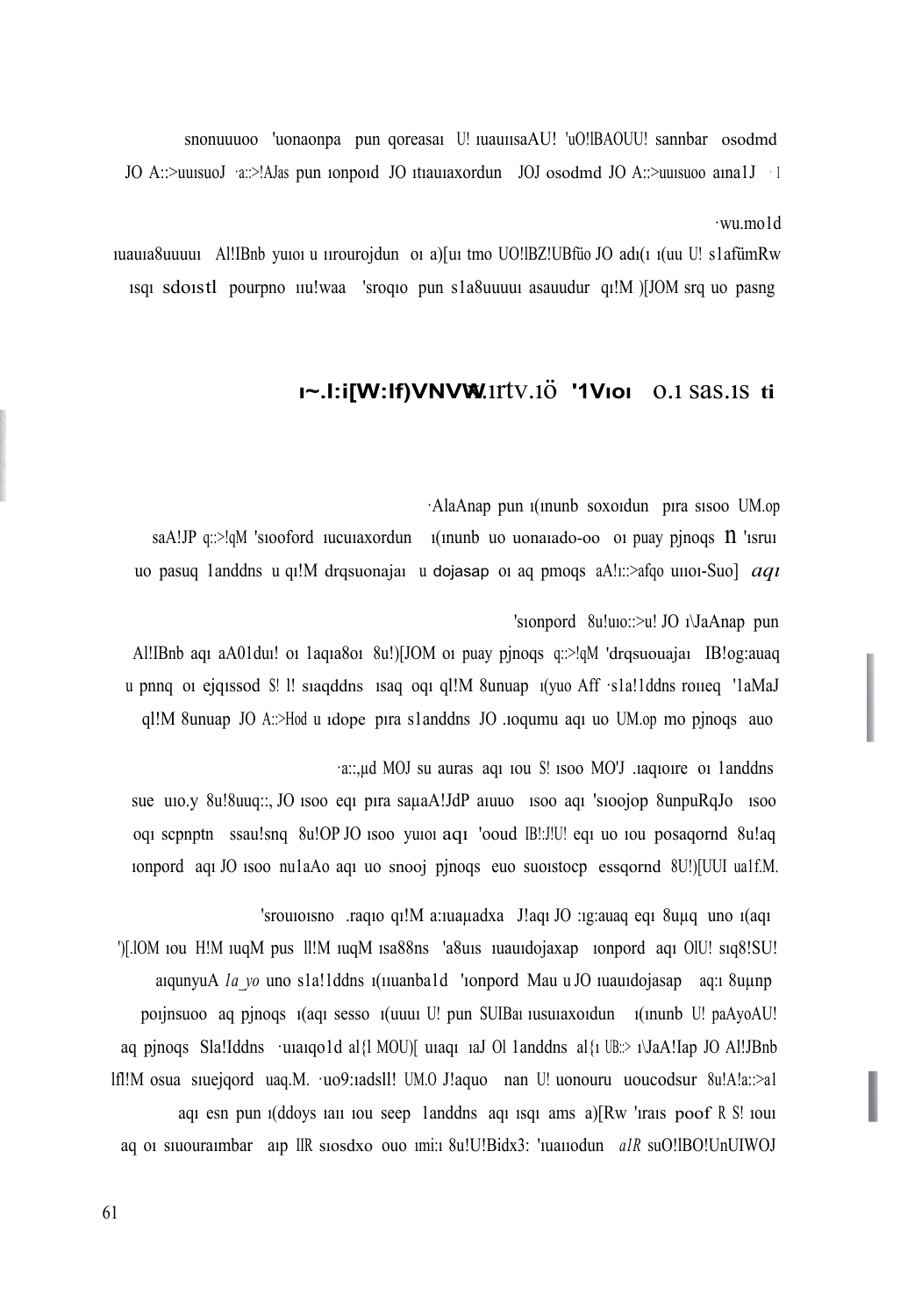improvement of product and service, maintenance of equipment, furniture and fixtures, and new aids to production.

2. Adopt the new philosophy. Management must undergo a transformation and begin to believe in quality products and services.

3. Cease dependence on mass inspection. Inspect products and services only enough to be able to identify ways to improve the process.

4. End the practice of awarding business on price tag alone. The lowest priced goods are not alwaysthe highest quality; choose a supplier based on its record of improvement and then make a long-term commitment to it.

5. Improve constantly and forever the system of product and service. Improvement is not a one-time effort; management is responsible for leading the organization into the practice of continual improvement in quality and productivity.

6. Institute training and retraining. Workers need to know how to do their jobs correctly even if they need to learn new skills.

7. Institute leadership. Leadership is the job of management. Managers have the responsibility to discover the barriers that prevent staff from taking pride in what they do. The staff will know what those barriers are.

8. Drive out fear. People often fear reprisal ifthey "make waves" at work. Managers need to create an environment where workers can express concerns with confidence.

9. Break down barriers between staff areas. Managers should promote teamwork by helping staff in different areas/departments work together. Fostering interrelationships among departments encourages higher quality decision-making.

<sup>1</sup> O. Eliminate slogans, exhortations, and targets for the workforce. Using slogans alone, without an investigation into the processes ofthe workplace, can be offensive to workers because they imply that a betterjob could be done. Managers need to learn real ways of motivating people in their organizations.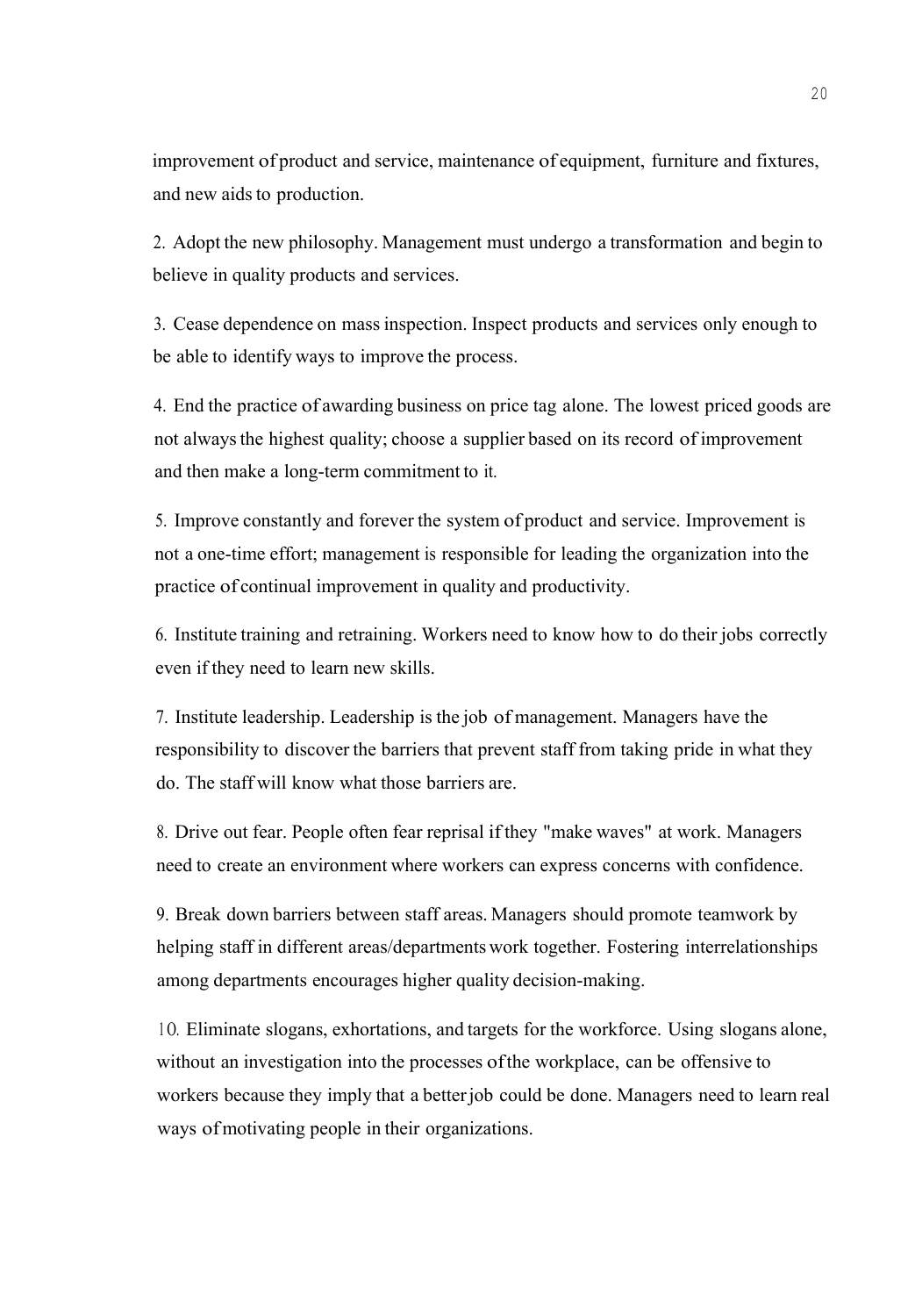11. Eliminate numerical quotas. Quotas impede quality more than any other working condition; they leave no room for improvement. Workers need the flexibility to give customers the level of service they need.

12. Remove barriers to pride of workmanship. Give workers respect and feedback about how they are doing their jobs.

13. Institute a vigorous program of education and retraining. With continuous improvement, job descriptions will change. As a result, employees need to be educated and retrained so they will be successful at new job responsibilities.

14. Take action to accomplish the transformation. Management must work as a team to carry out the previous 13 steps.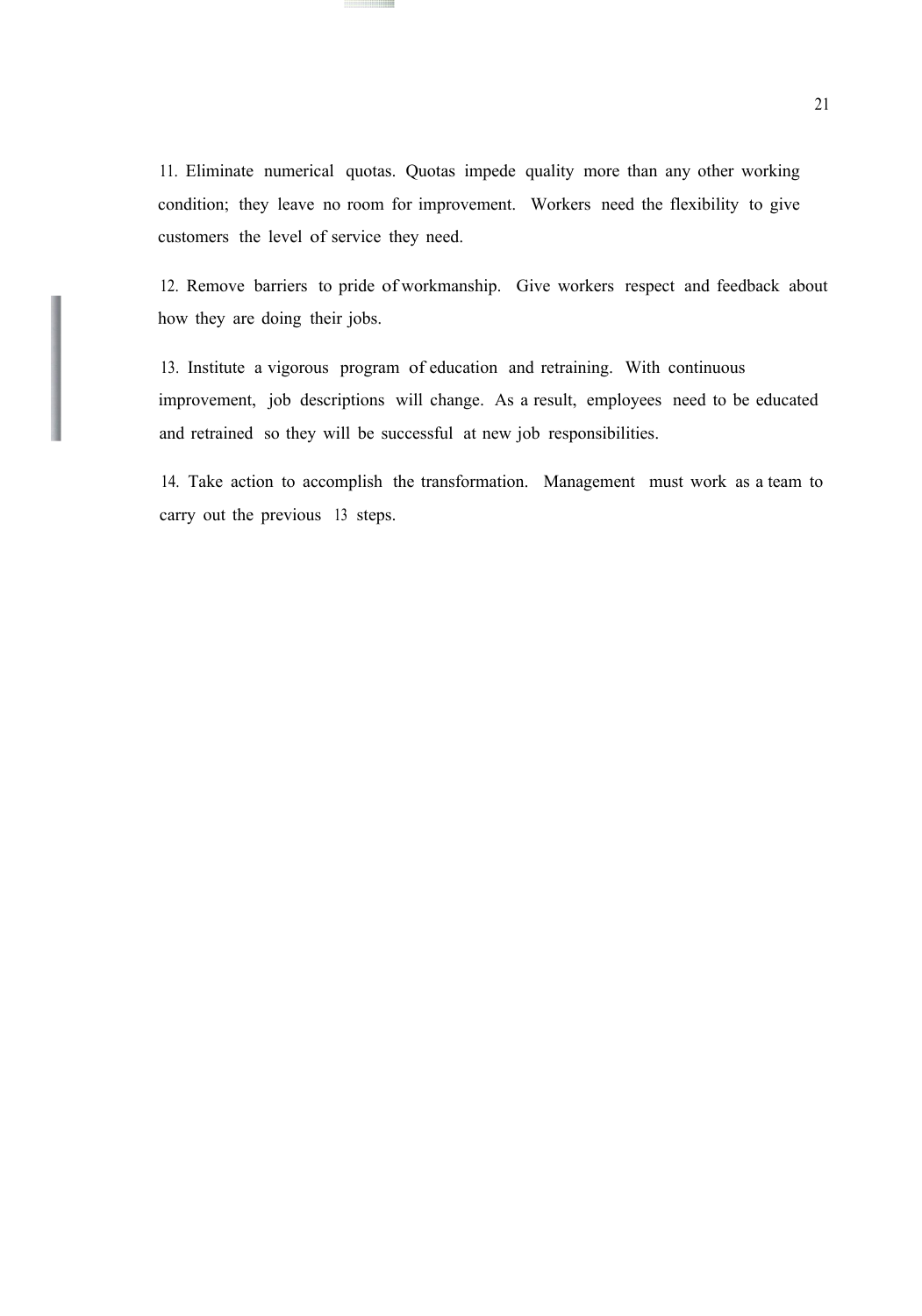### **CHAPTER THREE**

### **American Burger - the case company**

The fast changing technology of our time has increased competition and created an atmosphere where people and firms need to improve themselves continuously for survival. There is no time to rest and no time to wait for meal. That's why; the fast food markets became so popular for billions of people around the world. The most popular is the hamburger sector in the fast food sector. Approximately 145 countries consumes hamburger around the world and the USA takes the lead in this consumption rate. The winner company ofthis race is the one that provides quality in cheap prices with fast service in friendly atmosphere.

The American Burger's is a company, which enters to the fast food market from the point of hamburger and pizza sector. The hamburger sector is the one, which has 74 percent share ofthe fast food market. This research has proved that the hamburger sector is the most profitable one in the fast food sector. The share of American Burger's in the fast food market becomes enormous when the pizza sector added to its menus.

Origin ofthe hamburger is the America and the American Burger begun to market the hamburger to Turkey by its own broad possibilities. The American Burger formulates the ingredients ofthe patties in order to increase the healthiness ofits hamburgers. For example; the patties ofthe hamburgers are 100 per cent veal and the fat ratio is 4 per cent. In addition to that, the sauces are specially produced with natural ingredients and the rate of unnatural ingredients has been reduced.

The American Burger's try to increase its shares in the fast food market by providing total quality management in all aspects ofthe service and production, in order to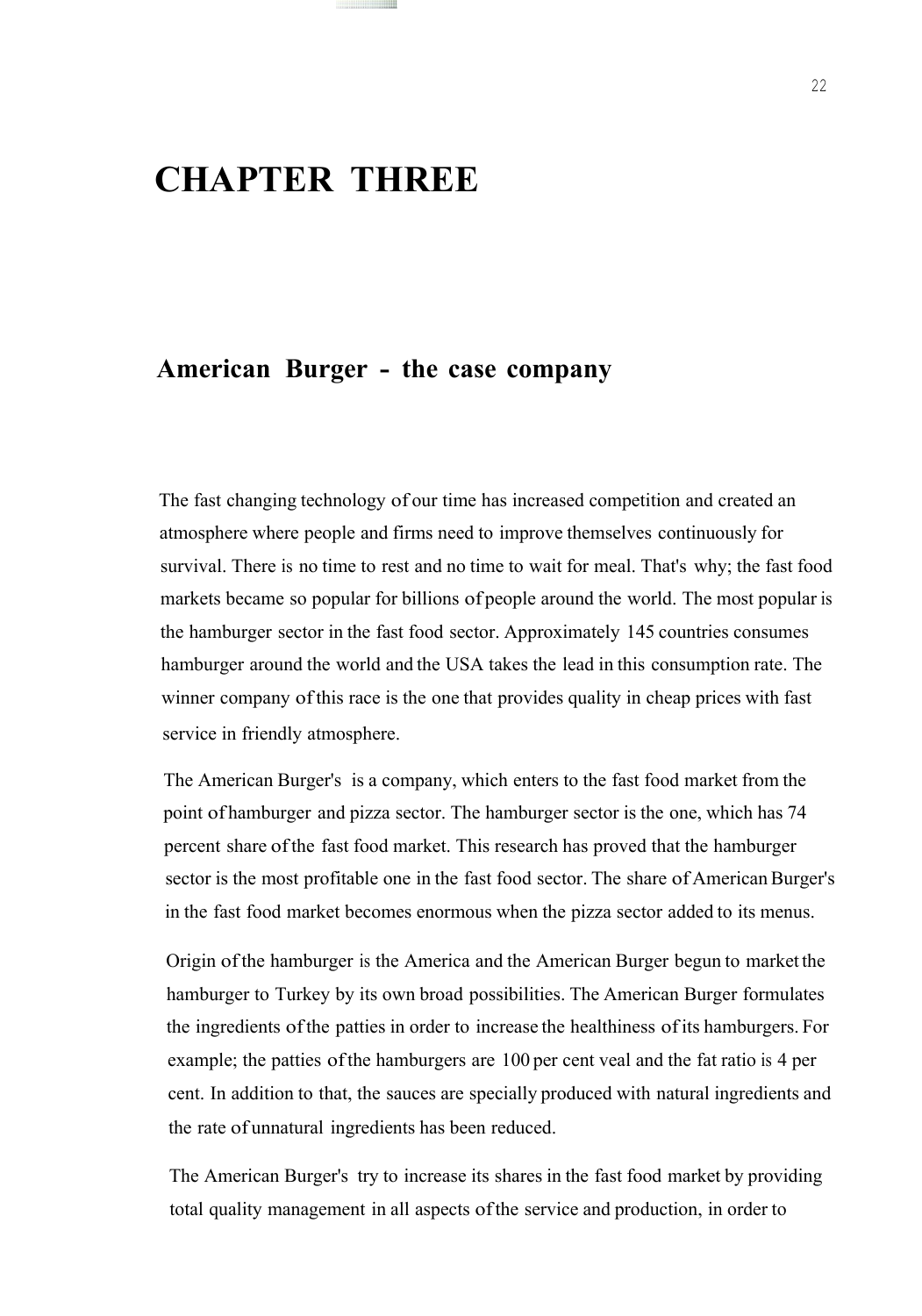maximize the customer satisfactionwith cheap prices, and offers high profits for its franchisees. The American Burger is a new fast food company with different approaches from its competitors. American Burger's has worked hard to be more than a restaurant chain. American Burger operates 4 franchisee and American Burger plans· to open 30 new restaurants in Turkey and North Cyprus by the end ofthe year 2001.

········ ,,,.,,,ı,ıı

American Burger's has a high speed-growing trend in its number of franchisees. It has planning to stopsit's growing when the carrying capacity ofthe selected locations filled up.

#### **Short History of the Company**

Since its incorporation in 1999, American Burger's has not only become the Turkey's largest quick-service restaurant organization, it has changed Turkey's eating habits. American Burger converted their drive-in carhop into a self-serve operation and they also have pocket service to the homes. In doing so, they joined to the fast-food restaurant industry. The original restaurant had offered only a limited menu. The American Burger's carefully streamlined their kitchens to ensure maximum efficiency. The reduction in preparation time increased volume and lowered costs. American Burger's formula could be even more successful if it could be expanded through franchising. American Burger's now operates only about 15 percent of all American Burger's restaurants; franchisees control the rest. American Burger's approach was to first establish the restaurants and then franchise them. This enabled them to expand while controlling the uniformity of the stores. The company's growing its success during the 2000s was due largely to excellent marketing and the willingness to adapt to customer demand. American Burger's attempted to carve a new market niche by producing healthy foods with low calories and different menus from other fast food sectors. American Burger's is in the growth phase of its life cycle. It has not only provided a service the customer needs, it has contributed to a lifestyle on which the public relies. Consistency is such an integral part ofthe American Burger's experience that many customers no longerjust expect it but demand it. So far, AmericanBurger's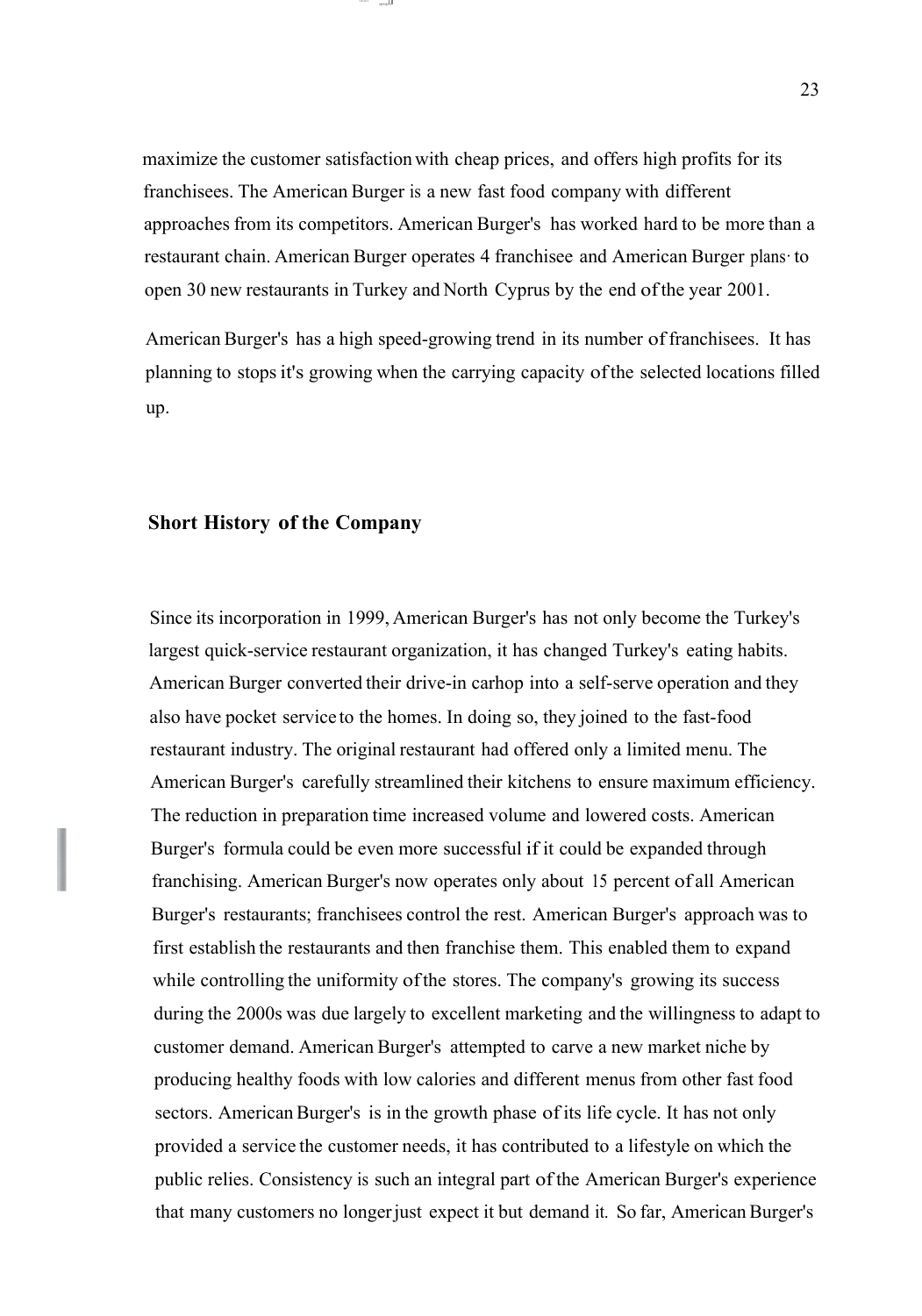has met this daunting challenge. The central issue is how to maintain the integrity in all units no matter how far:

 $l_n l_{n+1}$ -=

American Burger's is succeeding abroad because ofthe tight systems it has implemented over the franchisees, and because of controlled growth. They are reaping the rewards ofthe infrastructure they began <sup>1</sup> year ago. None ofthe others are anywhere close to the size, scale, scope and sophistication of American Burger's.

#### **Industry and Market Analysis**

American Burger's mostly operated in the western sites ofthe Turkey. Because they believe that the hamburgers and pizzas have much more appropriate tastes for these people. The market situation for co-branding is regional. As it known, each region has its own food and kitchen culture, which create risk to unacceptability ofthe western style of eating habits. The selection is on market basis, especially when franchisees are involved. That's why it has selected Cyprus as a franchisee. The life style ofthe Cypriots likes to westerns and they have western style of eating habits.

American Burger's has focused on the needs of families with children. This has been one ofthe main marketing strategiesfor American Burger's. It is widely acknowledged in the fast-food industry that children heavily influence where the family will go to eat. For fast-food giants, families account for approximately one-third ofthe business to attract families, American Burger's has provided "child-friendly" atmospheres. These include child-sized portions sold at a reduced cost, tableside activities, and American Burger's Play world, special children's meals that include premium toys.

American Burger's adopted an expanded marketing strategy. The Company is focusing on the huge population of aging boomers who no longer have kids at home. American Burger's views this adult market as largely untapped.

Attracting adults has proven to be a difficult task. When these individuals do go out to eat, they are not going to restaurants that serve cheap, fattening. To lure these adults into the restaurants on a more consistent basis, American Burger's produced products - which have winning approval from the adults.

,·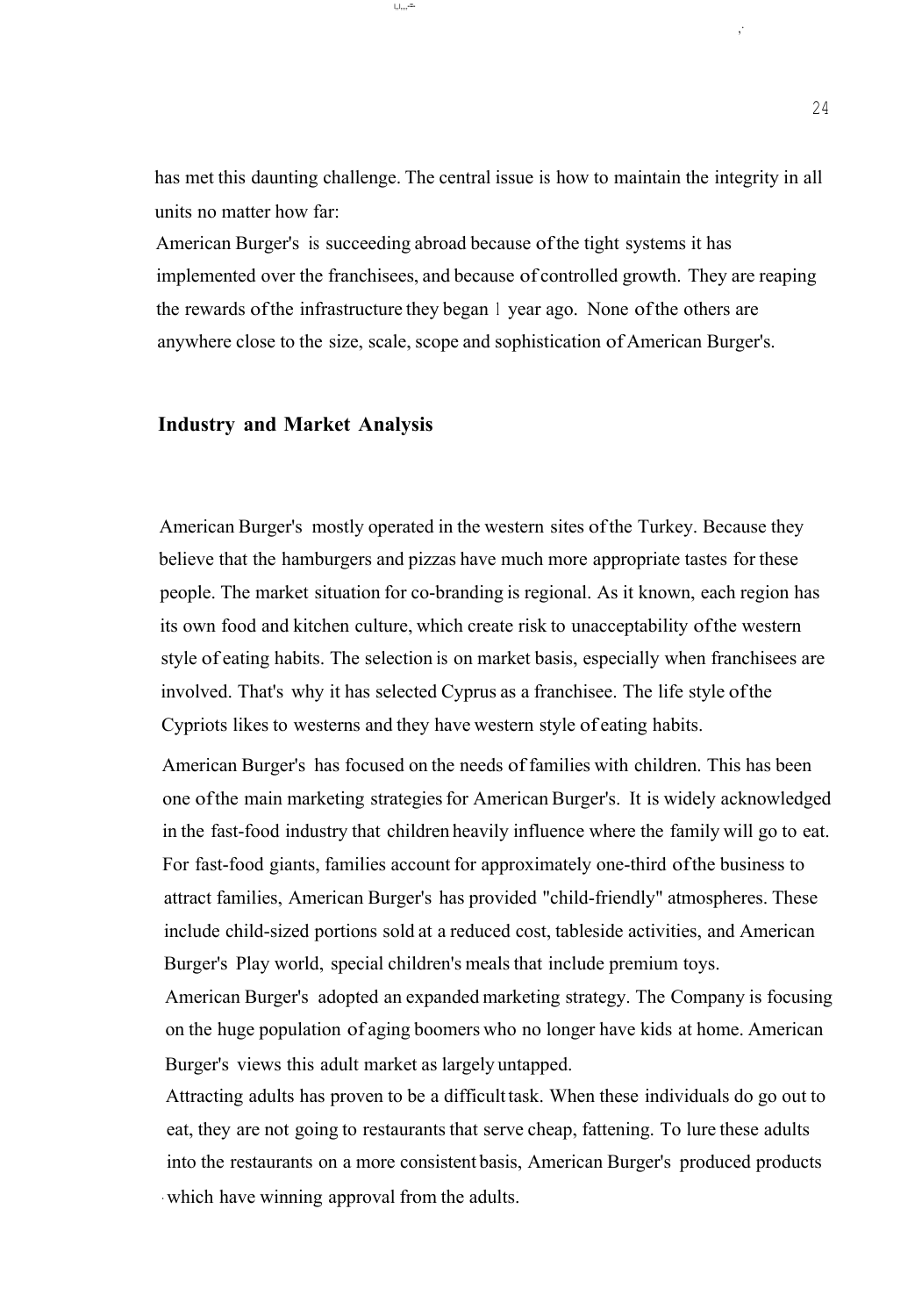Although there are many advantages to co-branding, there are some risks when franchisees are involved. The store operator must be willing to upgrade the store image. Otherwise it can damage both companies. You must maintain high standards to be successful in this business; be prepared to back up the national brand image with the best food quality, customer service, and affordable price. A national brand identity is very important. So be careful of whom you work with. You must share the same philosophy.

ım,~=

What has set American Burger's apart from the average hamburger restaurant is its ability to recognize customers' needs and desires. It seems customers want fast, cheap, friendly

service in a clean and orderly environment. American Burger's sees this as its main objective and addresses it as its primary business function. One of American Burger's most important critical success factors has been the ability to apply manufacturing functions to service activities.

The design of the restaurant itself controls the actions ofthe franchisees. The building is . intended to handle only the predetermined product line. Work areas are arranged to prepare only the American Burger's limited menu. There is no room for discretion. The franchisee does not have a choice on what food to sell nor how to prepare it. Thus, AmericanBurger's controls its "agents in the field" by both contractual and facility limitations.

Typically, service and manufacturing are considered to be on opposite sides of business spectrum. Service is perceived as being offered on an individual basis: one individual helping other individual. Providing good service requires maintaining a relationship with customer. This means forging some type of emotional bond, such as trust, friendship, and familiarity. The idea of "service" is to individualize the product to please the customer. As a result, service industries are usually viewed as dealing with the human element and are, consequently, inefficient.

Manufacturing, on the other hand, focuses on speed and efficiency. The environment is highly centralized and organized. The work performed by machines, producing vast quantities ofuniform products. Individuals who are interchangeable make the products with the controlled environment of the factory and personnel requirements are dictated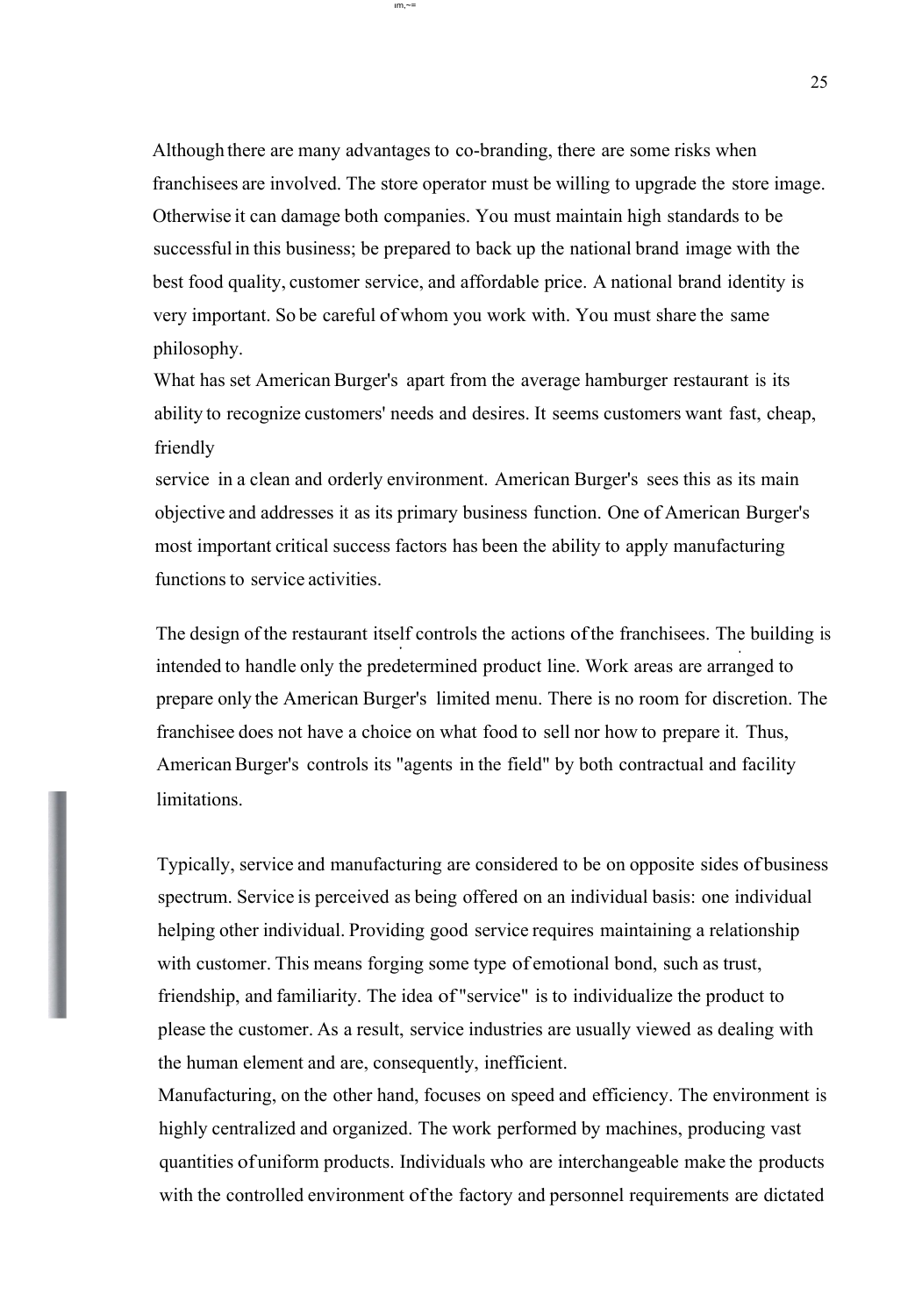by the needs of machine, not by the customer. Relationships formed are strictly business-like, without human attachment.

American Burger's primary core competency is its ability to apply manufacturing principles to the service industry. By using "technocratic" thinking it's able to improve the quality and efficiency of service. American Burger's replaces high-cost and volatile " service" mentality with a low-cost and uniform "manufacturer's" system. The company carefully controls each restaurant's central functions, which are to:

- 1. Deliver a uniform product.
- 2. Meet certain quality standards.
- 3. Provide clean environment.
- 4. Serve the customer in the shortest possible amount oftime.

American Burger's operating system can be equated with an automobile assembly line. An assembly line is designed to guarantee that each product receives the same amount oftime, attention, and detail. If any one worker is allowed discretion, the products become different and personalized. This highly structured and controlled environment produces high-quality products at low prices, especially when accomplished on a grand scale.

American Burger's has committed a considerable amount ofresearch to site development. Once again, standardization has helped cut costs.

In addition, a geographic information system is used to evaluate the demographics of potential site locations. To ensure consistently high quality in all of its restaurants, American Burger's forged a strong relationship with its suppliers, demanding certain specifications for its products. Many large food suppliers such as Maret, Pınar, and Pepsi, did not want to bend to such demands. For example, American Burger's analyzed meat in laboratories and developed requirements for their hamburgers. American Burger's collaborated with suppliers who were willing to meet the stringent specifications. In return for their flexibility, American Burger's rewarded them with a high degree ofloyalty. American Burger's guaranteed future orders, enabling suppliers to grow with the company.

The most impressive result of this focus is the success ofthe American Burger's French fry. Nowhere else has one menu item made such an impact. American Burger's is responsible for making French-fries a fast-food staple.Usually customers included fries with it meals. French fries are also a favorite of operators because they offer high profit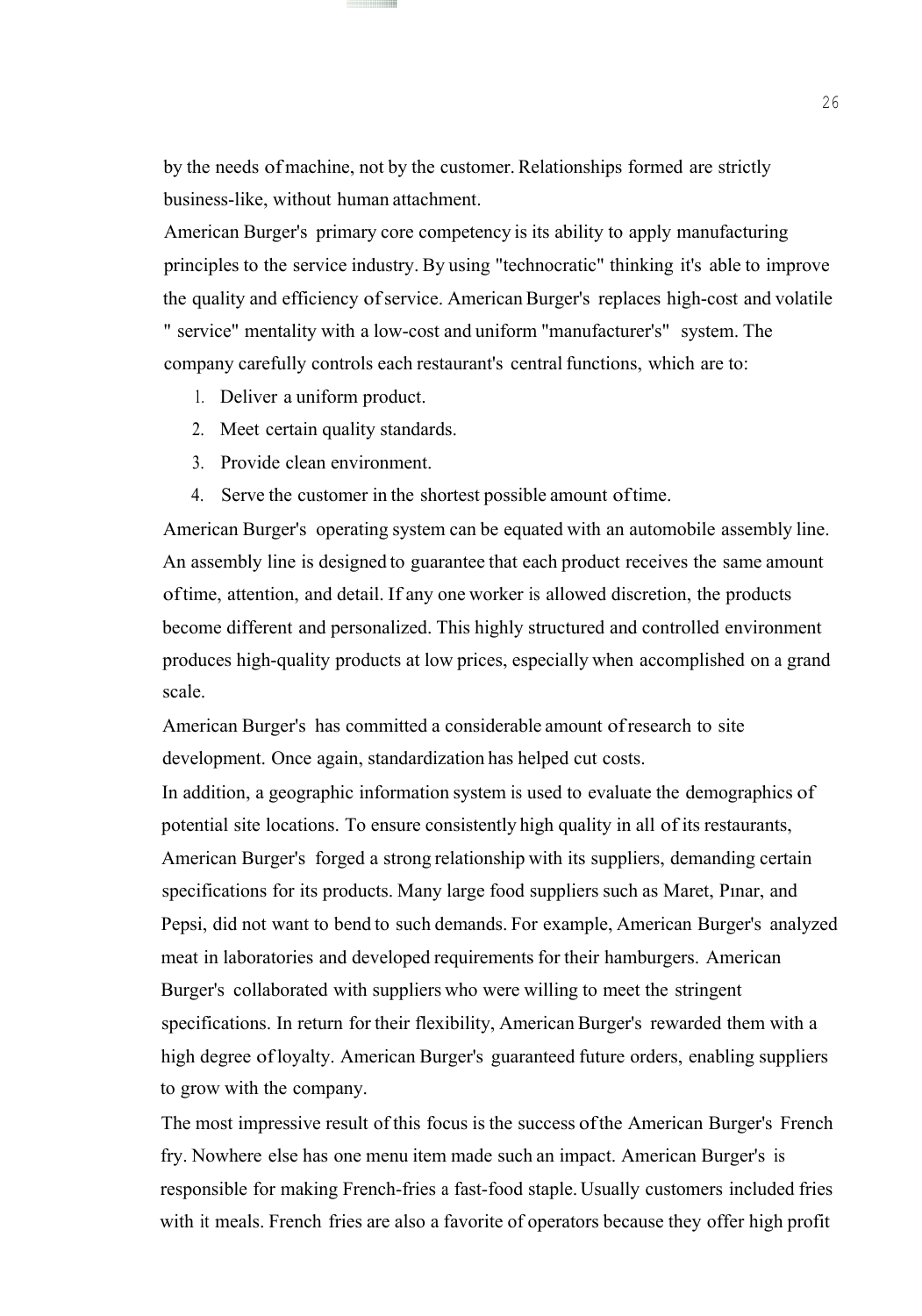margins and are a popular add-on sale. The only problem is that fries are the most difficult menu tem to make. This is because French fries begin losing quality minutes after being cooked.

. .! ~ı:;;;ı;;:;:J:

American Burger's has always used high quality potatoes with low starches (American patterns) to produce superior food products. Temperature setting. Armed with its information, American Burger's is able to design a fryer to duplicate this ideal cooking process. To reduce browning, potatoes with low starch content.

American Burger's influence has changed the way people eat. Through careful analysis of quality and procedures, American Burger's studied every component ofits operation. This rigorous attention to detail provided the company with information to determine the best way to serve its customers and grow its business; American Burger's has used technology in an ingenious manner. By applying manufacturing principles to a typically labor intensive situation, American Burger's has, in essence, turned a restaurant into a machine. Technology has harnessed unskilled labor to produce high-quality uniform food products on a mass scale.

American Burger's got the business the quality of the product they are selling with a supplier loyalty that the restaurant business had never seen. If you adhered to American Burger's specifications, and were basically competitive on price, you could depend on their order.

The franchisees play a very important role at American Burger's.

#### **Franchising System**

American Burger's developed an operating system, which focused on franchisees. American Burger's always referred to the franchisees as "partners" and insisted that corporate revenue depended on the success ofthe restaurants, not on the franchise fees. American Burgers increase its sales with a grown in profit by increasing the number of franchises around the Turkey and Cyprus. It has an online system with its franchises, which shows the sales and the stocks on hand in the company-operated, and franchised restaurants. The Daily "Z'Reports": which shows the salesreports of the franchisees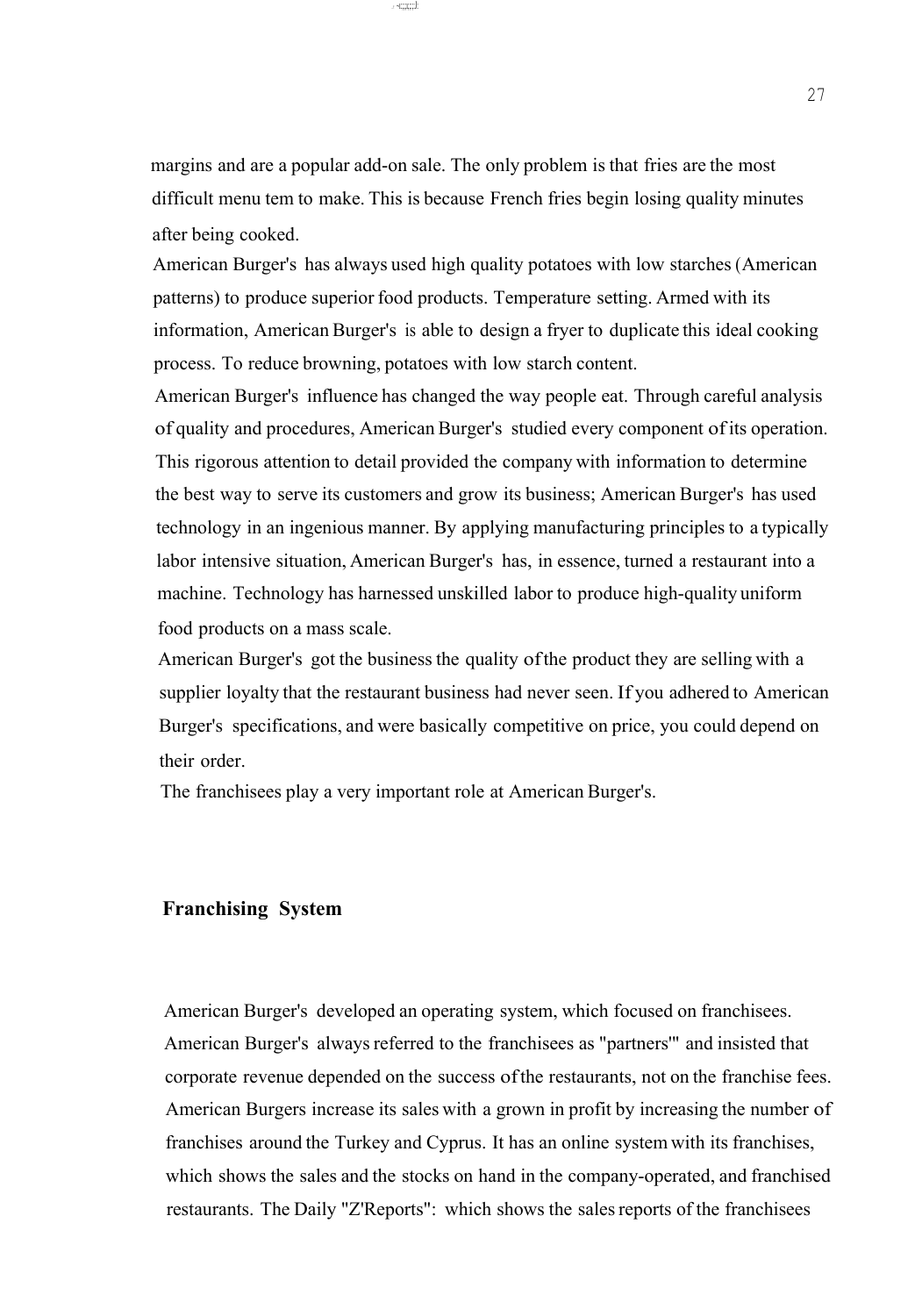have to be send to the central office. Total revenues; consist of sales by companyoperated restaurants and fees from restaurants operated by franchisees. These fees are based on a percentage of sales.

The success ofthe American Burger's operating system demanded that franchisees abide by the predetermined systems and regulations. These restrictions did not mean the franchisees were without input. The franchisees formed coalitions to introduce regional promotions and influence local suppliers. Franchisees were also influential in the development of new products.

Even though American Burger's encourages input from its franchisees, they are far from autonomous. American Burger's has always kept close tabs on the performance of the restaurants.

Even though suppliers and franchisees play a pivotal role in American Burger's operating system, the development ofthe food in conjunction with technology is by far the most important aspect of American Burger's unique system.

The web page ofthe American Burger has formed to give information to its customers and to who wants to be a part of American burger as its franchisee. The address is www.amerikanburger.com. The web page tries to introduce the company and the advantages of being a part ofit. The American Burger arrange in order the features of the company possibilities that it will provide for its franchisees:

#### **The features of American Burger:**

- The American Burger is the one, which offers hamburger patties with special production and the fat ratio of patties are only 4%.
- The American Burger is the only one in the Turkey, which offers the Pizza that owns the 2°d sales share in the market.
- The first application of the "Sweet Pizza" around the world is in the American Burger.
- The American Burger offers package service to the homes. It is again the initial service provided by the fast food company
- The American Burger offers broad menu for its customers.
- The American Burger offers 40% lower prices than its competitors.
- The American Burger offers to its franchisees to benefit from the all possibilities and advantages ofthe franchising system.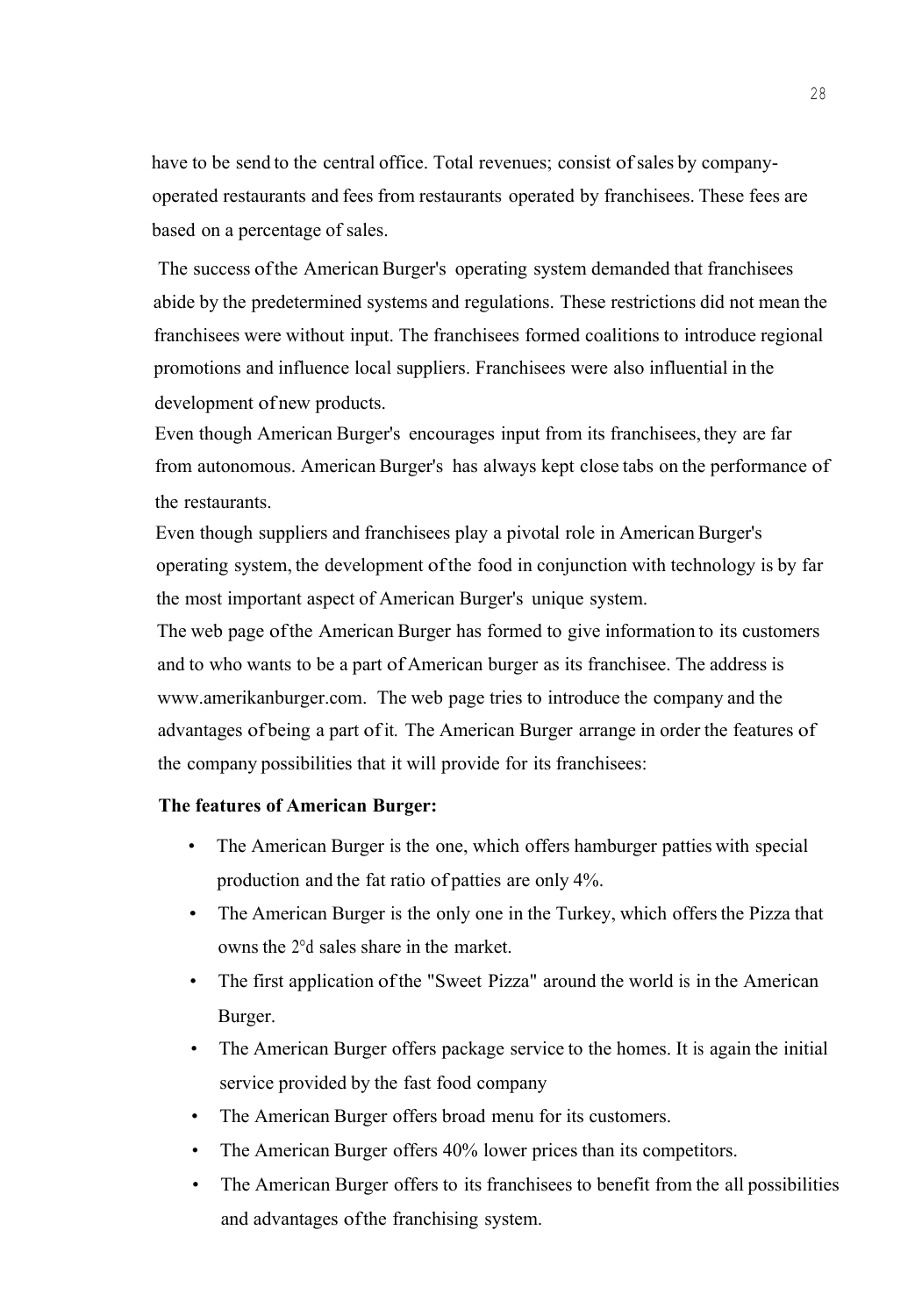The American Burger offers 1/5 cost ofbeing a franchisee when the costs compared with its competitors.

#### **Great Possibilities for the franchisees:**

- The American Burger offers \$10,000 fee for the first 30 candidates of franchisees and afterward candidates will pay \$50,000.
- The restaurant will be delivered to the franchisee as a ready to open.
- The personnel recruiting and selection, and training have doing by the American Burger for its franchisees. And the franchisee can opens its doors to the customers with in 50 days after the acceptance ofbeing a franchisee.
- The production and distribution of the products provides by the I" class companies, which has ISO.
- The American Burger props up the media for advertising in TV's and press.
- The profit ratio is 35% and it can change according to the endorsement.
- The American Burger offers to its consumers the American Burger credit card.

But The American Burger puts down some conditions that the applied candidates have to obey.

#### **Rules of being an American Burger:**

- The minimum restaurant area has to be 95 m<sub>2</sub>.
- The restaurant has to be placed in the city center, or in the shopping center, or in the area where traffic is dense.
- The candidate has to have clear financial background and appropriate feasibility.
- The candidate has to accept whole conditions of the agreement that prepared by the American Burger.
- The candidate has to pay the fee of being a franchise e. \$10,000 fee for the first 30 candidates offranchisees and afterward candidates will pay \$50,000.
- The payment will be immediately at the end of mutual agreement.
- The American Burger prepares the restaurants with the System of Easy Key Complete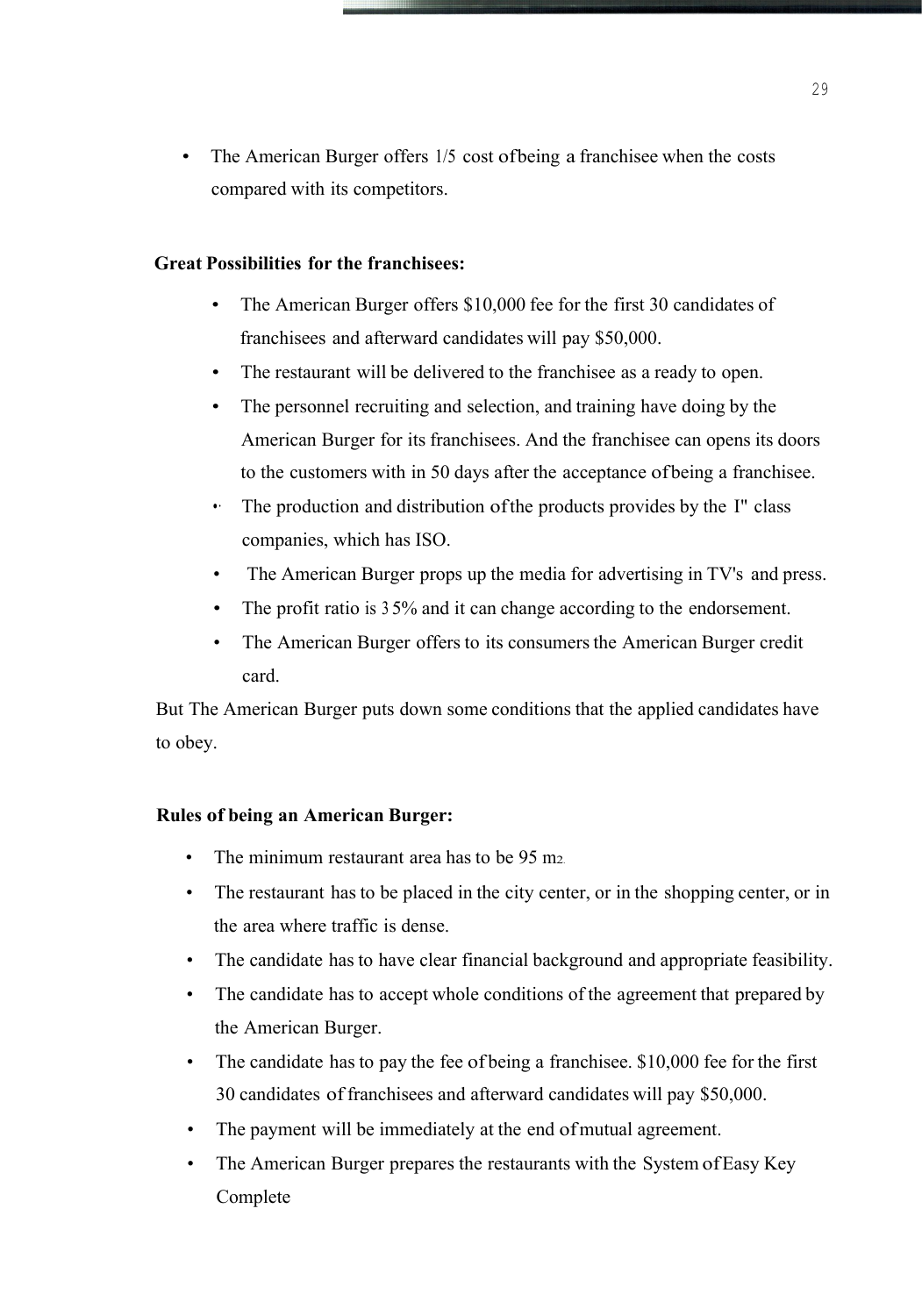#### **The Future**

American Burger's ability to recognize customer's wants and needs, gives it strong competitive advantage amongst its competitors. Its philosophy is to provide quality in products with fast service and with cheap prices. The cleanness, friendly atmosphere, standardization, trained staff and other complementary things are the main clues for the satisfaction ofthe customers. American Burger's seesthese as its main objective and primary function ofthe business.

American Burger's appears to be at a crossroad. The company can continue on its traditional (and very successful) path of consistency and quality through standardization, or it can alter the basic strategies by allowing franchisee autonomy and continuing to provide a variety of

offerings and service. American Burger's noted for standardization, emphasis on flexibility is quite a feat. This new outlook includes granting more freedom to franchisees to experiment with food and marketing, test new venues, such as satellite locations and co-branding, and develop new menu items. These changes are innovative and risky. Current management is not considering minor adjustments. The system is a precisely organized machine; by introducing flexibility, the machine is in danger of becoming mired down with complexity.

#### **Technological Story**

American Burger's uses the same system like McDonald's and out went dishes, glasses, and silverware. Out went the dishwashers and the long menu. Everything prepared in advanced and everything uniform. All geared to heavy volume in a short amount of time, etc... The same system consists the same four distinct parts:

- 1. Develop supplier relationship.
- 2. Trains and monitors its franchisees.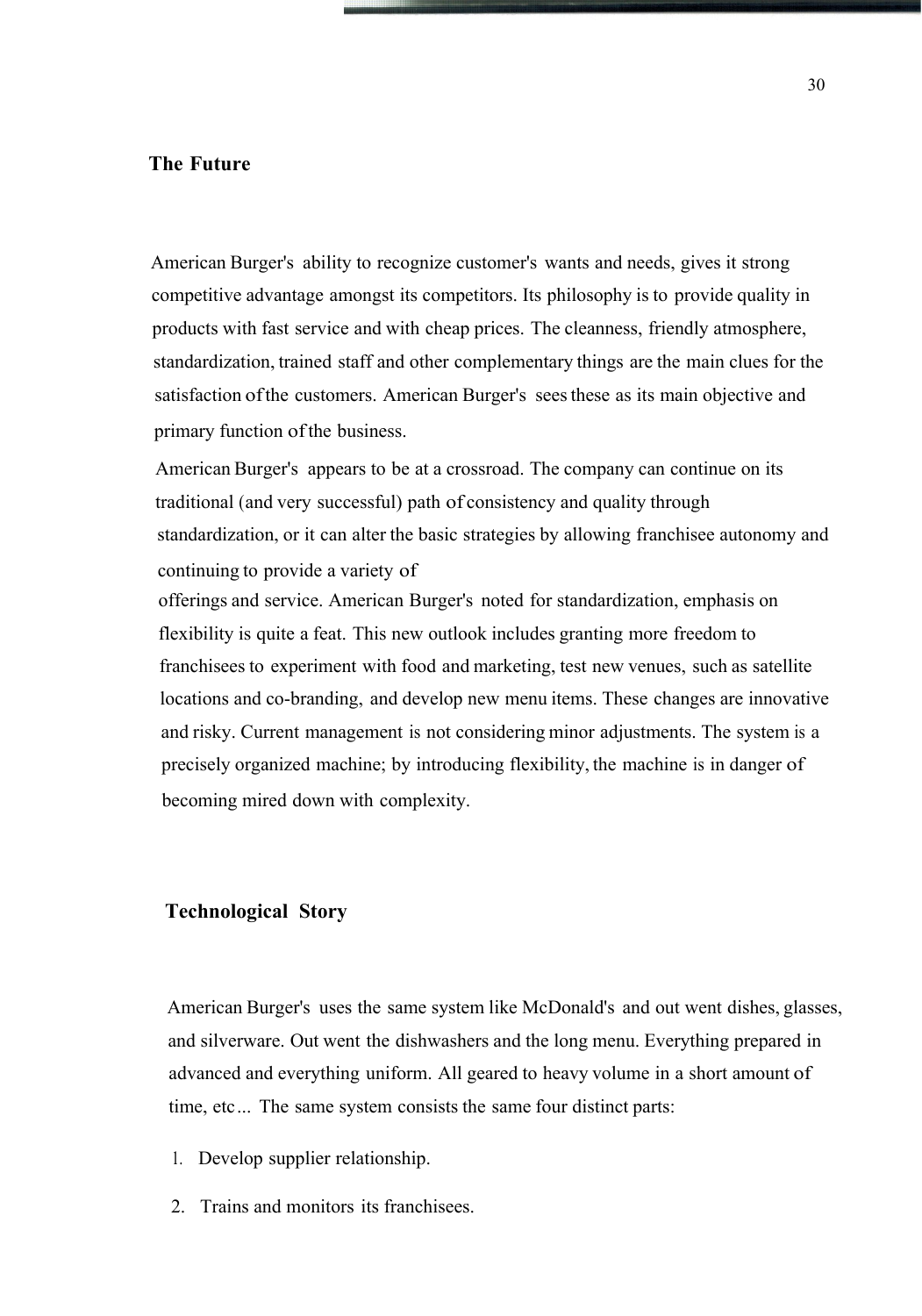- 3. Improve products.
- 4. Improve equipment through technology.

The system provides competence for the American Burger's.

The design of the restaurant of American Burger's itself controls the actions ofthe franchisees. The building is intended to handle only the predetermined product line. Work areas are arranged to prepare only the limited menu. There is no room for discretion. The franchisee does not have a choice on what food to sell nor how to prepare it.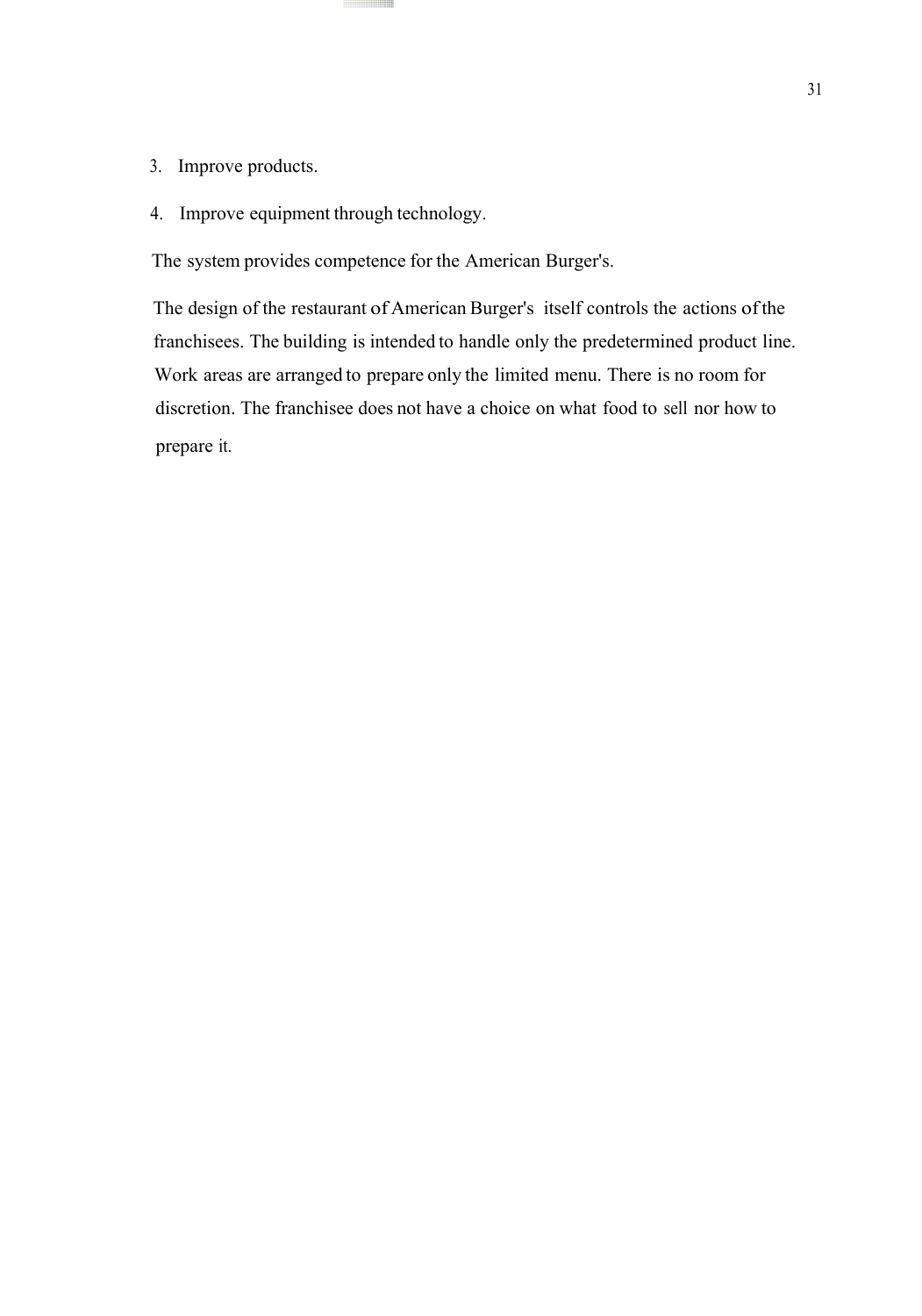## **CHAPTER FOUR**

### **TQM Applications and the Service Industry**

#### **TQM models and methods in use**

Quality can be applied to many products and processes. Traditionally it has been applied by management scientists to refer to product quality and, more recently, service quality. Although it can be difficult to adequately define "quality", current approaches to quality stress that processes are as important as tangible results, as is the case with TQM. Standards like ISO 9000 and BS5750 provide a framework for the implementation of quality management in an organization, but do not otherwise address the issues of product or service quality. The information industry has recently turned its attention to the notion of product quality with regard to online databases and CD-ROM and progress has been made in co-operation with the library community and online user groups. Quality is usually defined in relation to a set of guidelines or criteria. The same broad approach is currently being applied to information provided over the Internet.

Internet subject gateways have mostly defined "quality" with relation to carefully chosen lists of selection criteria. Quality has, however, been a subject of serious study in industry and management science since the Second World War. It might be useful to describe some ofthe concepts developed by management theorists and practitioners and to investigate their relevance to the quality selection issue. Finally, work being done on databases and information quality will be described.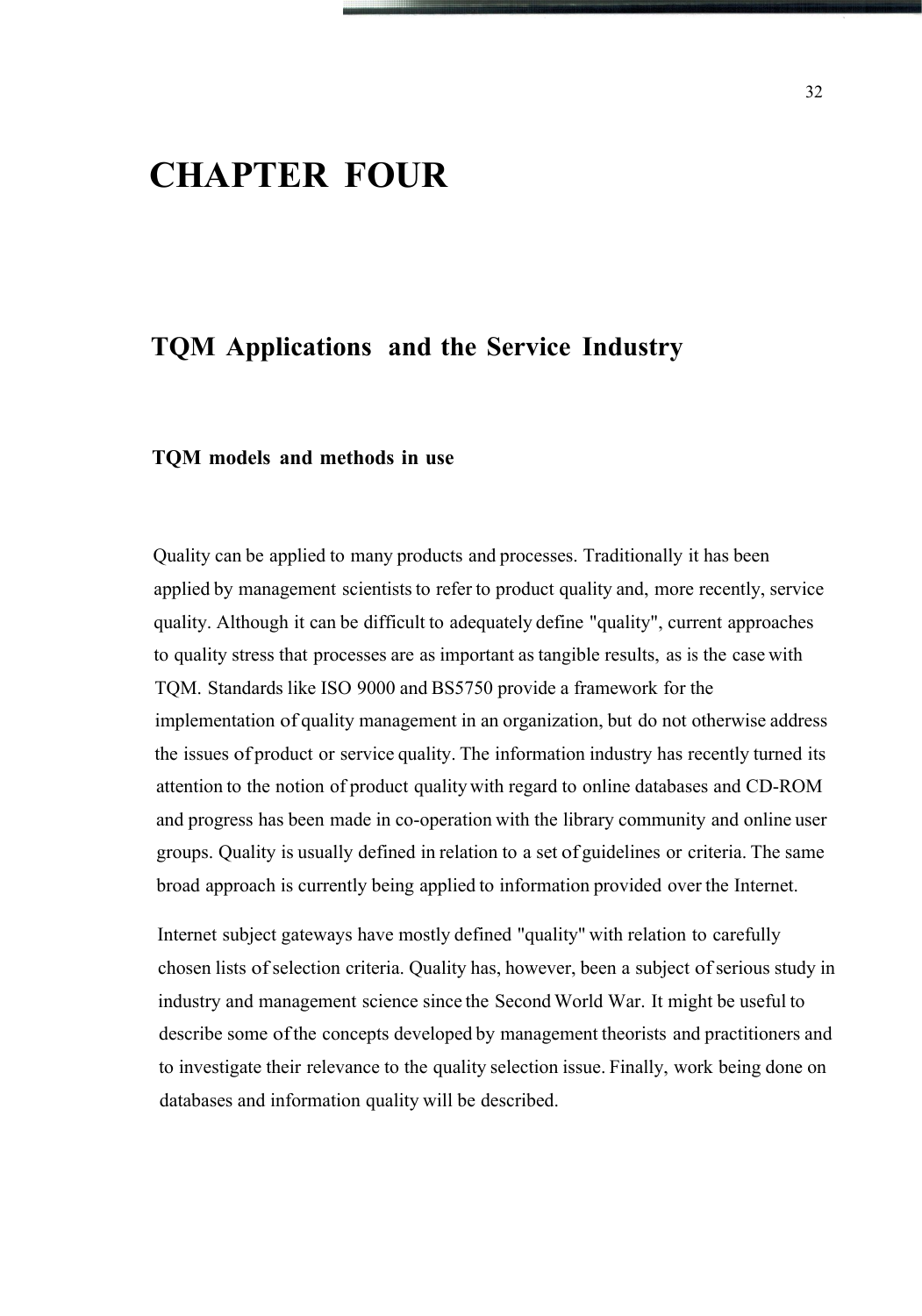#### **Concepts of quality in industry and management science**

 $\Box$ lii!,\_g

Quality has been analyzed as a factor in the management process since the 1930s,but it was not until after the Second World War that it became important. North American managers brought in to advise Japanese companies on restructuring after the war devised new concepts of quality, which began to be accepted as being of universal application. The important pioneers in this field were W. Edwards Deming, Joseph M. Juran and Kaoru Ishikawa.

A universally agreed definition of quality still does not exist. Juran suggestedthat quality should be seen as "fitness for use'". Another short definition views quality as "conformance to requirements" rather than "goodness, or luxury, or shininess, or weight". These definitions from the management literature make it clear that quality cannot just be defined in relation to some abstract concept of"excellence", but should be seen in relation to the demands ofthe user ofthe final product. A recent working definition of "quality" has been provided by Clark, Money and Tynan  $4(1990, \text{cited in})$ Clark 1992):

"How consistently the product or service delivered, meets or exceedsthe customers' (external and internal) expectations and needs".

In the management context, quality processes can be applied to any product. A product can be defined as the "output of any process", consisting mainly of"goods, software, and services" *5.*

#### **Product quality**

Product quality is usually defined with specific relation to the product, whether it is a good or service. For goods, important aspects might be reliability, durability,

<sup>2</sup> Juran, 1988, p. 2.8

<sup>&</sup>lt;sup>3</sup> Crosby 1979, p. 17

<sup>4</sup> 1990, cited in Clark 1992

<sup>&</sup>lt;sup>5</sup> Juranl988, p.2.2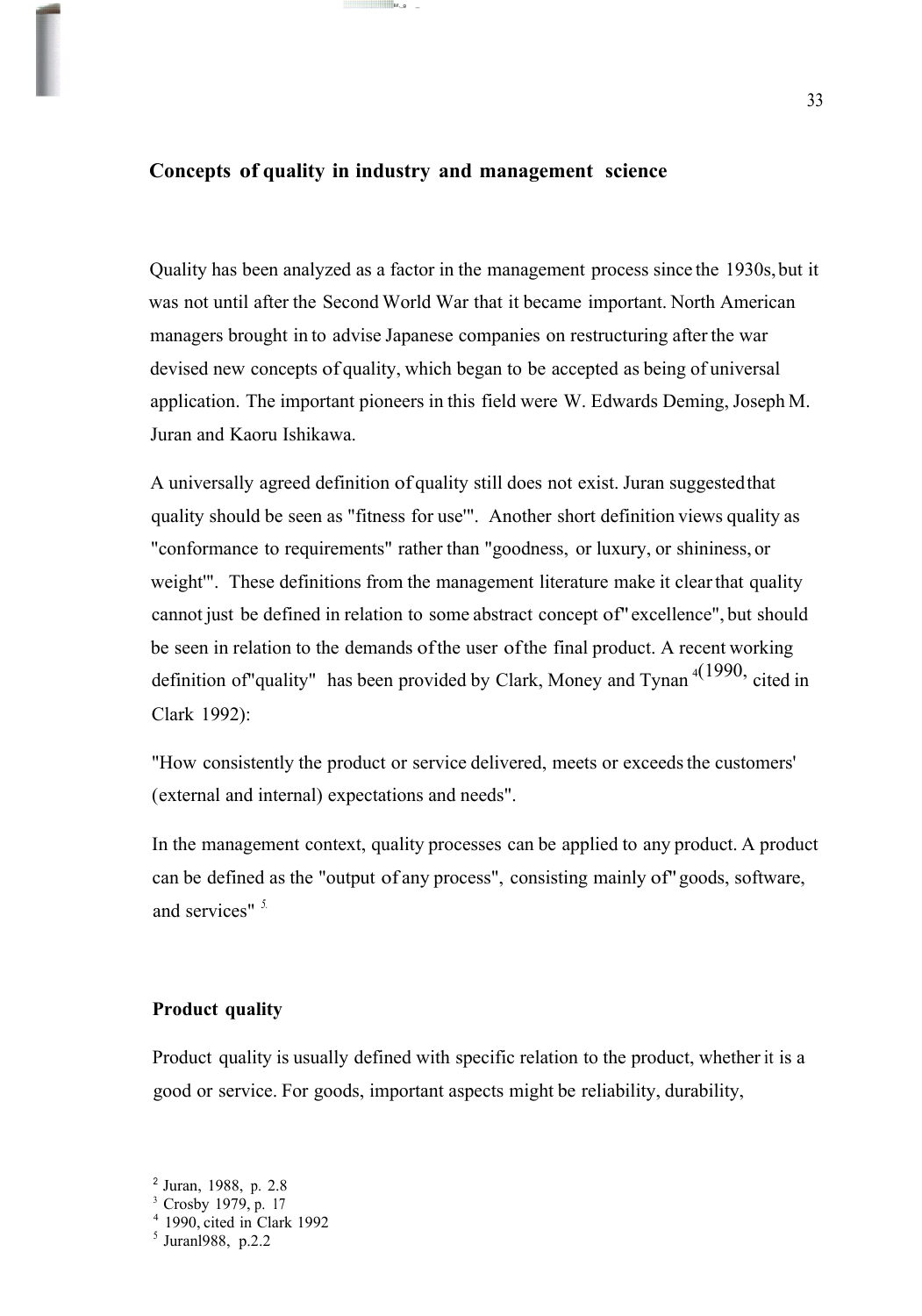the product type: the most important factor being whether it meets the end requirements ofthe customer"

#### **Service quality**

Early quality models concentrated on goods. The enormous growth ofthe service sector in Western economies since the Second World War has resulted in a growing literature on service quality. Defining and modeling the quality of services is generally acknowledged to be more difficult than modeling the quality of goods due to the intangible nature of services themselves<sup>7</sup>. There are two popular models of service quality in use.

#### *1. Grönroos 's service quality model*

The model created by Grönroos (1984b) attempts to understand how the quality of a given service is perceived by customers. It dividesthe customer's perception of any particular service into two dimensions:

- 1. Technical quality What the consumer receives, the technical outcome ofthe process.
- 2. Functional quality How the consumer receives the technical outcome, what Grönroos calls the "expressive performance of a service'":

Grönroos suggested that, in the context of services, functional quality is generally perceived to be more important than technical quality, assuming that the service is provided at a technically satisfactory level.<sup>9</sup> He also points out that the functional quality dimension can be perceived in a very subjective manner (Fig. 1).

<sup>6</sup> Bergman and Klefsjö, 1994, p. 19

<sup>7</sup> Bergman and Klefsjö, 1994, p.p. 266-267

<sup>8</sup> Grönroos 1984b, p.39

<sup>9</sup> Grönroos 1984b, p.41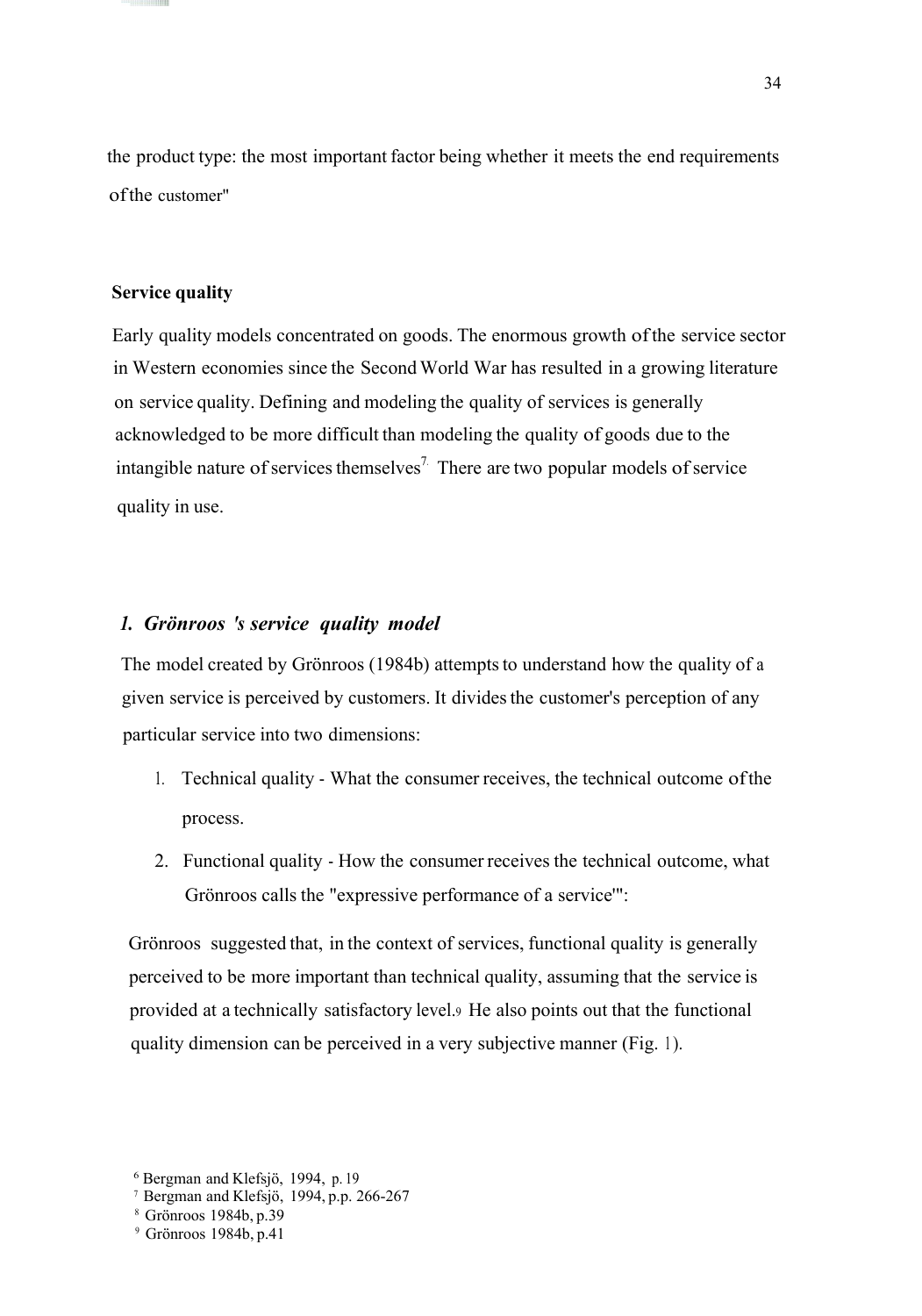

*Source: Grönroos (1984b,p. 40)*

**Fig. 1. Grönroos's Service Quality Model**

Grönroos's model is important because it reminds us that service quality must include the manner in which it is delivered.

#### *2. The 'Gap' model*

The 'Gap' model is a means of describing customer dissatisfaction in the context of service quality.<sup>10</sup> A team from Texas A&M University carried out some interviews with executives in U.S. firms and with consumers. A series of five 'gaps' regarding service quality were then identified:

"A set ofkey discrepancies or gaps exists regarding executive perceptions of service quality and the tasks associated with service delivery to consumers. These gaps can be

35

 $\sim$  .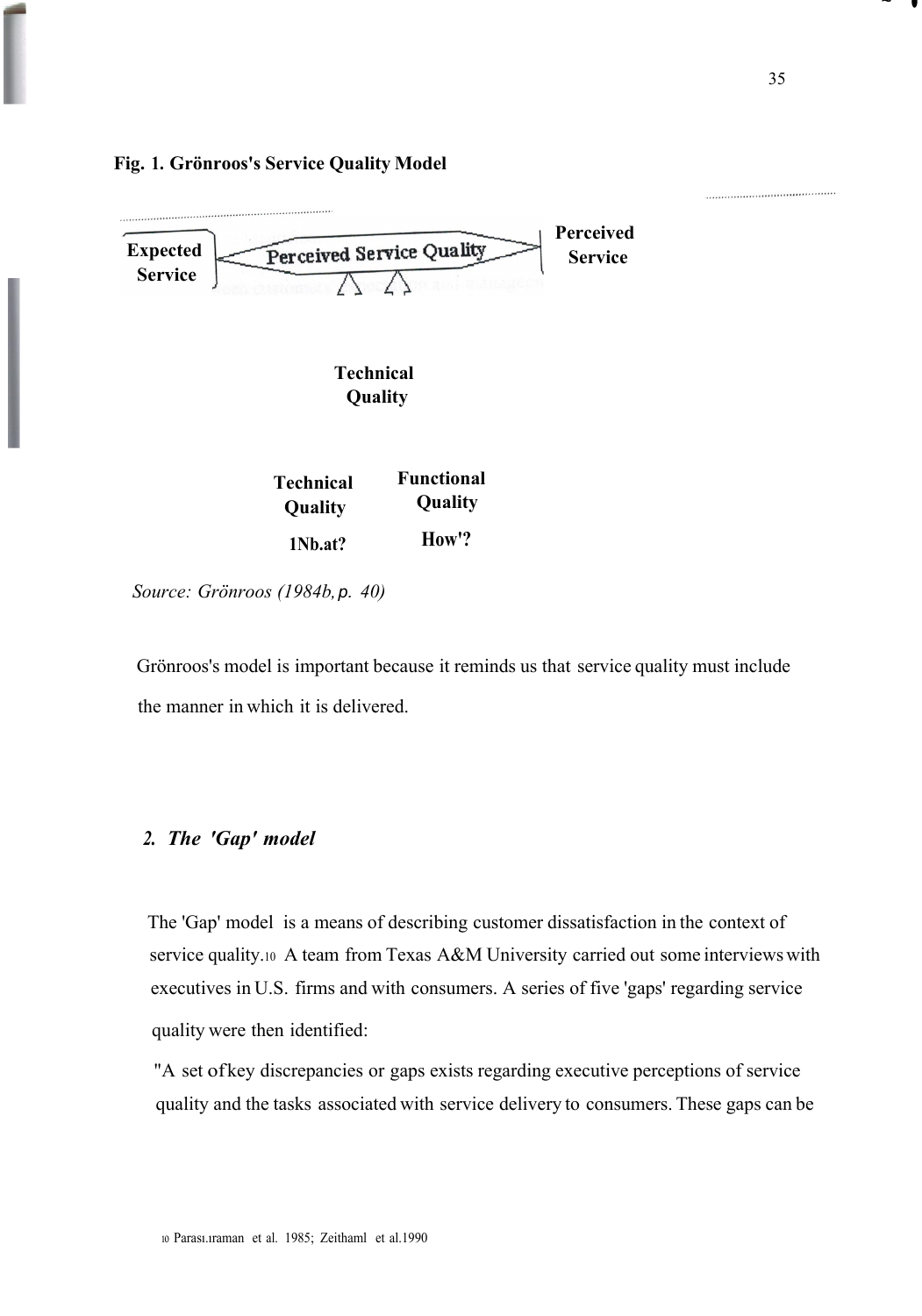major hurdles in attempting to deliver a service which consumers would perceive as being of high quality"  $11$ 

Five gaps were identified:

- 1. Between customers' expectation and management's perceptions ofthose expectations, i.e. not knowing what customers expect
- 2. Between management's perceptions of customers' expectations and service quality specifications, i.e. the wrong service-quality standards.
- 3. Between service quality specifications and service delivery, i.e. the service performance gap.
- 4. Between service delivery and external communications to customers about service delivery, i.e. when promises do not match delivery.
- 5. Between customers' expectation and perceived service (the total ofthe other four gaps).

It is this last 'gap', which hasthe most significance. The 'Gap' model keeps a clear focus on the perceptions ofthe customer, and these are seen as paramount

As part ofthis research, criteria for evaluating service quality were gathered. Ten key categories were identified which they called "Service Quality Determinants", and noted that despite the different types of service analyzed, consumers used fairly similar criteria. The ten Service Quality Determinants listed by Zeithaml *et al.* were the following:

- "Tangibles Appearance of physical facilities, equipment, personnel, and communication materials.
- Reliability Ability to perform the promised service dependably and accurately.
- Responsiveness Willingness to help customers and provide prompt service.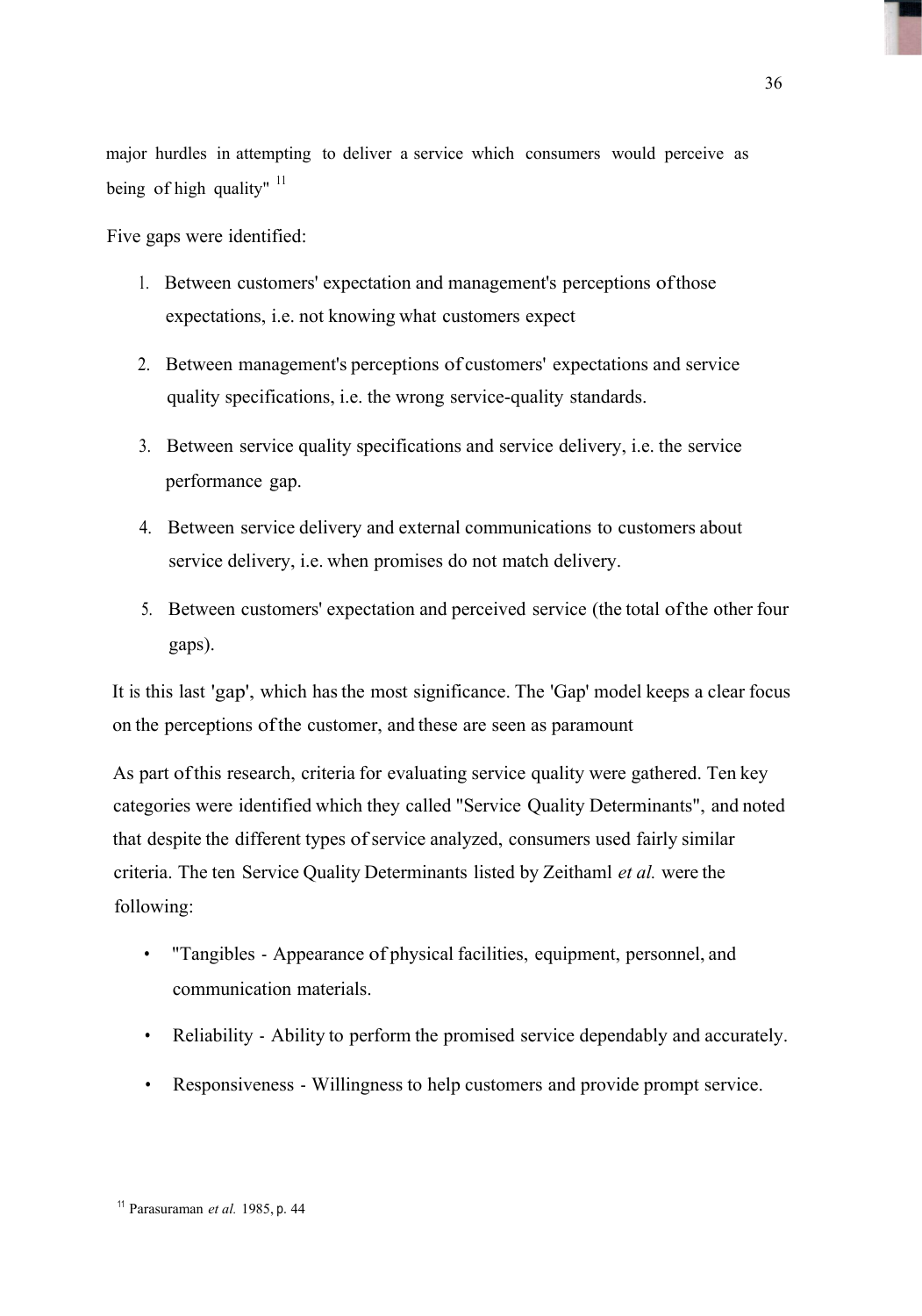- Competence Possession of the required skills and knowledge to perform the servıce.
- Courtesy Politeness, respect, consideration, and friendliness of contact personnel.
- Credibility Trustworthiness, believability, honesty ofthe service provider.
- Security Freedom from danger, risk or doubt.
- Access Approachability and ease of contact.
- Communication Keeping customers informed in language they can understand and listening to them.
- Understanding the customer Making the effort to know customers and their needs."<sup>12</sup>

It is possible that these criteria could provide an initial framework for the development of quality criteria in other contexts

The ten determinants of service quality interact in the minds of customers with other factors, namely past experience,word of mouth and external communications to create a view ofwhat service is expected. The diagram (Fig. 2) gives an indication of other factors, which might impact on consumer expectations and thereby consumer perceptions of quality. Personal word of mouth communications are still important and still exist in a network environment.Electronic mailing lists frequently get messages of the type "I've looked at this WWW site, and found it useful *I* not very useful *I* amusing; here is the URL". This factor in particular brings another level of subjectivity into the model, and leaves service quality definitions vulnerable to aspects of human behavior, for example: the desire to emulate other people's choices associated with and exploited by the fashion industry. This could create potential inefficiencies.<sup>13</sup>

The work on determinants led to the development of a scale for measuring customer perceptions of service quality called SERVQUAL.<sup>14</sup> This scale has been subject to

<sup>12</sup> Zeithaml *et al.,* 1990, pp. 21-22

 $^{13}$  Anand et al. 1993

<sup>14</sup>Parasuraman *et al.* 1988;Zeithaml *et al.* 1990, pp. 175-186;Parasuraman *et al.* <sup>1991</sup>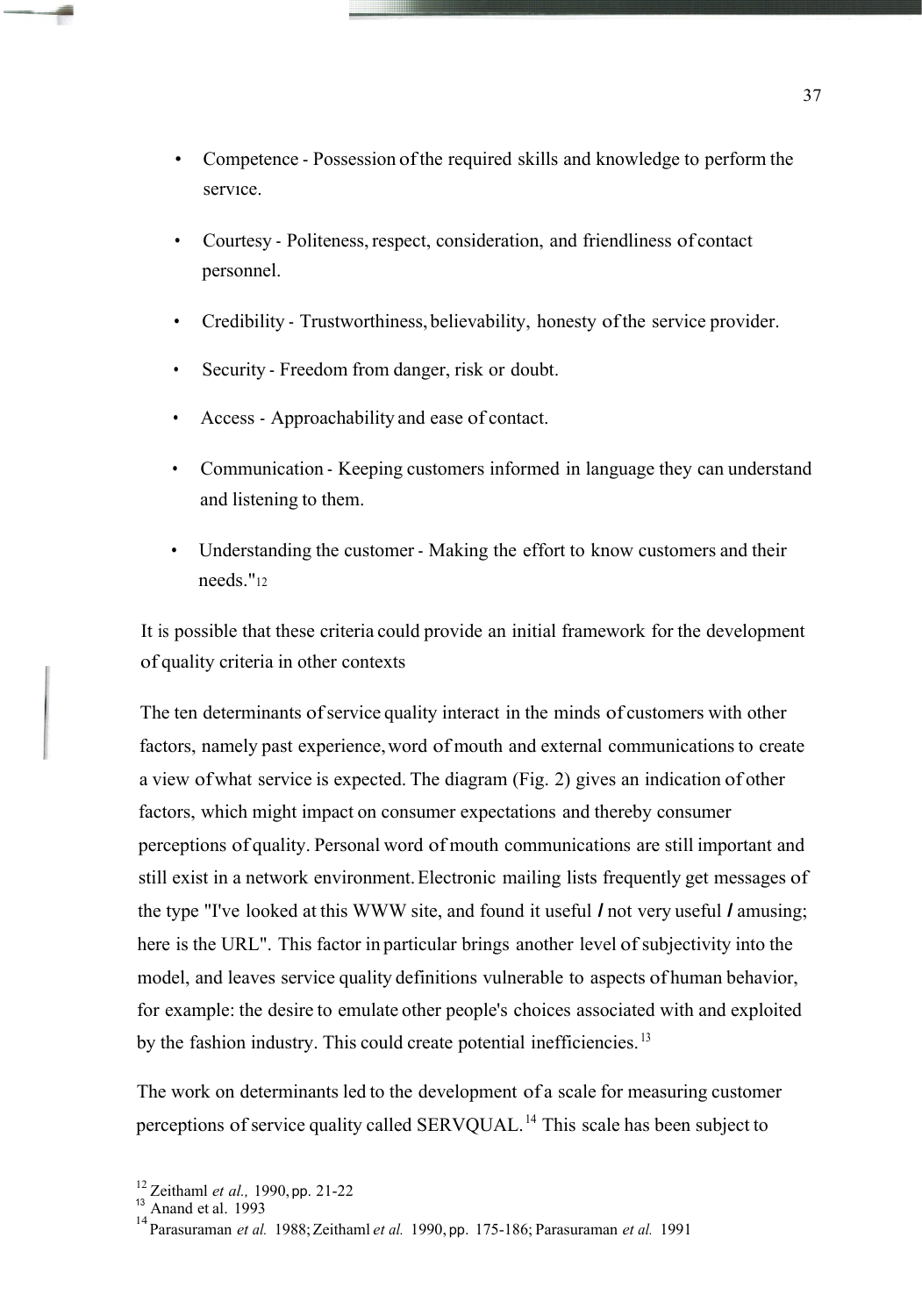criticism and refinement and there is a continuing debate about the measurement of service quality and the determinants, which should be used.

Fig. 2. Parasuraman, *et* al.'s Determinants of Perceived Service Quality

•••••••••••ii!I



*Source: Parasuraman,* et al. *(1985, p. 48)*

Companies are constantly encouraged to develop an improved emphasis on service quality. Schlesinger and Heskett, for example, argue that organizations should abandon the industrial approach to services - the mass-production techniques used in supermarkets, fast-food restaurants and airports - and adopt a "new model" of service based around customers' requirements. <sup>15</sup> Additionally, the service quality debate is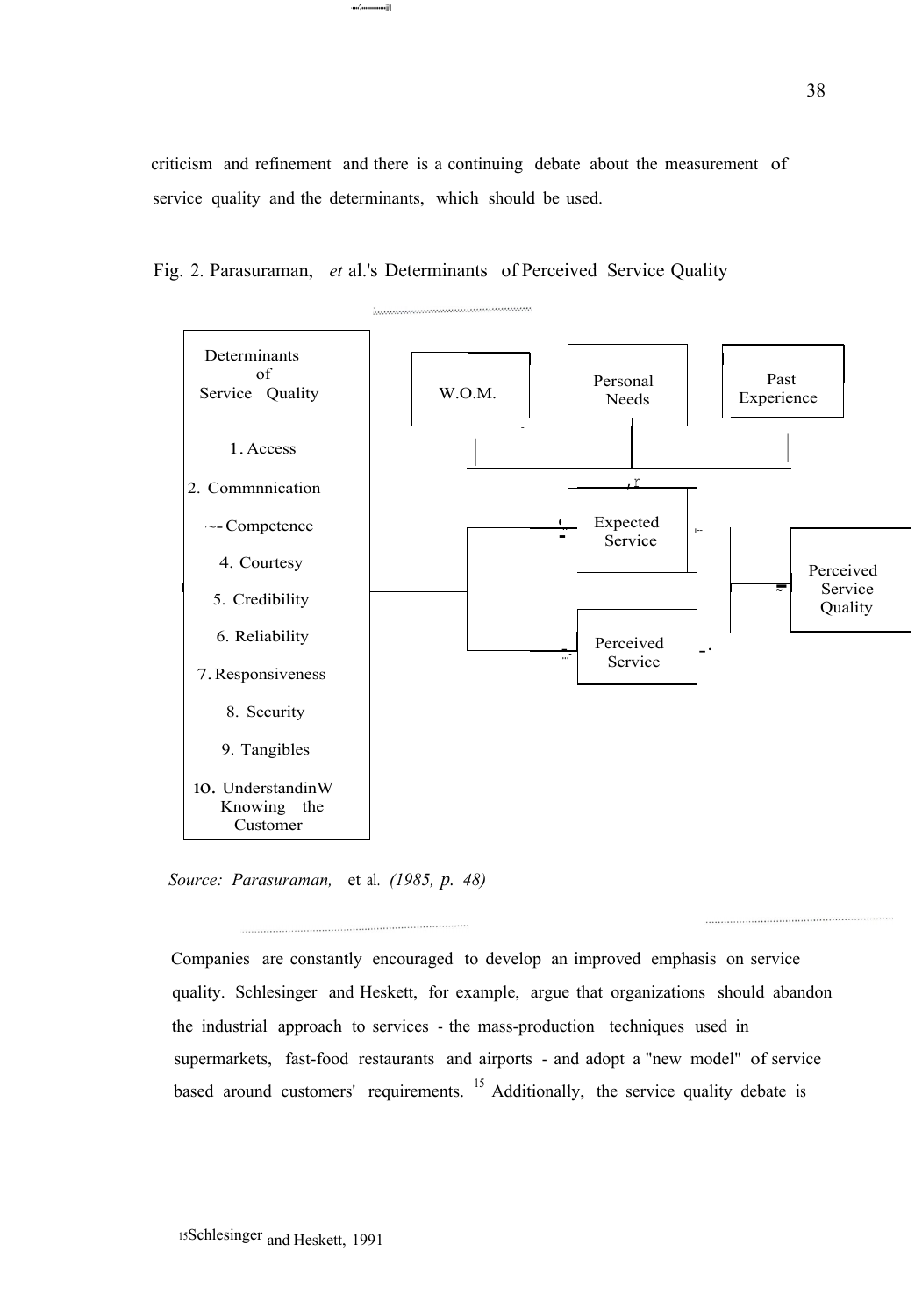connected with the debates on "excellence" initiated by the management guru Tom Peters<sup>17</sup> Peters<sup>16</sup> and other concepts like market orientation.<sup>17</sup>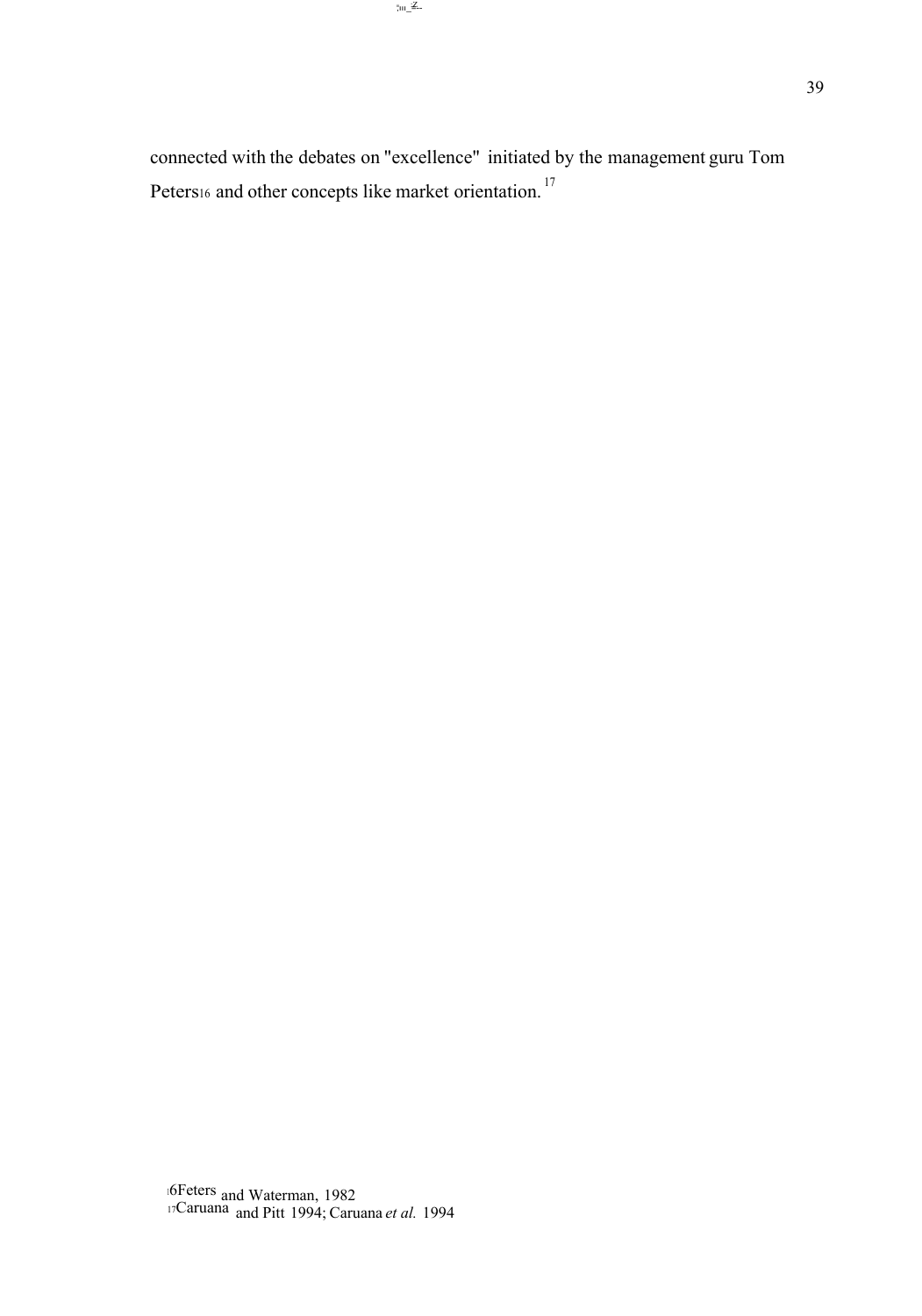### **CHAPTER FIVE**

## **The Evaluation of The American Burgers on Deming's Fourteen Points**

#### **1. Create constancy of purpose for improvement of product and service.**

The American Burgers said, "Our mission is to provide maximum customer satisfaction and we beleive that we can reach our mission by being constant and puposefull in improving products and services.".<sup>18</sup> First of all the American Burgers analysis the needs, wants and expectations oftheir customers. The main three components which are so important for the customers are:

- Quality in products and services,
- Value for Money and
- Fast and Friendly Service in a Clean Environment

Then the American Burgers takes these components as their organizational goals. They allocate their resources to provide for long-term needs rather than short-term profitability. That's why the organizations have focused on improvement of products and services constantly. The AmericanBurgers aims to be competitive, to stay in business,and to provide jobs.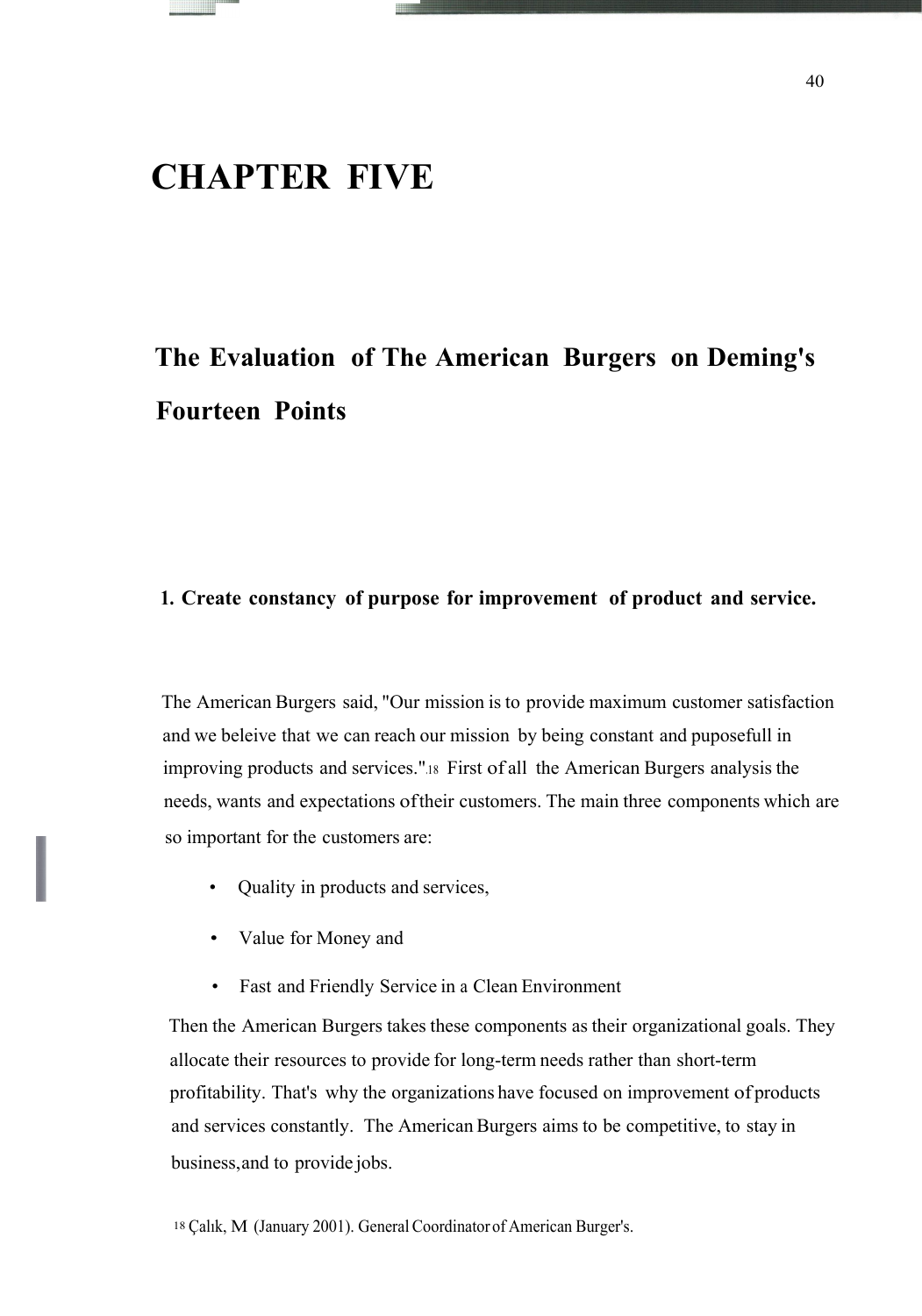The American Burgers create a work environment where people works in a harmony which lets them to give service in a minimum time with a friendly service in a clean environment. It's caused from the uses ofthe appropriate equipments, furniture's, and fixtures and the appropriate workforce with the uses of quality products. Also the American Burgers offers wide variety of products in their menus where you

ıı~M ~

can't find same products in other fast food restaurants. Both the hamburger and pizza are included in its menus.

Innovation; once a year new products added to its menu. Determination ofthe new product is done after the marketing research. The analysis of the research shows how will the customers react to the new products. The product that was having the most positive reactions from the customers will be added to the menu.

#### **2. Adopt the new philosophy.**

The American Burgers have their own philosophy of maximum customer satisfaction. They enabled this by providing quality both in products and services. The American Burgers create an environment where everybody works together to increase the productivity and to minimize the time spending in the process. Everybody have to perfectly do their jobs and pass it to the others. Any mistake in once will impede every other. The American Burgers have a system where everybody controlsthe jobs done and everybody correct ifthere is any mistake.

The American Burger has clearly identified system and tries to set the same system to its franchisees in TRNC. The American Burgers have standard rules and regulations about their system and as a franchisee you have to obey to its rules. The franchisees cannot change the system. If franchisee does anything different from the system, its means that, there is no standardization. The American Burgers gives so importance to the standardization in all aspects ofthe organization and in its franchises. Standardization is so important component in Total Quality Management. On the other hand, if you have new ideas the American Burger openstheir doorsto listen to you. Then they have made research about it and if they believe it will work they will use your ideas.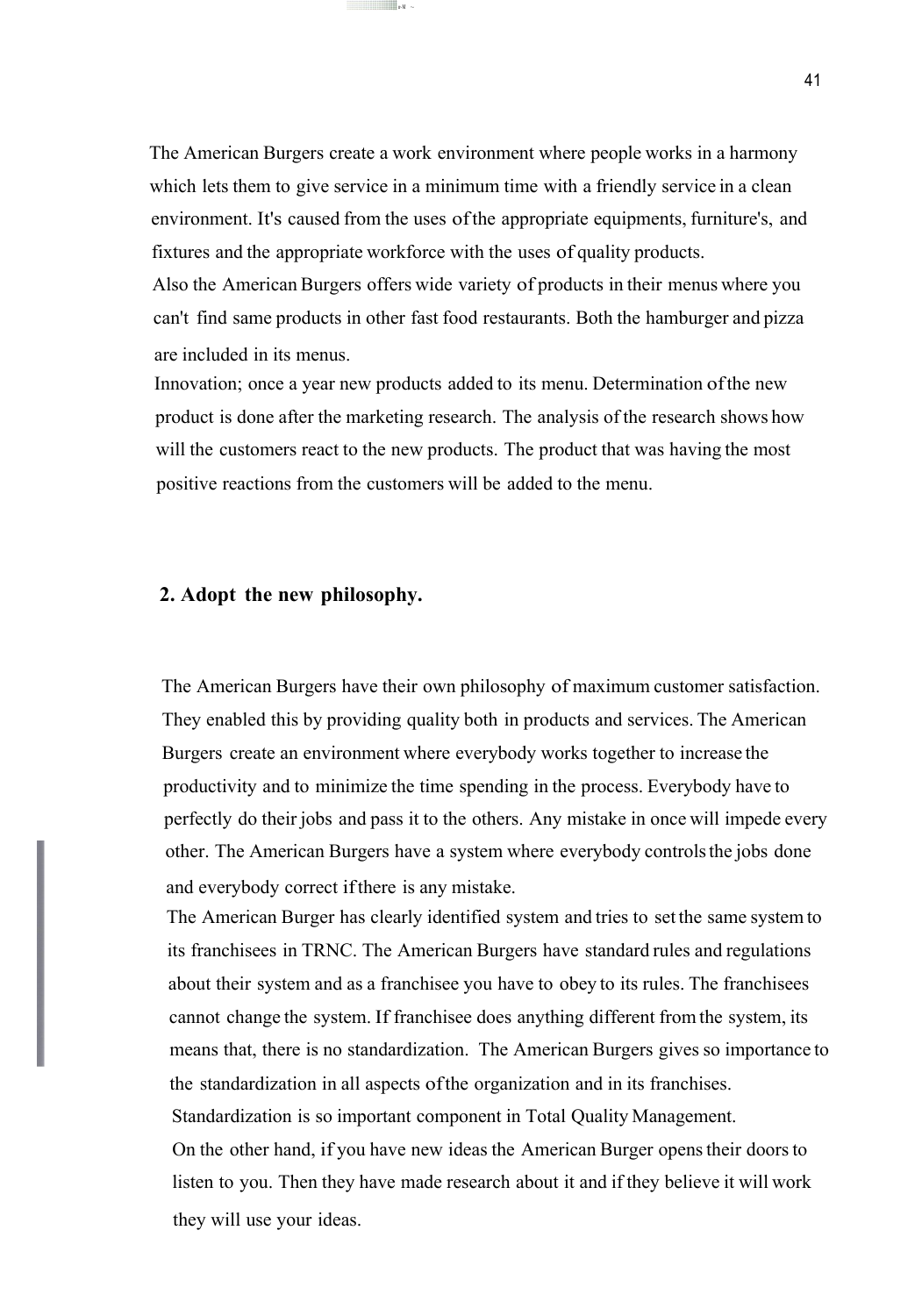#### **3. Cease dependence on mass inspection.**

The American Burgers believes that:

"Stop depending on mass inspection as a way to achieve quality; build quality into the product in the first place."<sup>19</sup>

.~=----

The American Burgers have a systemwhere things being done right in the first time. It is possible to explain this sentences with an example. For example, each ofthe stuff uses in the products is obtained from the suppliers who are recognized in the world. The American Burgers gives great importance for its suppliers to have an ISO certificate. Such as:

- The patties are special production for the American Burgers and Maret produces them.
- The sauce uses in the hamburgers are special to the American Burgers and it is prepared daily with natural ingredients.
- The hamburger breads are special production for the American Burger and Uno produces them.

In order to prevent standardization, the things that are not available in TRNC will come from the Turkey.

The inspection of each process is done right on first time. They are not wait to arise the defective products. Because they believe that, any mistake in the process of production and services will cause to loose customers.

The American Burgers have a working system where everybody can control each other. The control between the workers is possible because they are working as a team.

Anything wrong in one side will influence all others. Its led to them to control each other right on first time.

#### **4. End the practice of awarding business on price tag alone.**

Accounting-based measures of performance drive employees to achieve targets ofsales, revenue, and costs, by manipulation of processes, and by flattery or delusive promises to cajole a customer into purchase ofwhat he does not need.

<sup>19</sup>Çalık, M. (January 2001). General Coordinator of American Burger's.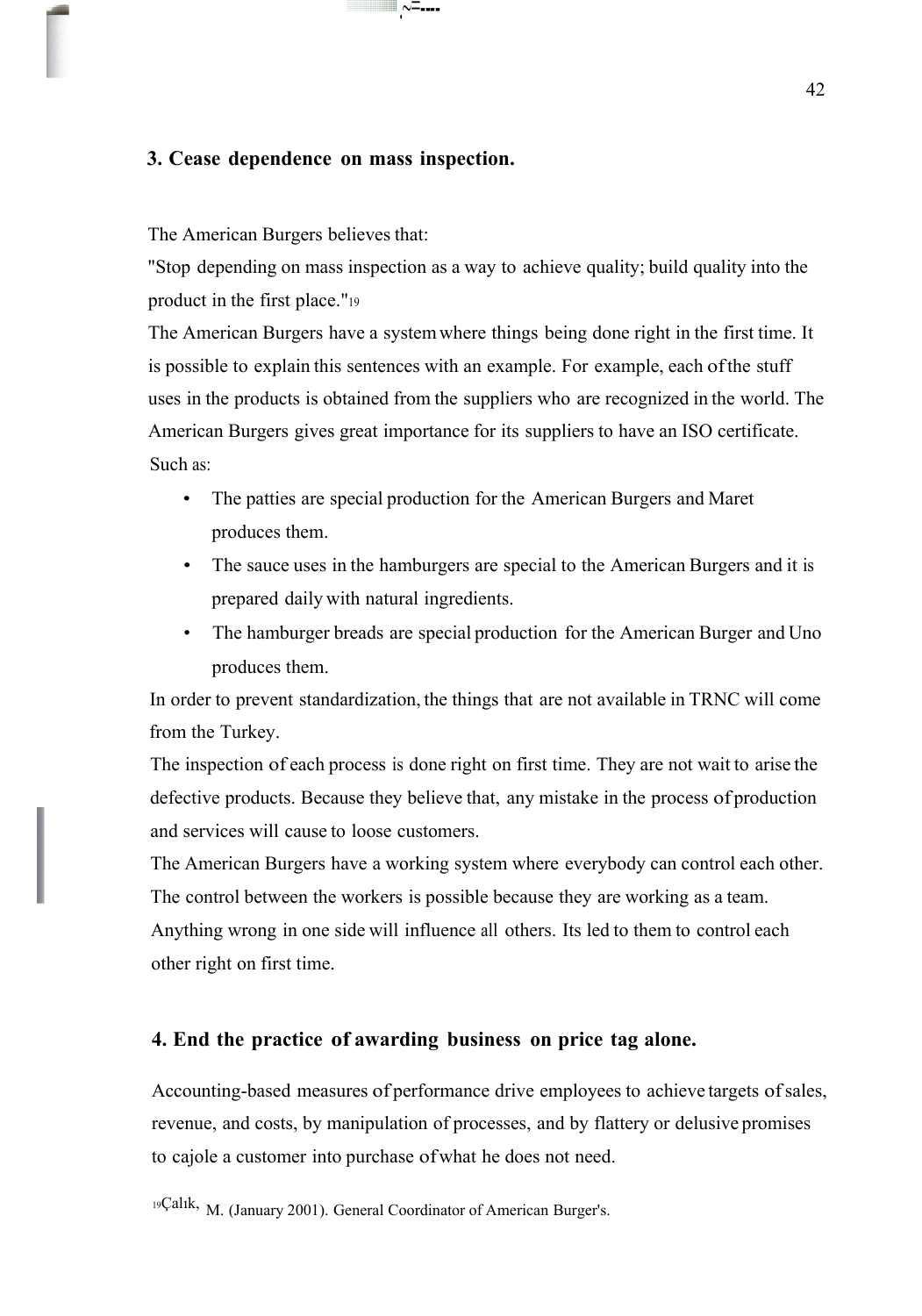Instead require other meaningful measures of quality beyond price. Work to minimize total cost not initial cost. The American Burgers moves towards for single supplier for any one item on a long-term relationship ofloyalty and trust. The American Burgers have so clear statement about this subject for its franchisees:

"If you want to be a franchisee of me, you have to provide the products from the suppliers that I am in a contact with."20

It is the clear sign ofthe standardization in uses ofinputs by the American Burgers and also sign of the total quality management. (Its has been discussed in point 3 also.) As a result it is possible to say that the American Burgers uses best quality raw materials from trusted/own suppliers and the customers takes value for their money.

#### **5. Improve constantly and forever the system of product and service.**

In the American Burgers, it is management job's to improve the system continually, make better every process for planning, production and service to improve quality and decrease costs.

The obstacles that are preventing the team members to do their works properly are the problems of the AmericanBurgers. The quality circle formed and everybody from top to bottom in the AmericanBurgers joined to the conversation. Everybody can say his or her ideas and at the end the best solution carried out to solve the problem.

#### **6. Institute training and retraining**

The American Burgers institutes modem methods of on-the-job training. Include management in the training to make better use of all employees. The American Burgers have its own education team. The education team starts to train new franchisees from two weeks before to one week after the opening date. The recruitment and selection of the personnel has done by the American Burger General Coordinator. Ifthe franchisee needs some training program after the opening the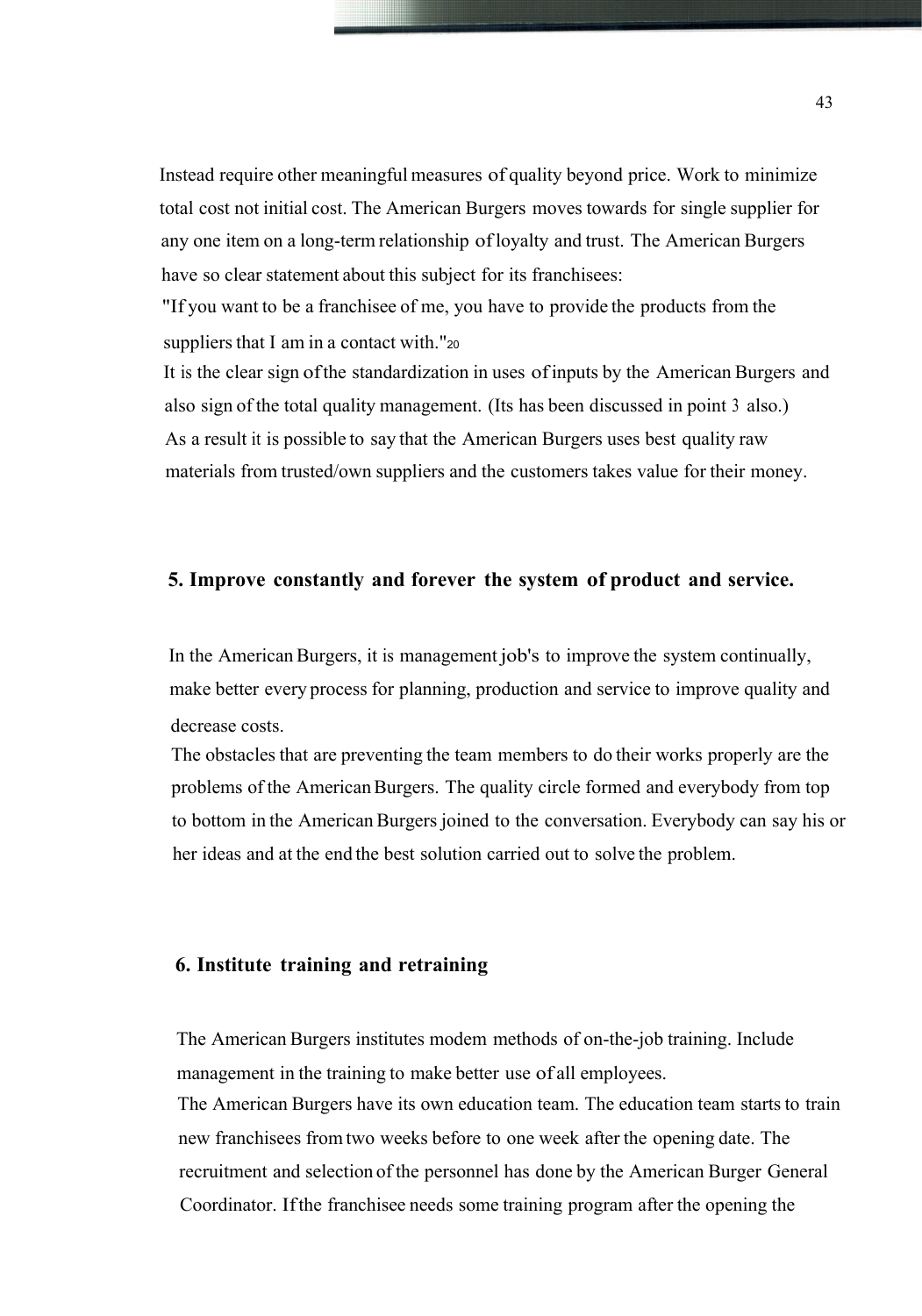American Burger provides it. The franchisee pays expenditures and fees of the education team to the American Burger.

#### 7. **Institute leadership**

A leader is what a leader does. The American Burger uses situational leadership style. It is possible to explain situational leadership style by using directive and supportive leadership styles. Directive behavior includes one-way communication from the leader to his or her followers. Whenever the leader tells people what to do, sets targets, and deadlines and closely supervisestheir work or colors in their vision for them in vivid detail, he or she engaging directive behavior. Supportive behavior is about the leader 's relationship with his or her followers. It is about two-way communication in which the leader asks for inputs from the followers, listen to them, shares decision-making and is supportive and is supportivewith feedback, encouragement and praise. According to the American Burger both two styles equally important to a leader's effectiveness. The American Burger believes that, which leadership behavior is appropriate, directive or supportive, the leader must consider the situation and the situation is defined by the follower's competency and willingness to achieve the task. The mix of directive and supportive styles used by the American Burger's leader depends, then, on the readiness and motivation ofthe follower and this is task specific.

Within the 'situational leadership' model the manager's goal must be to engage in empowering behaviors. He or she does so whenever the manager:

- Listen to the problems of subordinates;
- Praises subordinates for tasks accomplishment;
- Ask for suggestions or input on task accomplishment;
- Encourages subordinates that they can do the task;
- Communicates information about the total organization's operation;
- Build subordinate's self-esteem;
- Facilitates subordinates problem-solving or decision-making;
- Acknowledges subordinates' contributions;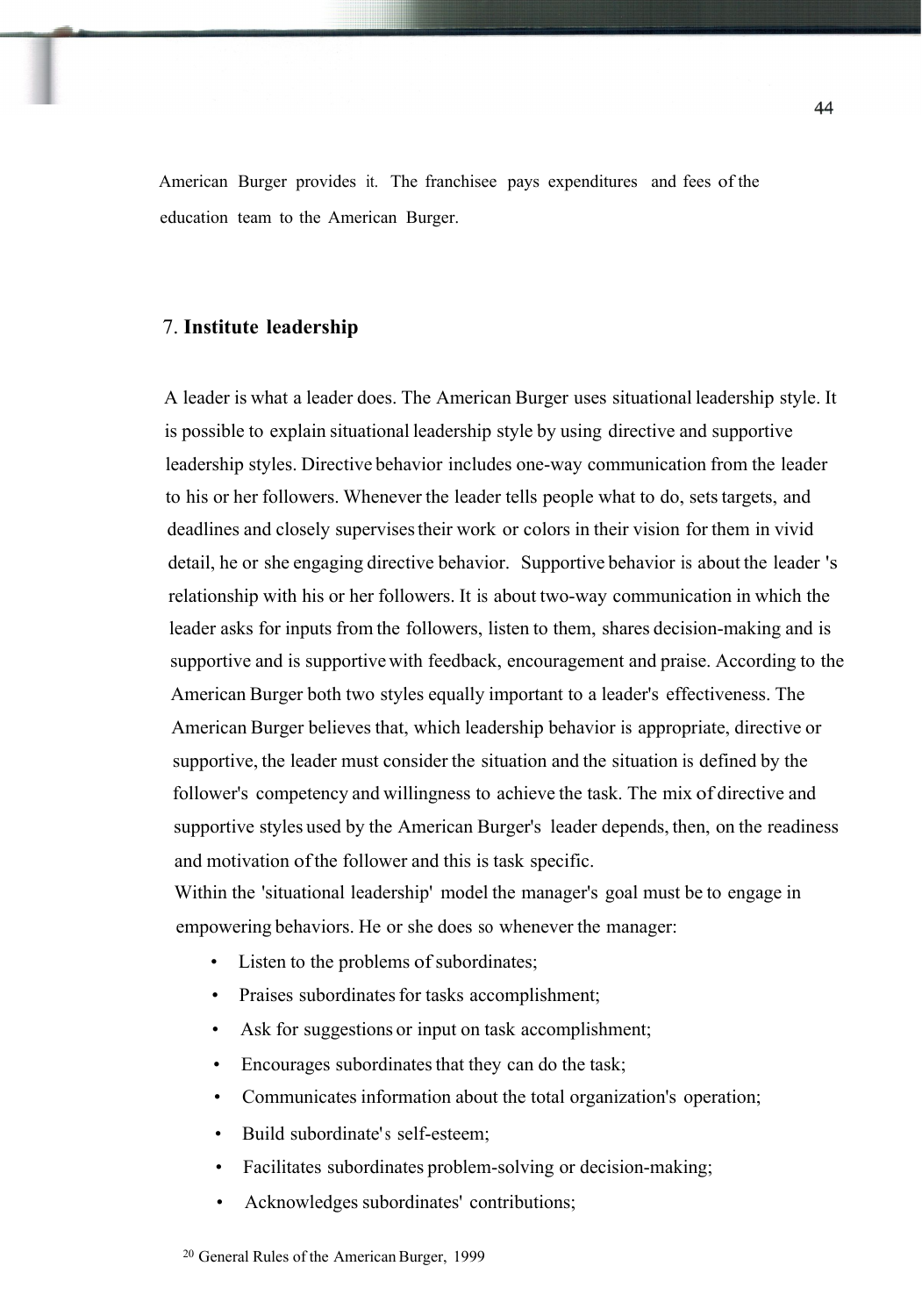• Enthuse subordinates about project.

The aim ofthe American Burger leadership style is to empower employees to engage in continuous improvement. Empowered individuals take more risk, learn more skills and knowledge, grow and develop, are responsible and accountable for their work, choose from options and make decisions, are creative and innovative and are entrepreneurial.

A leader oftransformation, and managers involved, need to learn the psychology of individuals, the psychology of a group, the psychology of society, and the psychology of change.

#### **8. Drive out fear, so everyone may work effectively for the company.**

Fear invites wrong figures. Bearers of bad news fare badly. To keep hisjob, anyone may present to his boss only good news.

In the American Burger subordinates can say their opinionsto their supervisors or managers. Such as, ifthey see any absence in the system, any obstacle faced, which is, reduces performance, new ideas about production system, service, new products, and new markets.

The American Burger should increase the meetings with the staff. In that way, it can make the subordinates to feel free to say their ideas.

The American Burger has a weak point in the inspection. According to the American Burger, it can come and inspect its franchisees whenever it wants. The inspection can be wit awareness and can be without awareness. It meansthat, the franchisees have carried restless in feeling of inspection. It meansthat it can come suddenly and inspects its franchisees. This cannot be acceptable in the total quality management.

#### **9. Break down barriers between the departments.**

Some understanding ofvariation, including appreciation of a stable system, and some understanding of special causes and common causes of variation, are essential for management of a system, including management of people.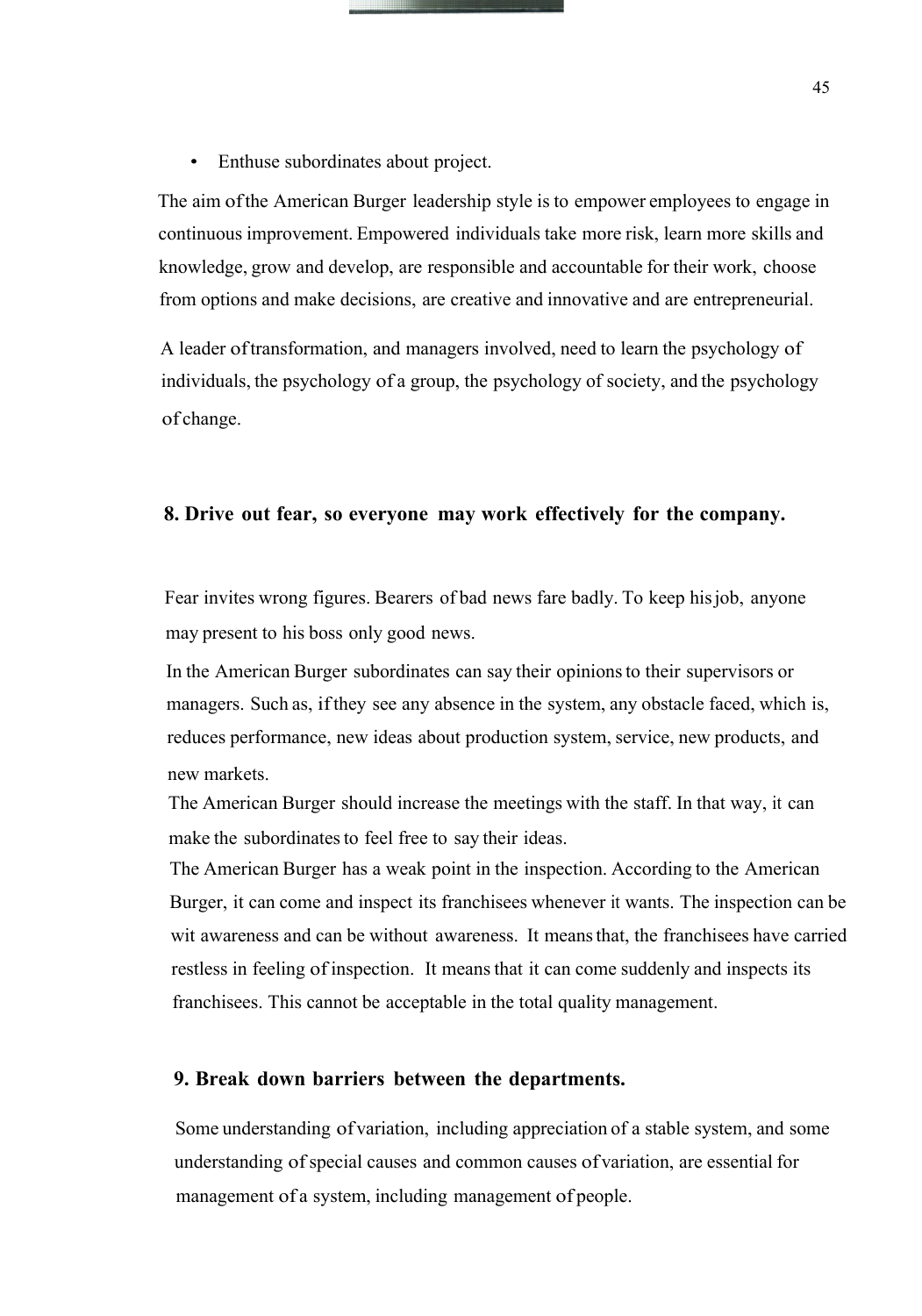The American burgers do not have exact departments. Because they have the system where everybody works together within a harmony. Their system likes a puzzle. The picture cannot be completed without any part. The team ofthe workforce is the main point of the system that completes the event.

 $\sim$ f

People in each part ofthe American Burgers works as a team and deal with problems with products and services.

Everybody knows others jobs but they do not fulfills others job if it is not required. In addition to that, everybody works together to increase the customer satisfaction.

As a result, it is possible to say that, the American Burger breaks down barriers between the parts oftheir system where everybody works together and they can say their ideasto others.

#### **1 O. Eliminate slogans, exhortations, and targets for the workforce.**

The American Burgers have a mission of maximum customer satisfaction and there are some specific points that are the expectations of the customers.

- Clean and friendly environment,
- Quality in products and services,
- Value for money.

To eliminate risk of customer dissatisfaction the American Burgers workforce do their jobs in a team mode. Instead of using slogans and exhortations the American Burgers clarifiesthe organizational goals and lets to its workforce to give their ideas abut it. In a summary the American Burger uses quality circles. In that way, it is easier for workforce to understand of organizational goals.

#### **11. Eliminate numerical quotas.**

Statistical calculations and predictions based on warped figures may lead to confusion, frustration, and wrong decisions.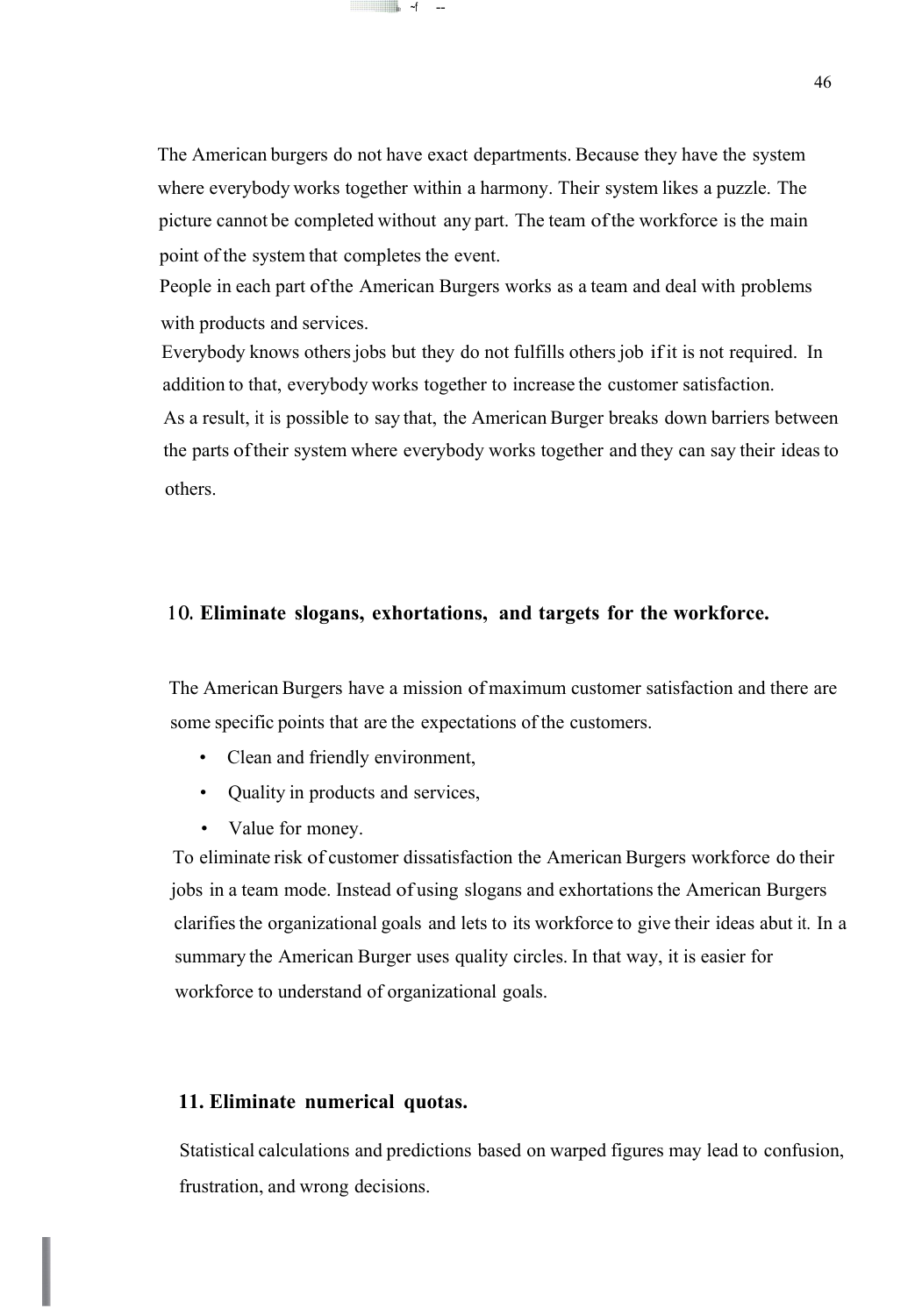The American Burgers eliminates work standards that prescribe numerical quotas for both the workforce and for managers. In their place put useful aids and supportive supervision. Use statistical methods for continuous improvement of quality and productivity.

The main important assets of the organization are its customers. That's why the organization focused on to give best service with high quality products and service with giving value for money. It is the reason, the numerical quotas cannot use in the American Burgers.

#### **12. Remove barriers to pride of workmanship.**

The American Burgers gives to workers respect and feedback about how they are doing their jobs. Such as, the American Burgers select the employee ofthe month. The feeling of pride in the workers create an environment where the employees in a competition to do the best and work hard to reach on the success of getting award of employee ofthe month. It is the way of increasing performance ofthe workforce.

The quality ofthe organization directly increases with removing barriers to pride of workmanship at all.

#### **13. Institute a vigorous program of education and retraining.**

According to the American Burger:

"People should be improved with ongoing education and self-improvement because competitive advantage is always rooted in the knowledge. "<sup>21</sup>

The American Burger provides required training programs for its employees. And whenever the franchisees needs the American Burger provides its continuous training program.

 $21$ Çalık, M. (January 2001). General Coordinator of American Burger's.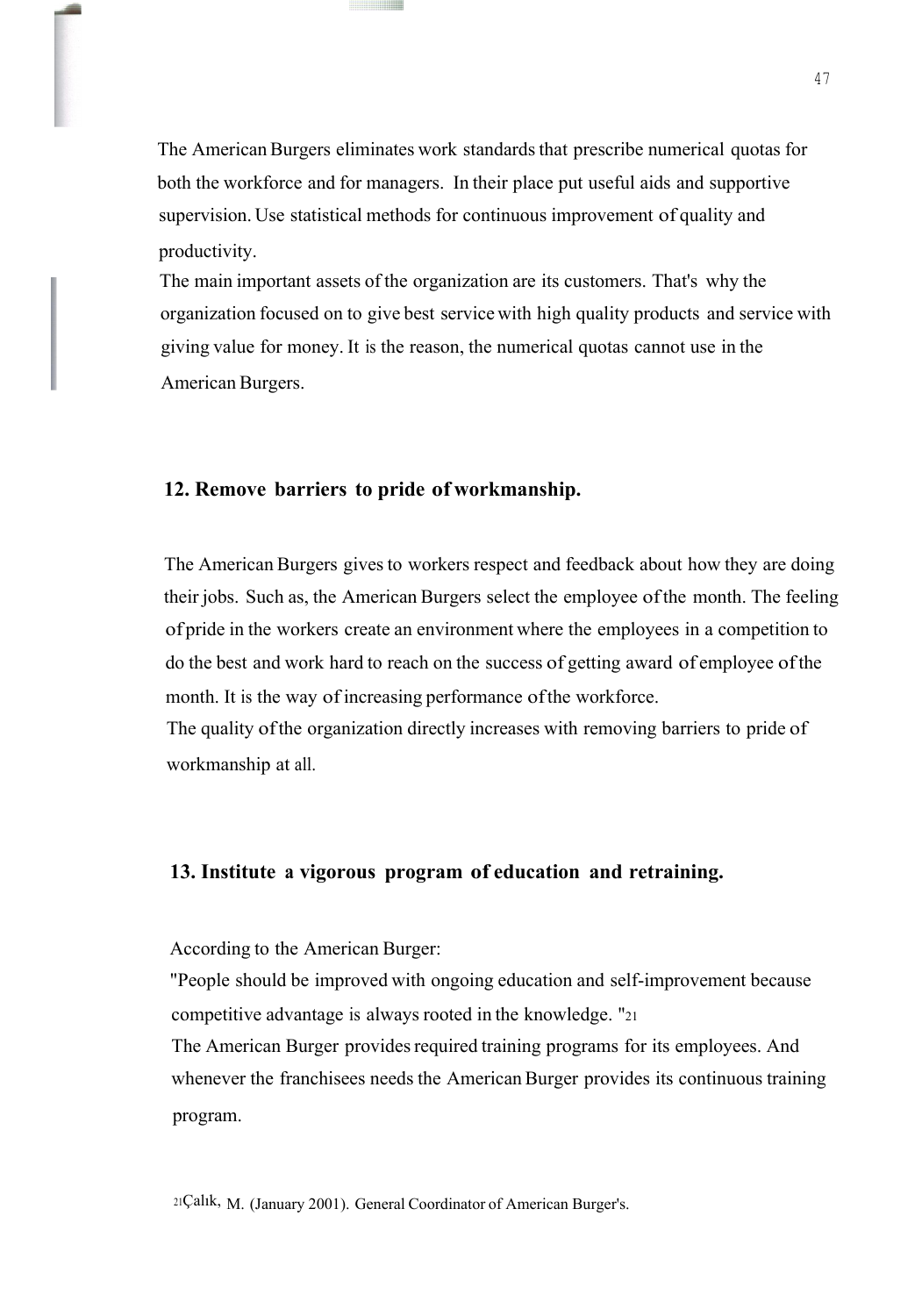### **14. Take action to accomplish the transformation.**

The managements of American Burgers work as a team and try to carry out the previous 13 steps.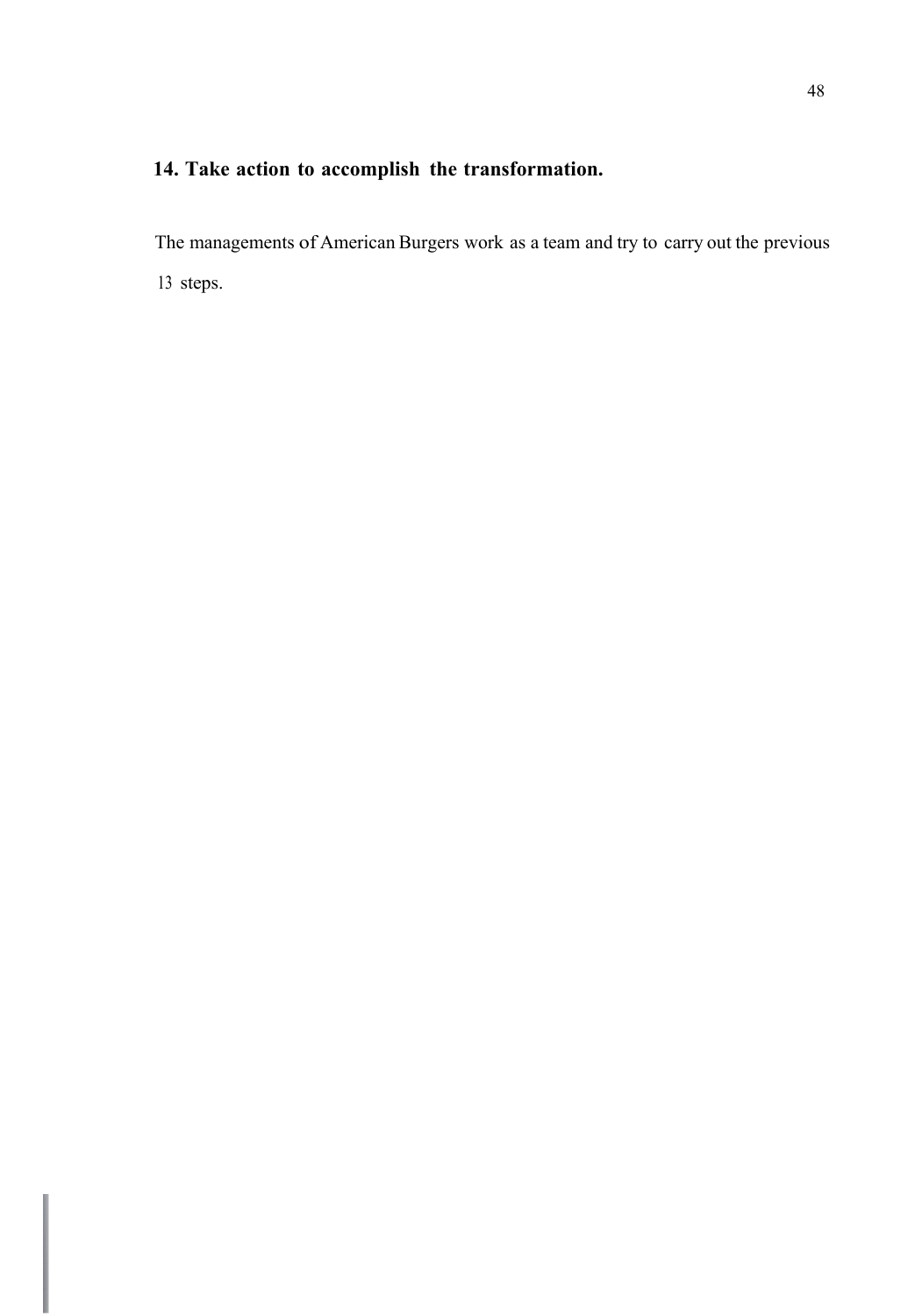## **CHAPTER SIX**

### **Conclusions**

Quality plans and provisions to meet customer requirements. People's expectations and demands for total quality management increasing all the time.

Total quality management continues to be a historically unique opportunity-to improve organizational effectiveness while revealing how organizations actually work in practice.

This paper aimsto explore application oftotal quality management in the fast food sector. To apply this idea the American Burgers selected as a case study company. Then, the evaluation of the Deming's fourteen point on the American Burgers shows the role oftotal quality management in the fast food sector. According to the evaluations of Deming's Fourteen Points the American Burger uses TQM in its management, process and in services generally.

The American Burger sets its mission as maximum customer satisfaction and it determines the critical success points ofthis mission as: providing quality in products and in services, providing value for money to customers, and giving fast and friendly service in a clean environment. In order to achieve on these critical success points the American Burger has focused on: improvement of products and services constantly, applying a philosophy oflong-term profitability rather than short-term, standardization in every aspects ofthe organization (Suppliers, uniforms, job descriptions, services, tastes of meals, etc ...), open the doors for new ideas, doing everything right on the first time, improving the system ofthe American Burger continually by management,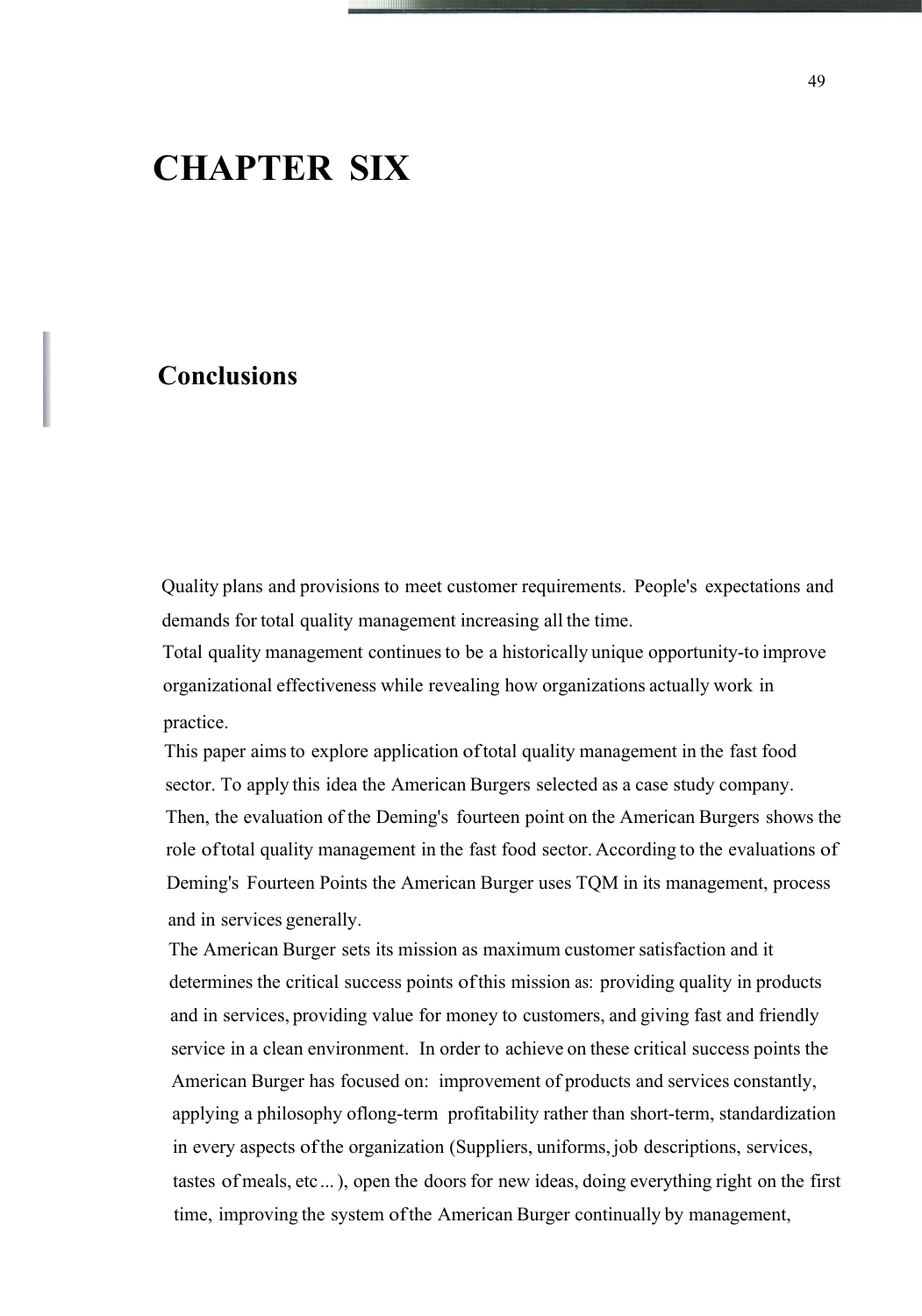providing training and retraining to the team members, using situational leadership style and empowering employees to engage in continuous improvement, encourage team working by removing barriers between parts, clarifying target for its workforce, using statistical methods for continuousimprovement of quality and productivity, and giving feedback to its workers for what they do good by removing barriers to pride. The only thing that the American Burger wrong is the point of driving out the fear. Because it has a system, it can do a control whenever it wants. It is a sign oflack of confidence to its franchisees. It's creating a fear for the franchisees. It is not acceptable in total quality management.

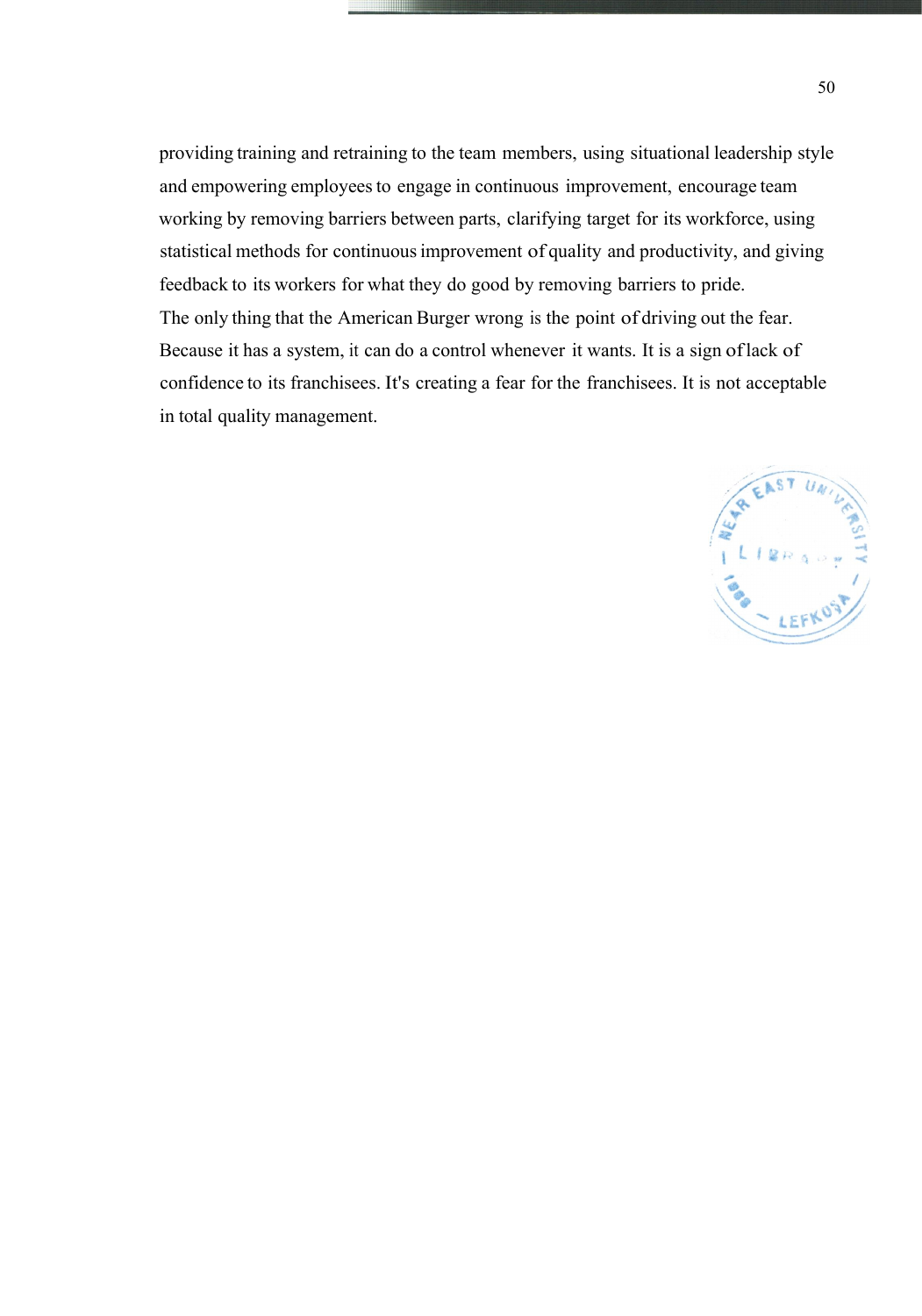## **CHAPTER SEVEN**

•·•·••·•·····•,••I\Iiiiiilij

### **Recommendations**

Total Quality Management as the means of achieving business excellence is increasingly gaining importance for the organizations. Quality is the key to competitive advantage in today's business environment. As more organizations opt for Total Quality Management (TQM), the choices open to those wanting to set up a quality system are becoming increasingly varied. Total Quality Management is based on the belief that the people who are closest to the job best understand what is wrong and how to fix it. Management has the responsibility at all levels to work on the systems in which goods or services are produced.

The development ofthe quality concept in industry has created a requirement for an organizational structure, which can include quality concepts at every stage in the planning and delivery of a product or service. The process is called Total Quality Management (TQM). The essences of a TQM strategy are:

- Focus on customers
- Base decisions on facts
- Focus on processes (Improve continuously)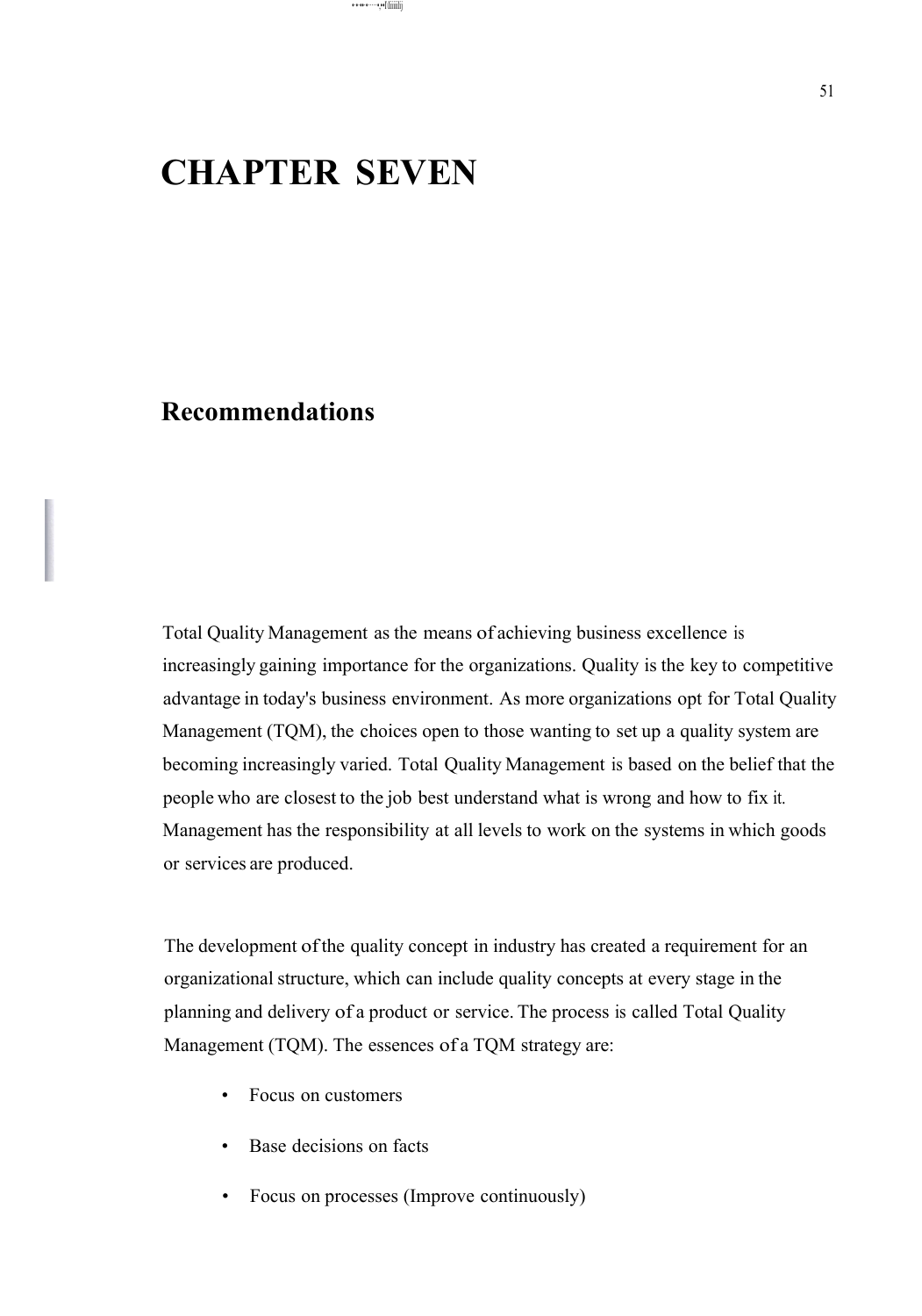Let everybody be committed

The important insight is that quality becomes a continuous process. This is especially important for service industries, where customer perceptions of quality are constantly changing. Quality becomes a process of continuous feedback and improvement. This process is known as a "quality system". TQM can be describe as "a commitment to a company-wide culture where everyone is clear ofthe direction and objectives ofthe organization and work in support of each other to achieve these goals"

The fast food is service-based sector. Satisfaction ofthe customers is main idea behind the company success. As it implied before the American Burger sets its mission as maximum customer satisfaction. And it has determine the critical successfactors for customer satisfactions as:

- Providing quality in products and in services,
- Providing value for money to customers, and
- Giving fast and friendly service in a clean environment.

It tries to implement these critical success points behind the opinion of total quality management in fast food sector. The application ofthe Deming's fourteen points on the American Burger showsthat, it uses the TQM philosophy in the organizational processes generally except one point. This point is the fear ofthe franchiseesfor controlling without warning by the origin. This subject has not been accepted in the total quality management. According to the total quality management this situation only occurs whenever the American Burger do not have confidence to its franchisees. In order to eliminate this event, the American Burger has to select its franchisesmore fastidiously. Strong confident has to be established between the American Burger and the franchisee.

According to my opinion total quality management has established without awareness in the American Burger. The impressions that I've got from the interview make me to believe to the American Burger uses total quality management philosophy but it doesn't aware from that. Basically, the American Burger set some rules that are not changeable.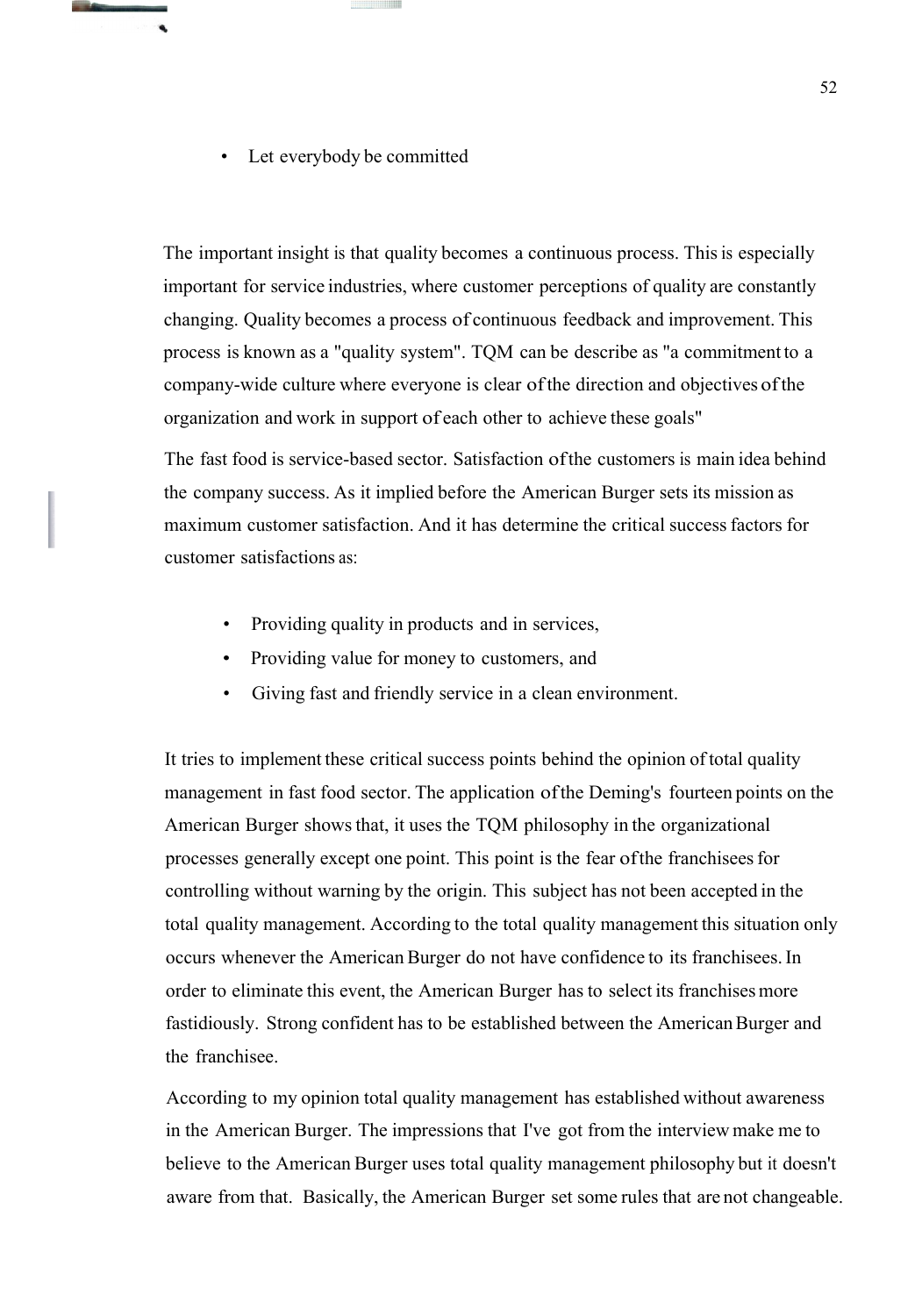Such as: standardization in every aspects ofthe organizational issues, application ofthe same rules in every franchisee, quality in every aspects ofthe organization, discipline and continuousimprovement in system, products and services. These are the basic contents of the total quality management.

An understanding of variation is important to the success of Total Quality. One ofthe major shifts in thinking that is part oftotal quality is that it is economically desirable to work toward minimal variations rather than adopt some acceptable level of quality. Continuous Improvement had become essential.

So the first phase in total quality requires systematically putting all employees to work reducing variation using simple but powerful tools referred to as the seven quality control tools. These tools are used to maintain good quality ifit exists and to continuously improve it ifit doesn't. The continuous improvement uses a process that follows the plan-do-check-act cycle. The situation is analyzed and the improvement is planned (Plan). The improvement istried (Do). Then data is gathered to see how the new approach works (Check or study) and then the improvement is either implemented or a decision is made to try something else (Act). This process of continuous improvement makes it possible to reduce variations and lower defects to near zero. The processes that produce good results are standardized and documented. Without standardization', variation is increased rather than reduced.

An important part ofimprovement is the Team work. Good team activity includes a clear definition ofproject.

Teamwork is critical to effective continuous improvement and standardization. Individuals can support the team by taking responsibility for the success ofthe team following through on commitments, contributing to discussions, actively listening to others, getting your message across clearly, giving useful feedback, accepting feedback easily.

In getting the team off to a good start, you need to agree on a purpose, identify people who will be effected by the work ofthe team (stake holders), identify limits and expectations of team's work, agree on roles and responsibilities, ground rules and logistics ofwhen and where to meet.

The work ofthe team is accomplished by creating work plans, having productive meetings, using data, making good decisions, evaluating potential solutions,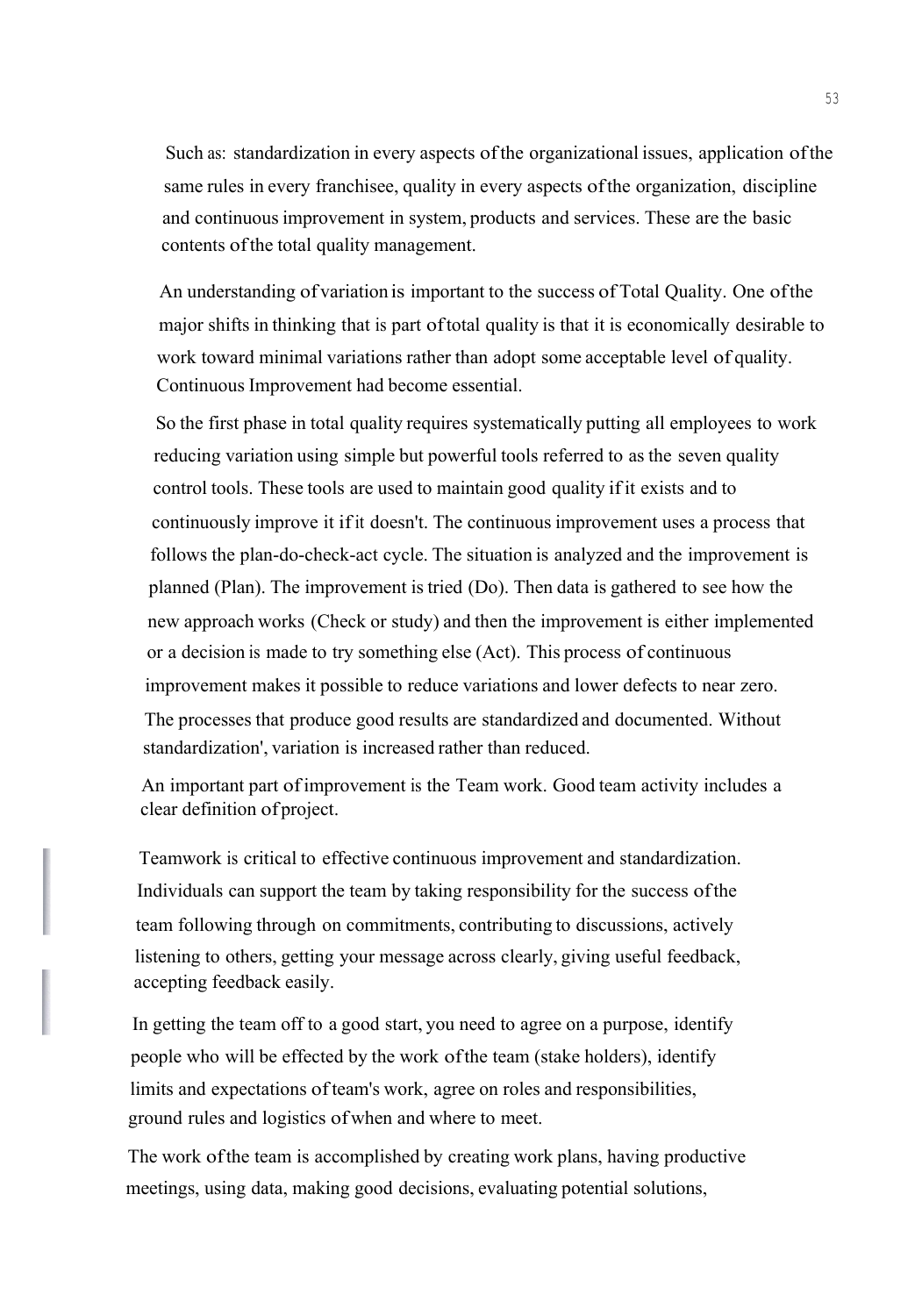implementing changes and documenting its work.

A team must know when its work is done: it has accomplished its purpose; took steps to maintain the gains; completed documentation of actions, results, and ideas for future improvements; evaluated work, shared results with others; recognized everyone's contributions and celebrated achievements. Successful teams also must master potential problems: 1, the area of conflict some people fight over everything; 2, power - the boss is on the team and people don't speak openly; 3, correct use of experts - who speak clearly and don't dominate; 4, focus - people stay on the subject; 5, participation - all participate in an equal fashion; 6, follow-through - everyone does his or her assignments.